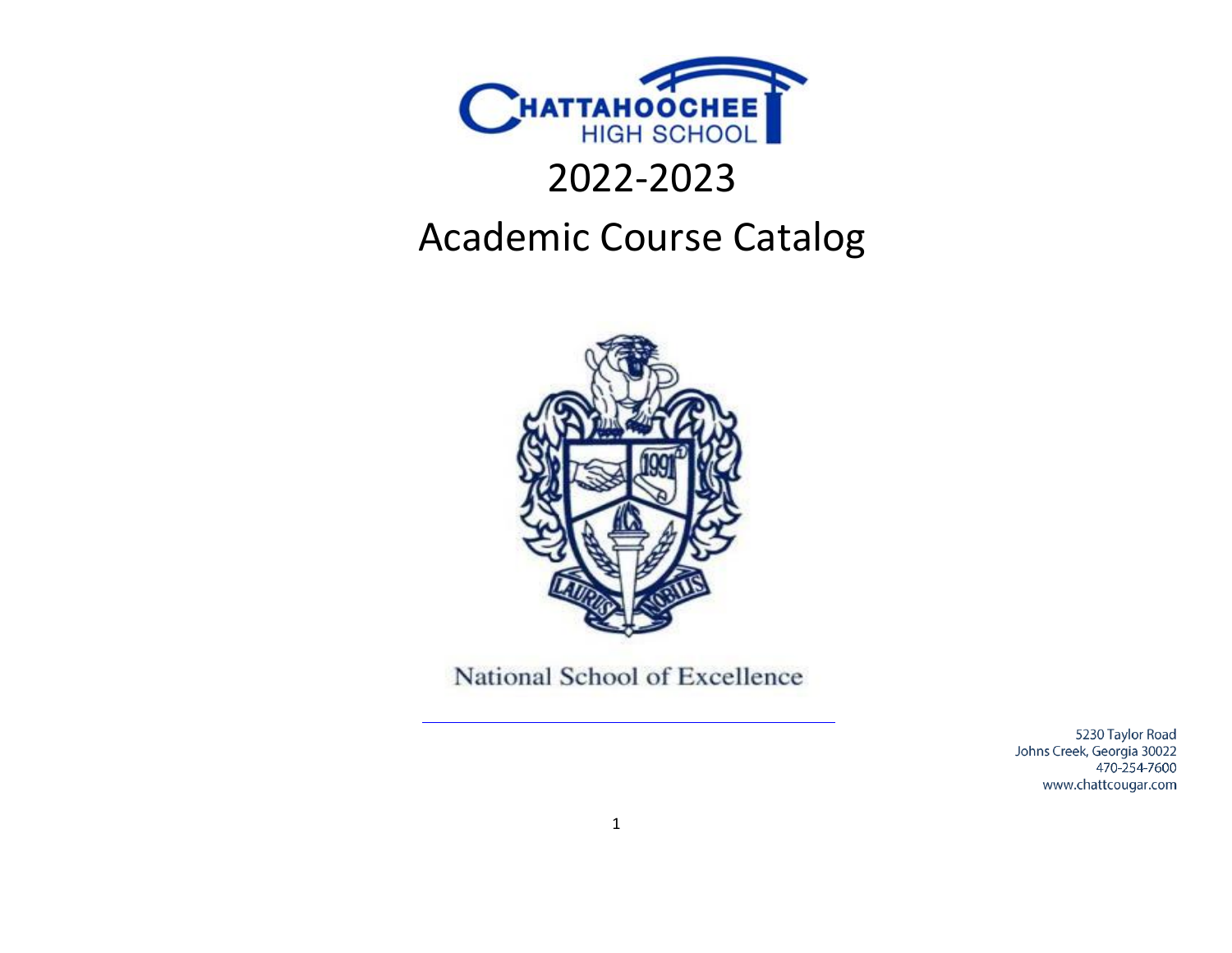### **Table of Contents:**

**Fine Arts- 4 Career, Technical and Agricultural Education Automobile Maintenance and Light Repair- 5 Computer Science- 6 Engineering Technology- 6 Fashion, Merchandising and Retail Management- 7 Graphic Design- 8 Marketing and Management- 9 Therapeutic Services/Allied Health and Medicine- 10 Therapeutic Services/Sports Medicine- 11 Animation and Digital Media- 12 English- 13-14 Math- 15-16 Non-Departmental- 17 Performing Arts- 17-20 Physical Education- 21 Science- 22-23 Social Studies- 23-24 Talented and Gifted (TAG)- 24-25 World Language- 25-26**

It is the policy of Chattahoochee High School and the Fulton County School System not to discriminate on the basis of race, color, sex, religion, national origin, age, or disability in any employment practice, educational program or any other program, activity, or service.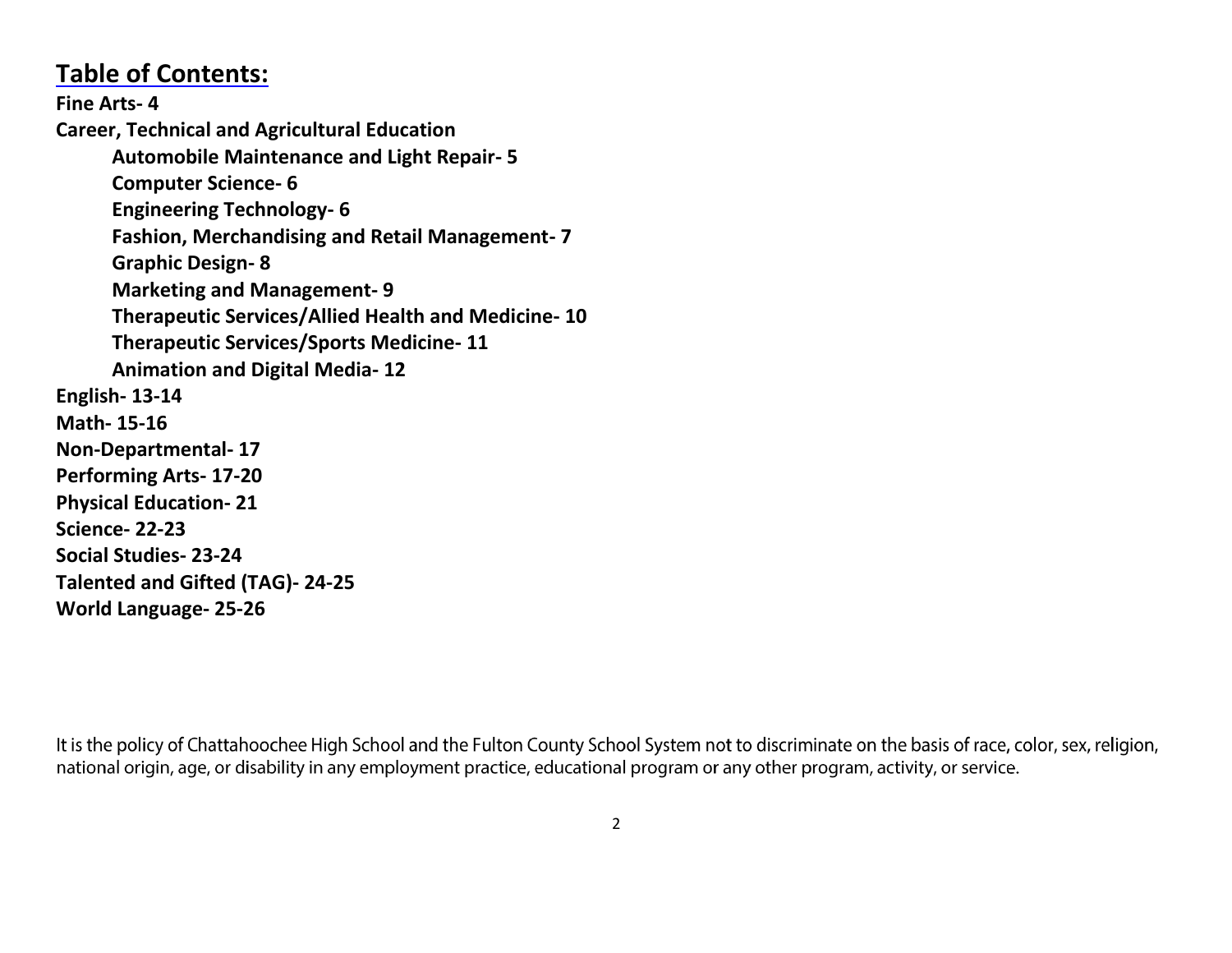| <b>Fine Arts</b>        |            |             |           |                 |                                                                                                                                                                                                                                                                                                                                                                                                                                                                                                                                                                                                             |
|-------------------------|------------|-------------|-----------|-----------------|-------------------------------------------------------------------------------------------------------------------------------------------------------------------------------------------------------------------------------------------------------------------------------------------------------------------------------------------------------------------------------------------------------------------------------------------------------------------------------------------------------------------------------------------------------------------------------------------------------------|
| <b>Course Title</b>     | Course #   | <b>Term</b> | Grade(s)  | Prerequisite(s) | <b>Major Topics</b>                                                                                                                                                                                                                                                                                                                                                                                                                                                                                                                                                                                         |
| Intro to Art            | 50.0211001 | S.          | $9 - 12$  | None            | Introduction to Art is an entry-level class that establishes a standard and consistent foundation in the<br>discipline of visual art. Students will be introduced to all aspects of visual art including but not limited to<br>art as personal communication, drawing, sculpture, ceramics, design, aesthetics, careers, art criticism<br>and art history.                                                                                                                                                                                                                                                  |
| Digital Design Projects | 50.0725001 | S           | $9 - 12$  | Intro to Art    | This course will introduce the use of computers as a medium of the production of original artwork and<br>for communication of ideas through print and multimedia presentations. Methods and vocabulary of<br>electronic drawing painting and photography imaging will be taught utilizing programs such as Adobe.<br>The ability to create good compositions using these programs using digital media translates into<br>securing the careers of tomorrow.                                                                                                                                                  |
| Ceramics 1              | 50.0411001 | S.          | $9 - 12$  | Intro to Art    | Ceramics 1 is an introductory course in ceramics covering the three basic methods of hand building.<br>Students will produce ceramic artwork using pinch, slab, and coil techniques. Students will learn the<br>basic vocabulary of ceramics as well as methods of surface treatment, firing, and other related aspects.<br>Ceramic history, aesthetics, and art criticism will be incorporated throughout the course.                                                                                                                                                                                      |
| Ceramics 2              | 50.0412001 | S           | $10 - 12$ | Ceramics 1      | Ceramics 2 provides in-depth work with clay beyond that of Ceramics 1. Students will further technical<br>ability in hand building, surface decoration, and/or wheel-thrown ceramics. Glaze chemistry will be<br>addressed with an emphasis on how a glaze works and how to alter results. Alternative firing techniques<br>will introduce students to various surface effects and firing atmospheres. Students will work in a more<br>conceptual manner to develop their own ideas, style and artistic voice. Students will continue to<br>investigate ceramics from around the world and throughout time. |
| Ceramics 3              | 50.0413001 | S           | $10 - 12$ | Ceramics 2      | Ceramics 3 is an advanced course providing in-depth work with clay. Students will further technical<br>ability in hand building, surface decoration, and/or wheel-thrown ceramics. Glaze chemistry will be<br>addressed with an emphasis on how a glaze works and how to alter results. Alternative firing techniques<br>will introduce students to various surface effects and firing atmospheres. Students will work in a more<br>conceptual manner to develop their own ideas, style and artistic voice while developing a portfolio.                                                                    |
| Ceramics 4              | 50.0414001 | S           | $11 - 12$ | Ceramics 3      | Ceramics 4 provides in-depth work with clay. Students will work in a more conceptual manner to<br>develop their own ideas, style and artistic voice while developing a portfolio.                                                                                                                                                                                                                                                                                                                                                                                                                           |
| Draw/Painting 1         | 50.0314001 | S           | $9 - 12$  | Intro to Art    | Drawing & Painting 1 instructs students in fundamental drawing skills and prepares them to make the<br>transition to painting. Course work builds on drawing skills introduced in Introduction to Art. Drawing<br>approaches include contour, value to model form, gesture, perspective and color; students work with<br>drawing media such as pencil, charcoal, conte, oil pastels. Art history, criticism and aesthetics are<br>incorporated with studio production of drawings and paintings.                                                                                                            |
| Draw/Painting 2         | 50.0314001 | S           | $9 - 12$  | Draw/Painting 1 | Drawing and Painting 2 develops fundamental painting skills and continues to strengthen composition<br>and drawing skills. The course includes studies in color sensitivity and a wide range of media and<br>techniques. Art history, criticism, and aesthetics are incorporated with studio production of drawings<br>and paintings.                                                                                                                                                                                                                                                                       |
| Photography 1           | 50.0711001 | S           | $9 - 12$  | Intro to Art    | Photography 1 is an introduction to black and white photography and darkroom processing. Students<br>will construct their own pinhole camera and create a photographic portfolio as they learn the technical<br>and artistic aspects of photography. A brief introduction to digital photography will be included. Photo<br>history, critiques of phots, aesthetics and design will be addressed throughout the semester                                                                                                                                                                                    |
| Photography 2           | 50.0712001 | S           | $10 - 12$ | Photography 1   | Photography 2 builds on basic skills and darkroom techniques learned in Photography 1. Students hone<br>skills in communicating meaning through photography. They learn to us a 35 mm camera, develop and<br>print images from black and white film and refine darkroom and printing techniques. The course<br>incorporates aesthetics, art criticism, art history and a brief introduction to digital photography.                                                                                                                                                                                         |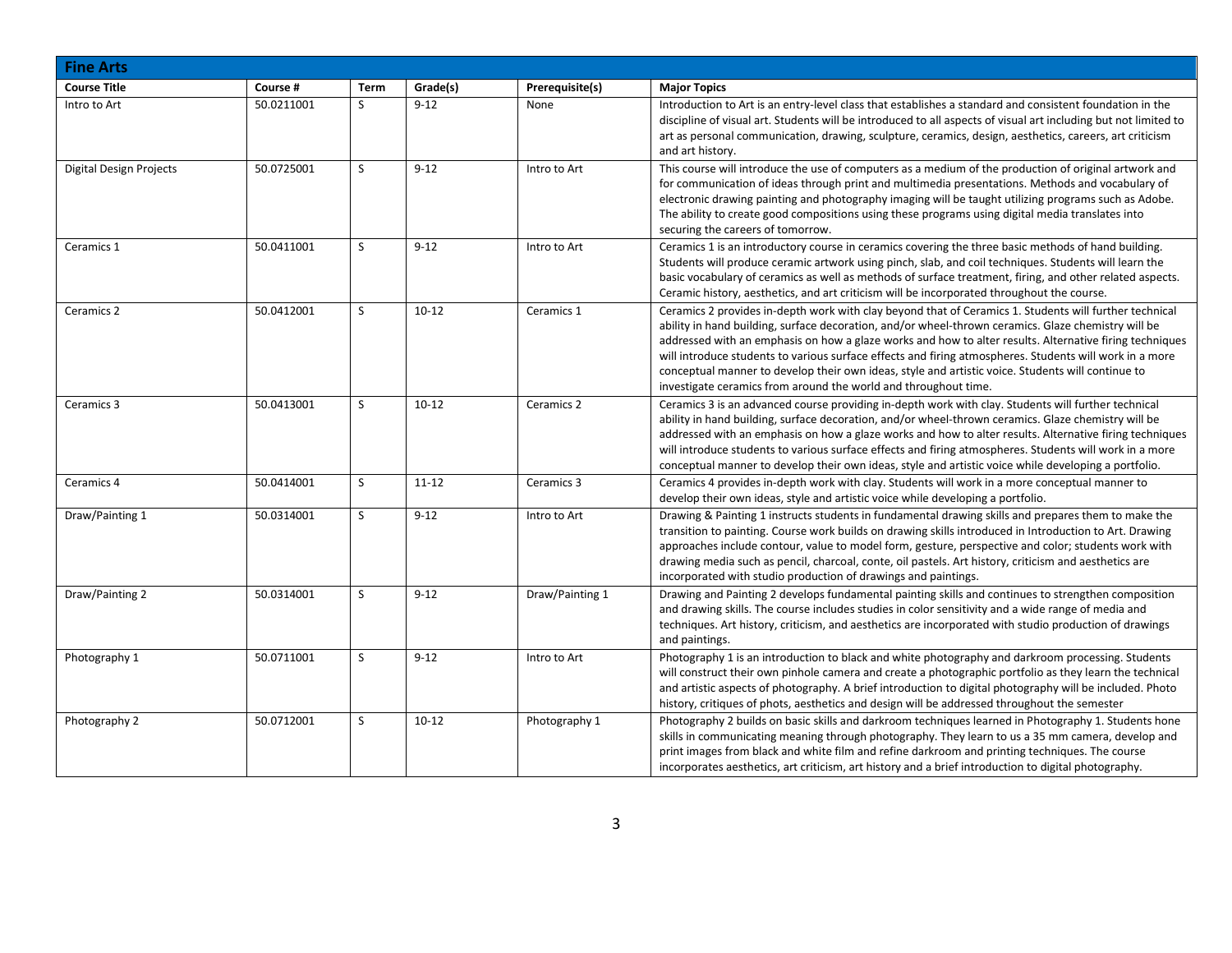| Photography 3        | 50.0713001               | S  | $10 - 12$ | Photography 2             | Photography 3 and 4 hone skills in communicating meaning through photography. Students will work in<br>a more conceptual manner to develop their own ideas, style and artistic voice while developing a<br>portfolio.                                                                                                                                                                                                                                                                      |
|----------------------|--------------------------|----|-----------|---------------------------|--------------------------------------------------------------------------------------------------------------------------------------------------------------------------------------------------------------------------------------------------------------------------------------------------------------------------------------------------------------------------------------------------------------------------------------------------------------------------------------------|
| Photography 4        | 50.0714001               | S. | $11 - 12$ | Photography 3             | Photography 3 and 4 hone skills in communicating meaning through photography. Students will work in<br>a more conceptual manner to develop their own ideas, style and artistic voice while developing a<br>portfolio.                                                                                                                                                                                                                                                                      |
| Sculpture 1          | 50.0611001               | S. | $9 - 12$  | Intro to Art              | Sculpture 1 introduces students to the production of three-dimensional art making including additive,<br>subtractive and modeling processes of sculptural construction. Sculpture's influence on the<br>environment will be examined, as well as the investigation of a variety of media. Students are expected<br>to make connections as they explore meaning, develop creative thinking skills, search for contextual<br>understanding resulting in authentic assessment and reflection. |
| Sculpture 2          | 50.0612001               | S  | $10 - 12$ | Sculpture 1               | Sculpture 2 offers in-depth study to the production of three-dimensional art making including additive,<br>subtractive, casting and modeling processes while investigating a variety of media. Students are expecte<br>to make connections as they explore meaning, develop creative thinking skills, search for contextual<br>understanding resulting in authentic assessment and reflection.                                                                                             |
| Sculpture 3          | 50.0613001               | S  | $10 - 12$ | Sculpture 2               | Sculpture 3 and 4 offers in-depth study of the production of three-dimensional art making including<br>additive, subtractive, casting and modeling processes while investigating a variety of media. Students<br>will work in a more conceptual manner to develop their own ideas, style and artistic voice while<br>developing a portfolio.                                                                                                                                               |
| Sculpture 4          | 50.0614001               | S  | $11 - 12$ | Sculpture 3               | Sculpture 3 and 4 offers in-depth study of the production of three-dimensional art making including<br>additive, subtractive, casting and modeling processes while investigating a variety of media. Students<br>will work in a more conceptual manner to develop their own ideas, style and artistic voice while<br>developing a portfolio.                                                                                                                                               |
| AP Drawing Portfolio | 50.0811001<br>50.0811002 | Y  | $11 - 12$ | Teacher<br>Recommendation | <b>College Board AP Course Descriptions</b><br>AP level content culminating in AP portfolio submission and/or AP exam                                                                                                                                                                                                                                                                                                                                                                      |
| AP 2D Design         | 50.0813001<br>50.0913002 | Y  | $11 - 12$ | Teacher<br>Recommendation | <b>College Board AP Course Descriptions</b><br>AP level content culminating in AP portfolio submission and/or AP exam                                                                                                                                                                                                                                                                                                                                                                      |
| AP 3D Design         | 50.0814001<br>50.0841002 | Y  | $11 - 12$ | Teacher<br>Recommendation | <b>College Board AP Course Descriptions</b><br>AP level content culminating in AP portfolio submission and/or AP exam                                                                                                                                                                                                                                                                                                                                                                      |
| AP Art History       | 50.0921001<br>50.0921002 | Y  | $10 - 12$ | Teacher<br>Recommendation | <b>College Board AP Course Descriptions</b><br>Explore the history of art across the globe from prehistory to the present. You'll analyze works of art<br>through observation, discussion, reading, and research.                                                                                                                                                                                                                                                                          |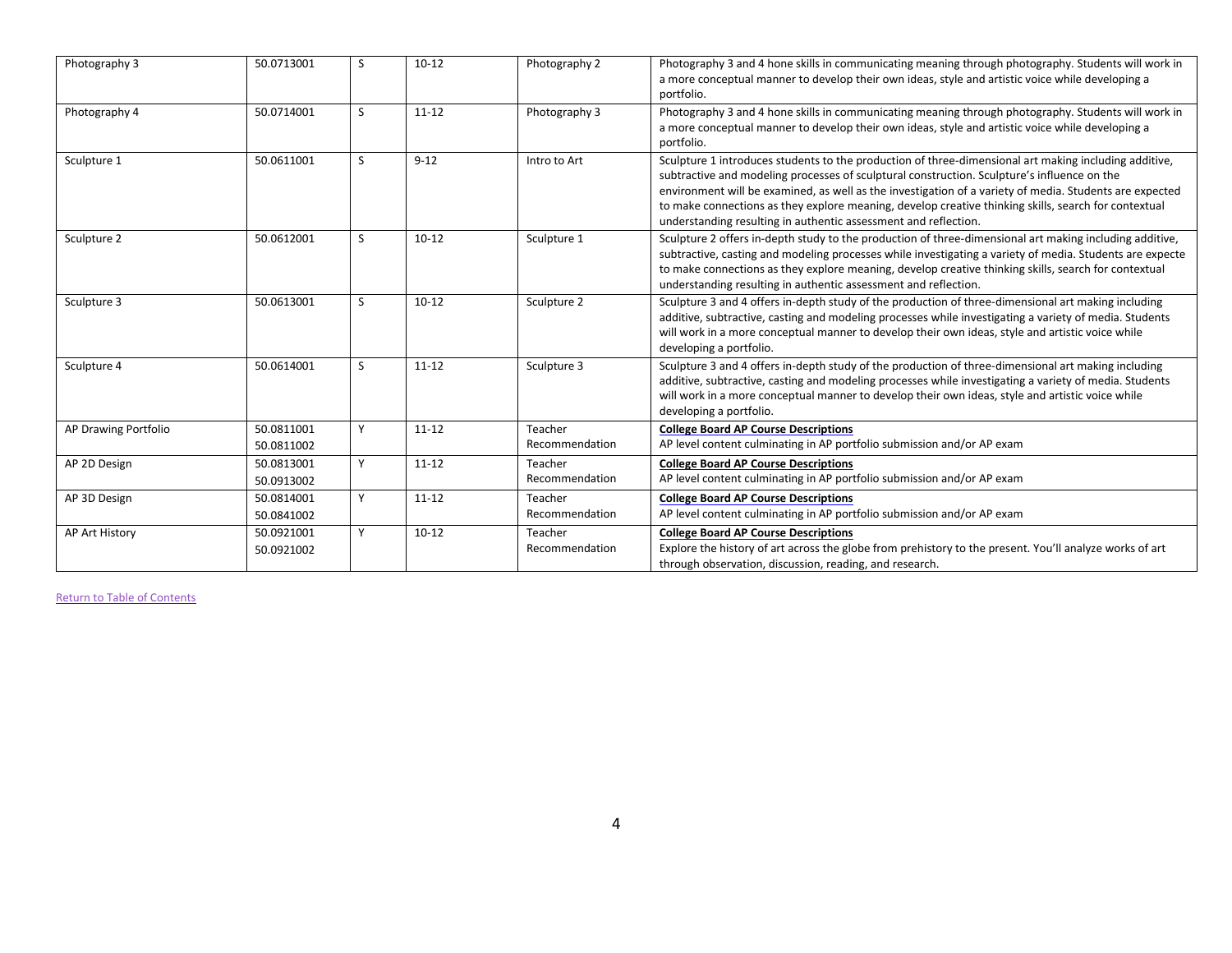| <b>Automobile Maintenance and Light Repair Pathway</b> |                          |             |           |                                              |                                                                                                                                                                                                                                                                                                                                                                                                                                                                                                                                                                                                                                                                                                                                                                                                                                                                                        |  |  |  |  |
|--------------------------------------------------------|--------------------------|-------------|-----------|----------------------------------------------|----------------------------------------------------------------------------------------------------------------------------------------------------------------------------------------------------------------------------------------------------------------------------------------------------------------------------------------------------------------------------------------------------------------------------------------------------------------------------------------------------------------------------------------------------------------------------------------------------------------------------------------------------------------------------------------------------------------------------------------------------------------------------------------------------------------------------------------------------------------------------------------|--|--|--|--|
| <b>Course Title</b>                                    | Course #                 | <b>Term</b> | Grade(s)  | Prerequisite(s)                              | <b>Major Topics</b>                                                                                                                                                                                                                                                                                                                                                                                                                                                                                                                                                                                                                                                                                                                                                                                                                                                                    |  |  |  |  |
| Basic Maintenance and Light<br>Repair                  | 47.5311001<br>47.5311002 |             | $9 - 12$  | None                                         | This course is designed as the foundational course for the Automobile Maintenance and Light Repair<br>Pathway. Students in this course will learn the basic skills needed to gain employment as a maintenance<br>and light repair technician. Students will be exposed to courses in automotive preventative maintenance<br>and servicing and replacing brakes and steering and suspension components. In addition, students will<br>learn how to do general electrical system diagnosis, learn electrical theory, perform basic tests and<br>determine necessary action. In addition, students will learn how to evacuate and recharge air-<br>conditioning systems using the proper refrigerant. The hours completed in this course are aligned with<br>ASE/NATEF standards and are a base for the entry-level technician. The pre-requisite for this course is<br>advisor approval. |  |  |  |  |
| Maintenance and Light Repair 2                         | 47.5321001<br>4705321002 |             | $10 - 12$ | <b>Basic Maintenance</b><br>and Light Repair | Students will learn the basic skills needed to gain employment as a maintenance and light repair<br>technician and will expose students to automotive preventative maintenance and servicing, as well as<br>replacing brakes, and steering and suspension components. Students will also learn general electrical<br>system diagnosis, electrical theory, basic test requirements, and determining necessary action. In<br>addition, students will learn how to evacuate and recharge air-conditioning systems using the proper<br>refrigerant. Standards for this course are aligned with the ASE/NATEF standards and are an excellent<br>foundation for the entry-level technician.                                                                                                                                                                                                  |  |  |  |  |
| Maintenance and Light Repair 3                         | 47.5331001<br>47.5331002 | v.          | $11 - 12$ | Maintenance and Light<br>Repair 2            | Students will learn the basic skills needed to gain employment as a maintenance and light repair<br>technician and will expose students to automotive preventative maintenance and servicing, as well as<br>replacing brakes, and steering and suspension components. Students will also learn general electrical<br>system diagnosis, electrical theory, basic test requirements, and determining necessary action. In<br>addition, students will learn how to evacuate and recharge air-conditioning systems using the proper<br>refrigerant. Standards for this course are aligned with the ASE/NATEF standards and are an excellent<br>foundation for the entry-level technician.                                                                                                                                                                                                  |  |  |  |  |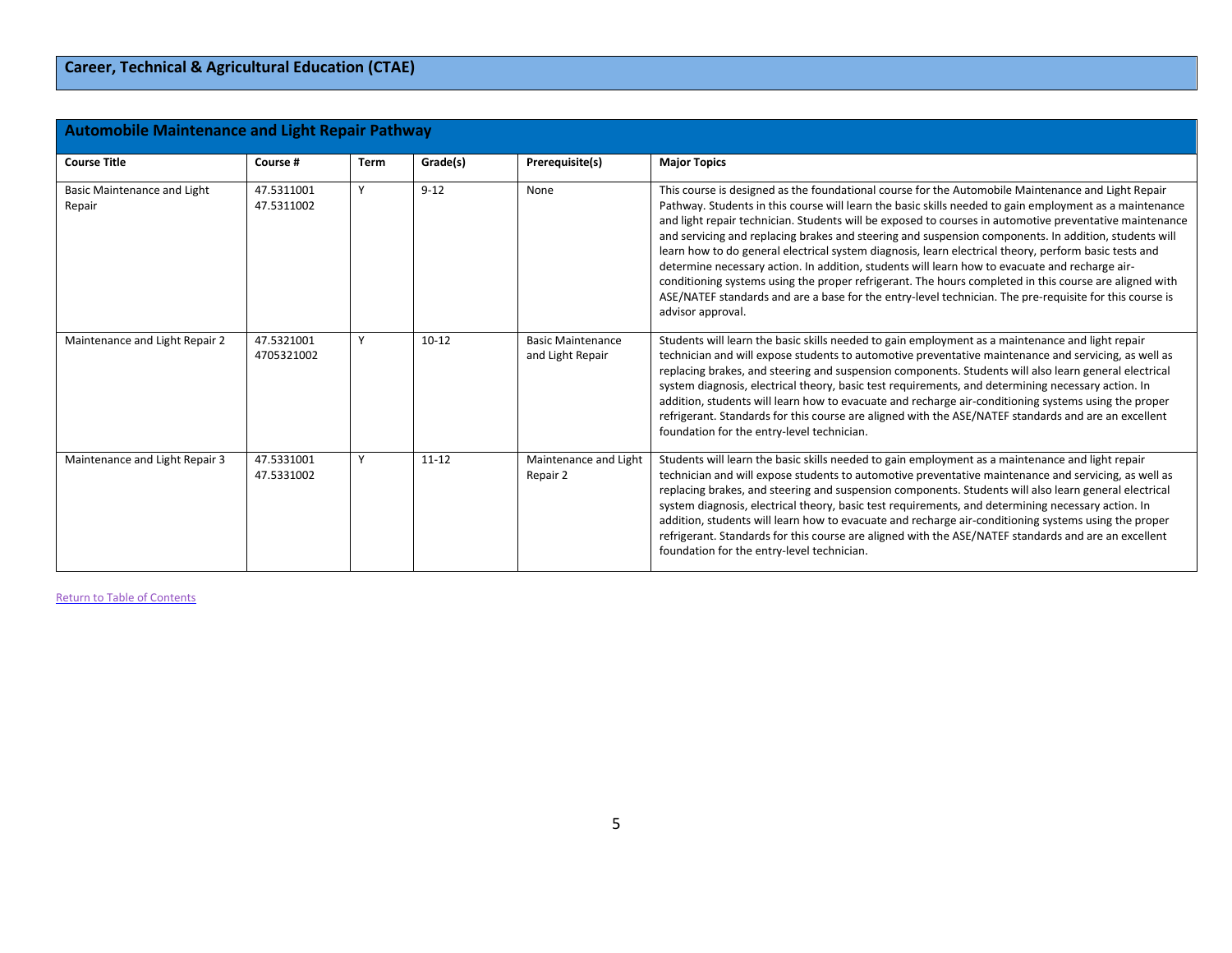| <b>Computer Science Pathway</b>    |                          |              |           |                                                          |                                                                                                   |  |  |  |  |
|------------------------------------|--------------------------|--------------|-----------|----------------------------------------------------------|---------------------------------------------------------------------------------------------------|--|--|--|--|
| <b>Course Title</b>                | Course #                 | Term         | Grade(s)  | Prerequisite(s)                                          | <b>Major Topics</b>                                                                               |  |  |  |  |
| Introduction to Digital Technology | 11.4150001<br>11.4150002 | $\mathbf{v}$ | $9 - 12$  | None                                                     | Introduction to computer maintenance, multimedia graphics, databases, web design, and programming |  |  |  |  |
| AP Computer Science Principles     | 11.0190001<br>11.0190002 |              | $10 - 12$ | Introduction to Digital<br>Technology and<br>application | <b>College Board AP Course Descriptions</b>                                                       |  |  |  |  |
| AP Computer Science A              | 11.0160001<br>11.0160002 |              | $11 - 12$ | AP Computer Science<br>Principles and<br>application     | <b>College Board AP Course Descriptions</b>                                                       |  |  |  |  |

| <b>Engineering and Technology Pathway</b> |                          |             |           |                                                                                         |                                                                                                                                                                                                                                                                                                                                                                         |  |  |  |  |
|-------------------------------------------|--------------------------|-------------|-----------|-----------------------------------------------------------------------------------------|-------------------------------------------------------------------------------------------------------------------------------------------------------------------------------------------------------------------------------------------------------------------------------------------------------------------------------------------------------------------------|--|--|--|--|
| <b>Course Title</b>                       | Course #                 | <b>Term</b> | Grade(s)  | Prerequisite(s)                                                                         | <b>Major Topics</b>                                                                                                                                                                                                                                                                                                                                                     |  |  |  |  |
| Foundations of Engineering<br>Technology  | 21.4250001<br>21.4250002 | Y           | $9 - 12$  | None                                                                                    | Robotics and manufacturing, computer numerical control, automation, research and computer-aided<br>design, advertising and presentation, video production, radio-audio communication, laser and fiber<br>optics, flight and space, solar energy, electricity and electronics, internal combustion engine,<br>transportation, simple machines, and pneumatics/hydraulics |  |  |  |  |
| <b>Engineering Concepts</b>               | 21.4710001<br>21.4710002 | Y           | $10 - 12$ | Foundations of<br>Engineering &<br>Technology                                           | Technological concepts, processes and systems, problem-solving, safety, teamwork, equipment, analysis<br>and evaluation, and career opportunities.                                                                                                                                                                                                                      |  |  |  |  |
| <b>Engineering Applications</b>           | 21.4720001<br>21.4720002 | Y           | $11 - 12$ | Foundations of<br>Engineering &<br><b>Technology AND</b><br><b>Engineering Concepts</b> | Engineering concepts, process and systems, problem solving, safety, teamwork, equipment, analysis and<br>evaluation, and career opportunities.                                                                                                                                                                                                                          |  |  |  |  |
| Research, Design, Project<br>Management   | 21.4610001<br>21.4610002 | Y           | $11 - 12$ | Completion of<br>Engineering and<br><b>Technology Pathway</b><br>and Teacher Approval   | Provides students with opportunities to work with students from other pathways as a member of a<br>design team. Research strategies, prototype testing and evaluation, and communication skills are<br>emphasized                                                                                                                                                       |  |  |  |  |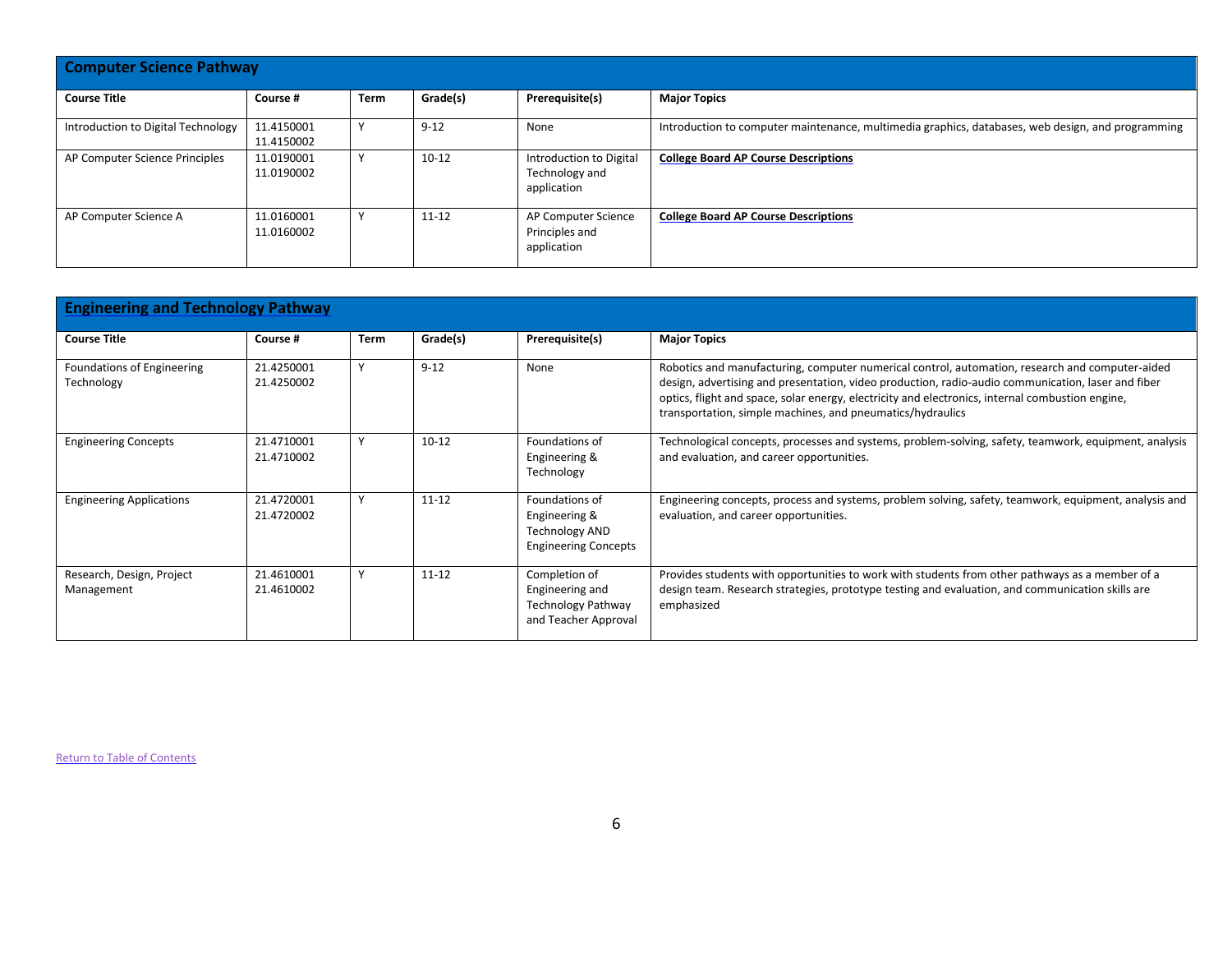| <b>Fashion, Merchandising and Retail Management Pathway</b> |                          |              |           |                                                                                                 |                                                                                                                                                                                                                                                                                                                                                                                                                                                                                                                                                                                                                                                                                                                                                                                                                                                           |  |  |  |  |
|-------------------------------------------------------------|--------------------------|--------------|-----------|-------------------------------------------------------------------------------------------------|-----------------------------------------------------------------------------------------------------------------------------------------------------------------------------------------------------------------------------------------------------------------------------------------------------------------------------------------------------------------------------------------------------------------------------------------------------------------------------------------------------------------------------------------------------------------------------------------------------------------------------------------------------------------------------------------------------------------------------------------------------------------------------------------------------------------------------------------------------------|--|--|--|--|
| <b>Course Title</b>                                         | Course #                 | Term         | Grade(s)  | Prerequisite(s)                                                                                 | <b>Major Topics</b>                                                                                                                                                                                                                                                                                                                                                                                                                                                                                                                                                                                                                                                                                                                                                                                                                                       |  |  |  |  |
| <b>Marketing Principles</b>                                 | 08.4740001<br>08.4740002 |              | $9 - 12$  | None                                                                                            | Marketing Principles is the foundational course for the Marketing and Management, Fashion<br>Merchandising and Buying, and Marketing Communications and Promotion Pathways. Marketing<br>Principles addresses all the ways in which marketing satisfies consumer and business needs and wants<br>for products and services. Students develop a basic understanding of Employability, Foundational and<br>Business Administration skills, Economics, Entrepreneurship, Financial Analysis, Human Resources<br>Management, Information Management, Marketing, Operations, Professional Development, Strategic<br>Management, and Global Marketing strategies. Instructional projects with real businesses, work-based<br>learning activities including School-Based Enterprises, and DECA application experiences should be<br>incorporated in this course. |  |  |  |  |
| Fashion, Merchandising and<br><b>Retailing Essentials</b>   | 08.4210001<br>08.4210002 | $\mathsf{v}$ | $10 - 12$ | <b>Marketing Principles</b>                                                                     | Fashion, Merchandising and Retailing Essentials is the second course in the Fashion, Merchandising and<br>Retail Management Pathway. This course introduces students to the retail industry including the<br>fundamentals of fashion marketing, key marketing concepts essential to every business, types of<br>businesses involved in the industry, and an array of career opportunities. Students will develop skills in<br>such areas as fashion economics, marketing segmentation and target marketing, product selection and<br>buying, and inventory systems.                                                                                                                                                                                                                                                                                       |  |  |  |  |
| Advanced Fashion, Merchandising<br>and Retailing            | 08.4220001<br>08.4220002 |              | $11 - 12$ | <b>Marketing Principles</b><br>and Fashion,<br>Merchandising and<br><b>Retailing Essentials</b> | Advanced Fashion, Merchandising and Retailing is the third course in the Fashion, Merchandising and<br>Retail Management Career Pathway and focuses on the application of knowledge and the performance<br>of key skills required in a retail environment. Students will develop skills necessary for managing the<br>following elements: pricing, visual merchandising, advertising, special promotions, professional sales,<br>and customer service.                                                                                                                                                                                                                                                                                                                                                                                                    |  |  |  |  |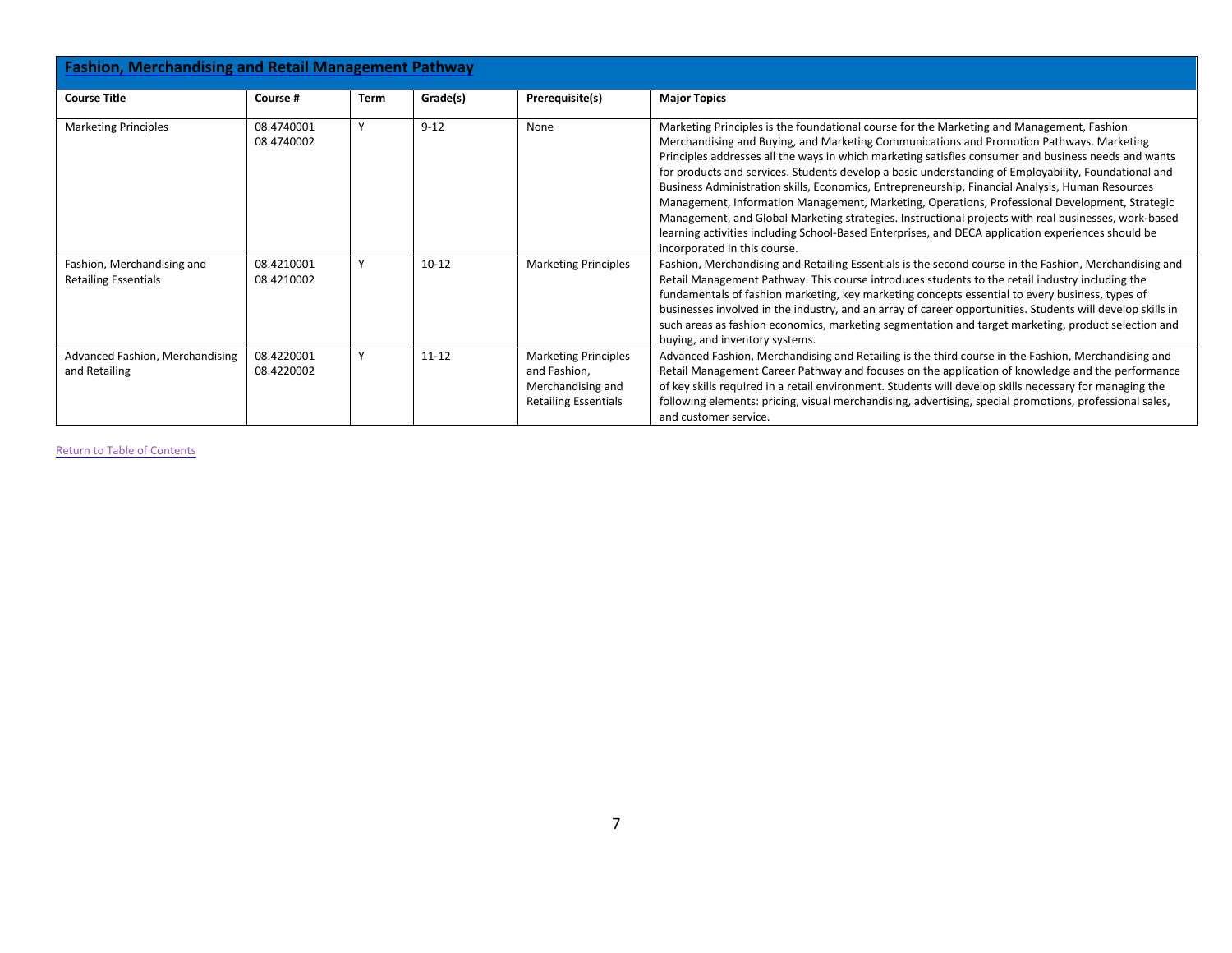| <b>Graphic Design Pathway</b>                 |                          |             |           |                                                                                                                                          |                                                                                                                                                                                                                                                                                                                                                                                                                                                                                                                                                                 |  |  |  |  |
|-----------------------------------------------|--------------------------|-------------|-----------|------------------------------------------------------------------------------------------------------------------------------------------|-----------------------------------------------------------------------------------------------------------------------------------------------------------------------------------------------------------------------------------------------------------------------------------------------------------------------------------------------------------------------------------------------------------------------------------------------------------------------------------------------------------------------------------------------------------------|--|--|--|--|
| <b>Course Title</b>                           | Course #                 | <b>Term</b> | Grade(s)  | Prerequisite(s)                                                                                                                          | <b>Major Topics</b>                                                                                                                                                                                                                                                                                                                                                                                                                                                                                                                                             |  |  |  |  |
| Introduction to<br><b>Graphics and Design</b> | 48.5610001<br>48.5610002 | Y           | $9 - 12$  | None                                                                                                                                     | This course is designed as the foundational course for both the Graphics Production and Graphics Design<br>Pathways. The Graphics and Design course provides students with the processes involved in the<br>technologies of printing, publishing, packaging, electronic imaging, and their allied industries. In<br>addition, the Graphics and Design course offers a range of cognitive skills, aesthetics, and crafts that<br>includes typography, visual arts, and page layout.                                                                              |  |  |  |  |
| Graphic Design and Production                 | 48.4620001<br>48.4620002 | ٧           | $10 - 12$ | Introduction to<br><b>Graphics and Design</b>                                                                                            | This course focuses on the procedures commonly used in the graphic design industry. Students will gain<br>experience in creative problem solving and the practical implementation of those solutions across<br>multiple areas of visual communications. Students will continue to explore the principles of design, page<br>composition and the industry standard software (Adobe Photoshop, Illustrator and InDesign) through<br>live work and project-based opportunities. As well, students will assist in the design and layout of the<br>school newspaper. |  |  |  |  |
| <b>Advanced Graphic Design</b>                | 48.4280001<br>48.4280002 | Y           | $11 - 12$ | Introduction to<br><b>Graphics and Design</b><br>and Graphic Design<br>and Production                                                    | Students will continue to explore in an increasingly independent manner, the principles of design and<br>layout procedures relating to the field of graphic design. Content will cover electronic systems and<br>software programs used in graphic design, page composition, image conversion, and digital printing.<br>Knowledge and skills in digital design and imaging and will be enhanced through experiences that<br>simulate the graphic design industry and school-based and work-based learning opportunities.                                        |  |  |  |  |
| AP Studio 2D Design                           | 50.0813001<br>50.0813002 |             | $11 - 12$ | Introduction to<br>Graphics and Design,<br>Graphic Design and<br>Production, Advanced<br>Graphic Design and<br>teacher<br>recommendation | <b>College Board AP Course Descriptions</b><br><b>Teacher Recommendation</b>                                                                                                                                                                                                                                                                                                                                                                                                                                                                                    |  |  |  |  |
| Practicum B/Digital Production                | 48.5640001<br>48.5640002 | Y           | $11 - 12$ | <b>Graphic Design</b><br>Pathway Completion<br>and Teacher Approval                                                                      |                                                                                                                                                                                                                                                                                                                                                                                                                                                                                                                                                                 |  |  |  |  |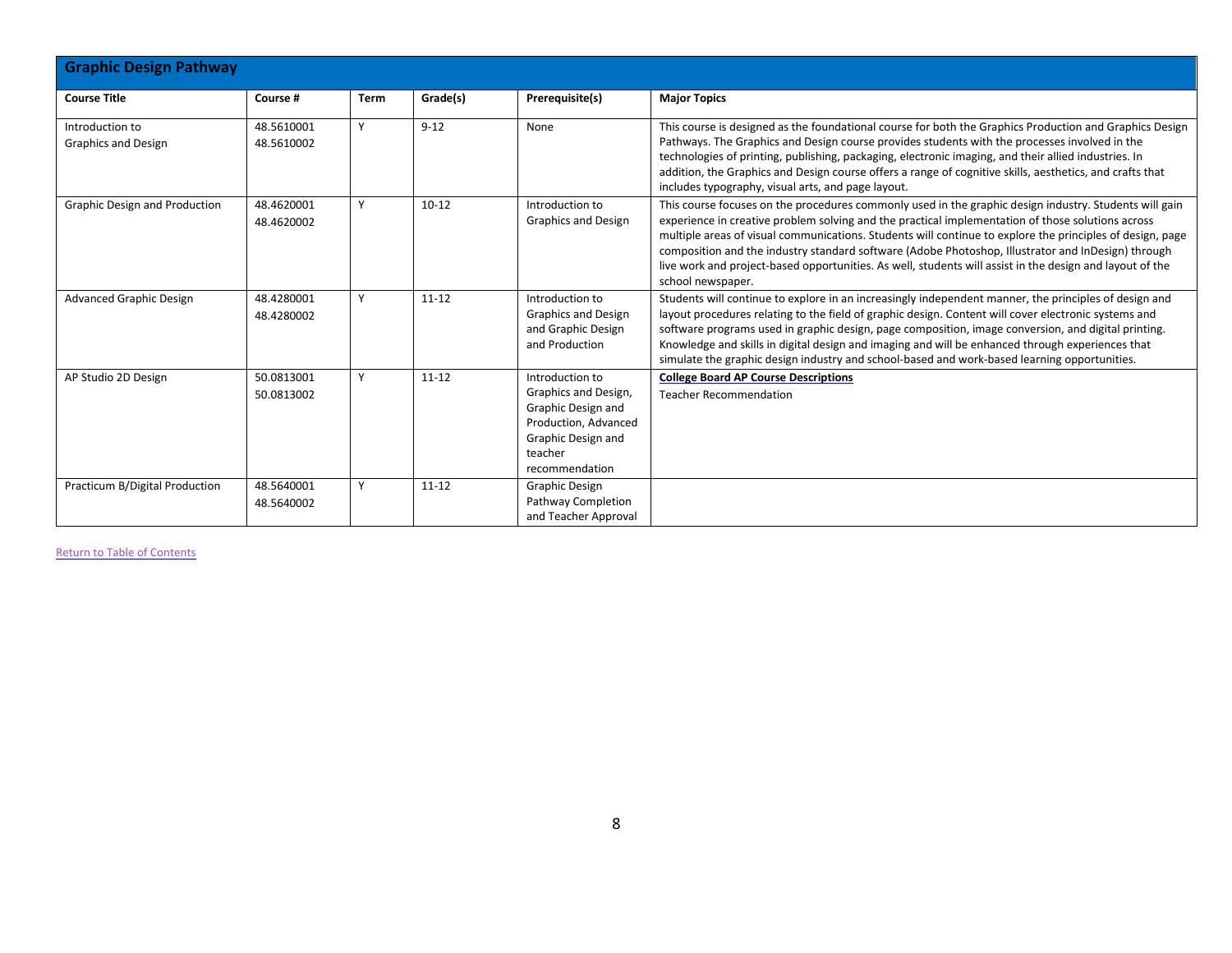| <b>Marketing and Management Pathway</b> |                          |      |           |                                                                      |                                                                                                                                                                                                                                                                                                                                                                                                                                                                                                                                                                                                                                                                                                                                                                                                                                                           |  |  |  |  |
|-----------------------------------------|--------------------------|------|-----------|----------------------------------------------------------------------|-----------------------------------------------------------------------------------------------------------------------------------------------------------------------------------------------------------------------------------------------------------------------------------------------------------------------------------------------------------------------------------------------------------------------------------------------------------------------------------------------------------------------------------------------------------------------------------------------------------------------------------------------------------------------------------------------------------------------------------------------------------------------------------------------------------------------------------------------------------|--|--|--|--|
| <b>Course Title</b>                     | Course #                 | Term | Grade(s)  | Prerequisite(s)                                                      | <b>Major Topics</b>                                                                                                                                                                                                                                                                                                                                                                                                                                                                                                                                                                                                                                                                                                                                                                                                                                       |  |  |  |  |
| <b>Marketing Principles</b>             | 08.4740001<br>08.4740002 |      | $9 - 12$  | None                                                                 | Marketing Principles is the foundational course for the Marketing and Management, Fashion<br>Merchandising and Buying, and Marketing Communications and Promotion Pathways. Marketing<br>Principles addresses all the ways in which marketing satisfies consumer and business needs and wants<br>for products and services. Students develop a basic understanding of Employability, Foundational and<br>Business Administration skills, Economics, Entrepreneurship, Financial Analysis, Human Resources<br>Management, Information Management, Marketing, Operations, Professional Development, Strategic<br>Management, and Global Marketing strategies. Instructional projects with real businesses, work-based<br>learning activities including School-Based Enterprises, and DECA application experiences should be<br>incorporated in this course. |  |  |  |  |
| Marketing and Entrepreneurship          | 08.4410001<br>08.4410002 |      | $10 - 12$ | <b>Marketing Principles</b>                                          | Marketing and Entrepreneurship is the second course in the Marketing and Management Career<br>Pathway. Marketing and Entrepreneurship begins and in-depth and detailed study of marketing while<br>also focusing on management with specific emphasis on small business ownership. This course builds on<br>the theories learned in the Marketing Principles course by providing practical application scenarios<br>which test these theories. In addition, Marketing and Entrepreneurship focuses on the role of the<br>supervisor and examines the qualities needed to be successful.                                                                                                                                                                                                                                                                   |  |  |  |  |
| <b>Marketing Management</b>             | 08.4420001<br>08.4420002 | v    | $11 - 12$ | <b>Marketing Principles</b><br>and Marketing and<br>Entrepreneurship | Marketing Management is the third course in the Marketing and Management pathway. Students<br>assume a managerial perspective by applying economic principles in marketing, analyzing operation's<br>needs, examining channel management and financial alternatives, managing marketing information,<br>pricing products and services, developing product/service planning strategies, promoting products and<br>services, purchasing, and professional sales. This course also includes global marketing where students<br>analyze marketing strategies employed in the United States versus those employed in other countries.                                                                                                                                                                                                                          |  |  |  |  |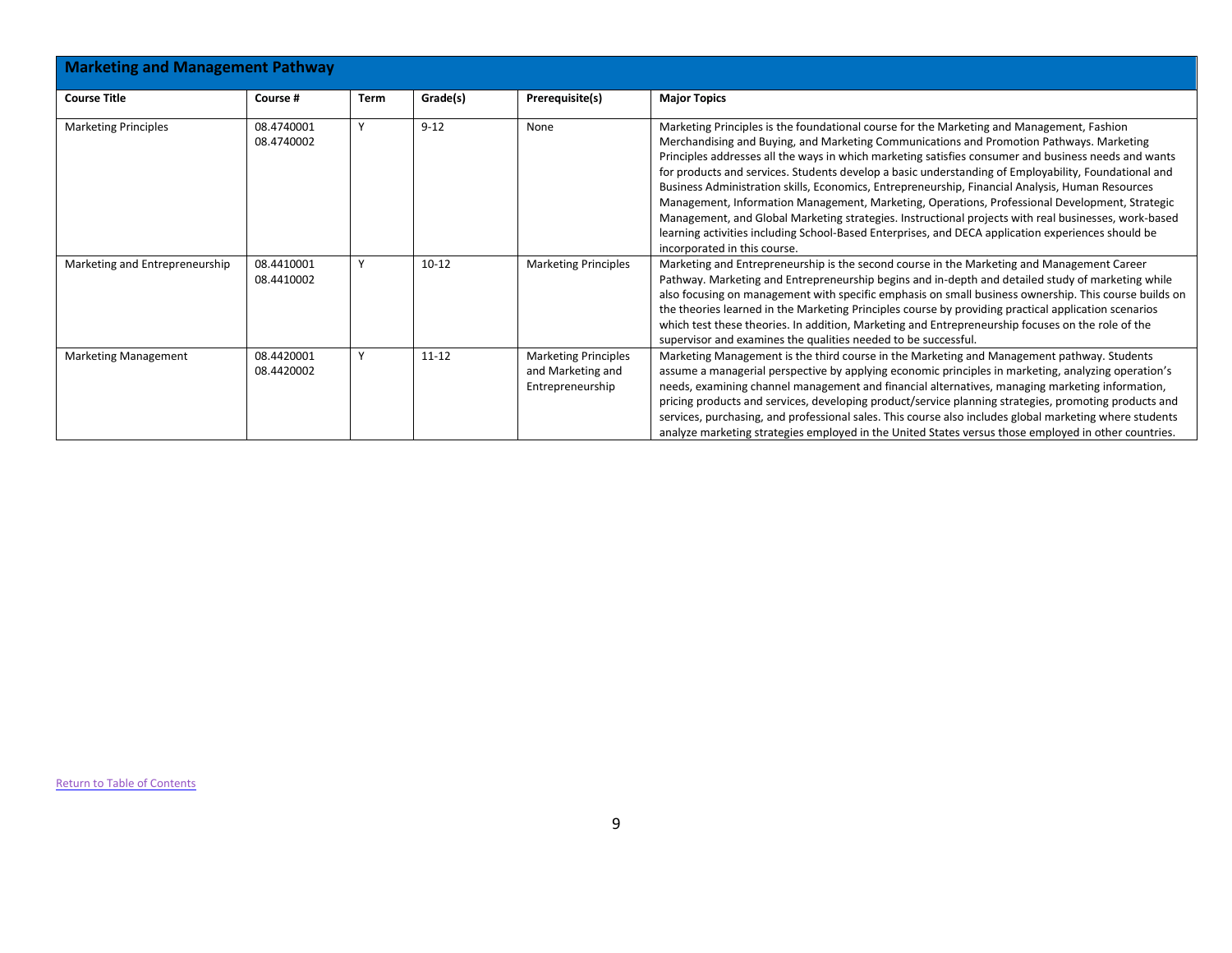| <b>Therapeutic Services: Allied Health and Medicine Pathway</b> |                          |             |           |                                                                                 |                                                                                                                                                                                                                                                                                                                                                                                                                                                                                                                                                                                                                                                                                                                                                                                                                                                                                                                                                                                                                                                                                                                                                                                                                                                                                                                                                                                                                                                                            |  |  |  |
|-----------------------------------------------------------------|--------------------------|-------------|-----------|---------------------------------------------------------------------------------|----------------------------------------------------------------------------------------------------------------------------------------------------------------------------------------------------------------------------------------------------------------------------------------------------------------------------------------------------------------------------------------------------------------------------------------------------------------------------------------------------------------------------------------------------------------------------------------------------------------------------------------------------------------------------------------------------------------------------------------------------------------------------------------------------------------------------------------------------------------------------------------------------------------------------------------------------------------------------------------------------------------------------------------------------------------------------------------------------------------------------------------------------------------------------------------------------------------------------------------------------------------------------------------------------------------------------------------------------------------------------------------------------------------------------------------------------------------------------|--|--|--|
| <b>Course Title</b>                                             | Course #                 | <b>Term</b> | Grade(s)  | Prerequisite(s)                                                                 | <b>Major Topics</b>                                                                                                                                                                                                                                                                                                                                                                                                                                                                                                                                                                                                                                                                                                                                                                                                                                                                                                                                                                                                                                                                                                                                                                                                                                                                                                                                                                                                                                                        |  |  |  |
| Introduction to Healthcare<br>Science                           | 25.5210001<br>25.5210002 | Y           | $9 - 12$  | None                                                                            | Introduction to Healthcare Science is a foundations course for the Therapeutic Services Career Pathway.<br>It is appropriate for students wishing to pursue a career in the Healthcare Industry. The course will<br>enable students to receive initial exposure to Healthcare Science skills and attitudes applicable to the<br>healthcare industry. The concepts of health, wellness, and preventative care are evaluated, as well as,<br>ethical and legal responsibilities of today's healthcare provider. Fundamental healthcare skills<br>development is initiated including medical terminology, microbiology, and basic life support. Students<br>are required to meet both national and intrastate professional guidelines as designated by applicable<br>regulatory agencies such as the Occupational Health and Safety Administration (OSHA) and Center for<br>Disease Control (CDC). Mastery of these standards through project based learning, technical skills<br>practice, and leadership development activities of the career and technical student organization-Health<br>Occupations Students of America (HOSA) will provide students with a competitive edge for either entry<br>into the healthcare global marketplace and/or the post-secondary institution of their choice to continue<br>their education and training. This course is considered broad-based with high impact and is a<br>prerequisite for all Healthcare Science Education courses. |  |  |  |
| <b>Essentials of Healthcare</b>                                 | 25.4400001<br>25.4400002 | Y           | $10 - 12$ | Introduction to<br><b>Healthcare Science</b>                                    | Anatomy and Physiology is a vital part of most healthcare post-secondary education programs. The<br>Essentials of Healthcare is a medical-focused anatomy course addressing the physiology of each body<br>system, along with the investigation of common diseases, disorder and emerging diseases. The<br>prevention of disease and the diagnosis and treatment that might be utilized are addressed, along with<br>medical terminology related to each system. This course provides an opportunity to demonstrate<br>technical skills that enforce the goal of helping students make connections between medical procedures<br>and the pathophysiology of diseases and disorders.                                                                                                                                                                                                                                                                                                                                                                                                                                                                                                                                                                                                                                                                                                                                                                                        |  |  |  |
| Allied Health and Medicine                                      | 25.4370001<br>25.4370002 | Y           | $11 - 12$ | Introduction to<br><b>Healthcare Science</b><br>and Essentials of<br>Healthcare | This course is designed to offer students (preferably upper classmen- juniors or seniors) the opportunity<br>to become effective and efficient multi-skilled healthcare providers as they develop a working<br>knowledge of various allied health opportunities. Students focusing on a career path in the healthcare<br>field may apply classroom/lab knowledge and skills in the clinical setting as they participate in direct or<br>simulated client care. The curriculum allows instructors to provide options for classroom/student<br>growth opportunities in area(s) of interest to the student. These options may be determined by<br>community need, available resources, and/or student interest, etc. This course was developed according<br>to a basic 50-minute class time frame but may be adjusted according to local system schedules.<br>Instructors may select which classroom content standards 1-14 best meet his/her individual classroom<br>needs in addition to the required clinical/capstone project to equal total class time available for the<br>course.                                                                                                                                                                                                                                                                                                                                                                                      |  |  |  |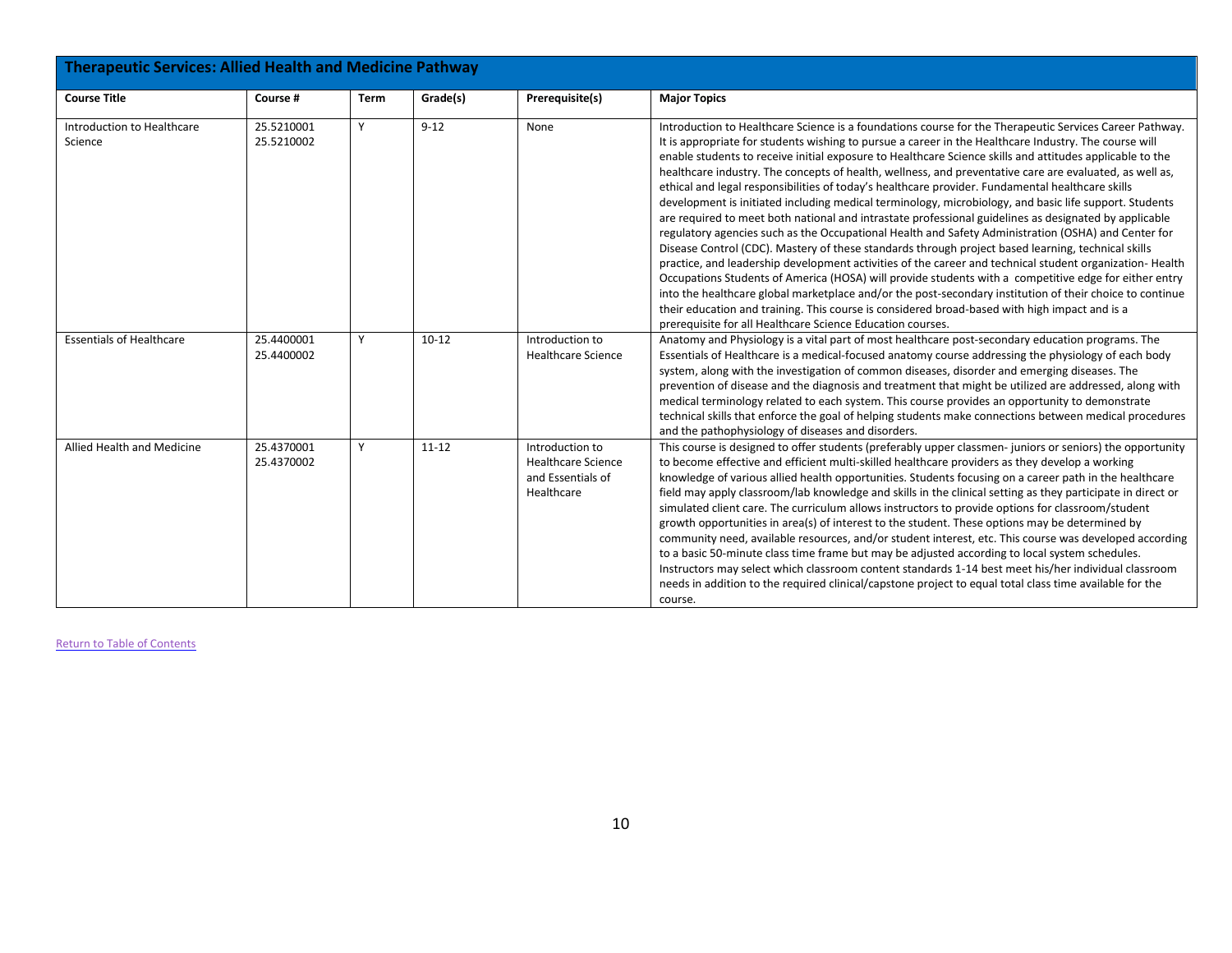| Therapeutic Services: Sports Medicine Pathway |                          |      |           |                                                                                 |                                                                                                                                                                                                                                                                                                                                                                                                                                                                                                                                                                                                                                                                                                                                                                                                                                                                                                                                                                                                                                                                                                                                                                                                                                                                                                                                                                                                                                                                            |  |  |  |  |
|-----------------------------------------------|--------------------------|------|-----------|---------------------------------------------------------------------------------|----------------------------------------------------------------------------------------------------------------------------------------------------------------------------------------------------------------------------------------------------------------------------------------------------------------------------------------------------------------------------------------------------------------------------------------------------------------------------------------------------------------------------------------------------------------------------------------------------------------------------------------------------------------------------------------------------------------------------------------------------------------------------------------------------------------------------------------------------------------------------------------------------------------------------------------------------------------------------------------------------------------------------------------------------------------------------------------------------------------------------------------------------------------------------------------------------------------------------------------------------------------------------------------------------------------------------------------------------------------------------------------------------------------------------------------------------------------------------|--|--|--|--|
| <b>Course Title</b>                           | Course #                 | Term | Grade(s)  | Prerequisite(s)                                                                 | <b>Major Topics</b>                                                                                                                                                                                                                                                                                                                                                                                                                                                                                                                                                                                                                                                                                                                                                                                                                                                                                                                                                                                                                                                                                                                                                                                                                                                                                                                                                                                                                                                        |  |  |  |  |
| Introduction to Healthcare<br>Science         | 25.5210001<br>25.5210002 | Y    | $9 - 12$  | None                                                                            | Introduction to Healthcare Science is a foundations course for the Therapeutic Services Career Pathway.<br>It is appropriate for students wishing to pursue a career in the Healthcare Industry. The course will<br>enable students to receive initial exposure to Healthcare Science skills and attitudes applicable to the<br>healthcare industry. The concepts of health, wellness, and preventative care are evaluated, as well as,<br>ethical and legal responsibilities of today's healthcare provider. Fundamental healthcare skills<br>development is initiated including medical terminology, microbiology, and basic life support. Students<br>are required to meet both national and intrastate professional guidelines as designated by applicable<br>regulatory agencies such as the Occupational Health and Safety Administration (OSHA) and Center for<br>Disease Control (CDC). Mastery of these standards through project based learning, technical skills<br>practice, and leadership development activities of the career and technical student organization-Health<br>Occupations Students of America (HOSA) will provide students with a competitive edge for either entry<br>into the healthcare global marketplace and/or the post-secondary institution of their choice to continue<br>their education and training. This course is considered broad-based with high impact and is a<br>prerequisite for all Healthcare Science Education courses. |  |  |  |  |
| <b>Essentials of Healthcare</b>               | 25.4400001<br>25.4400002 | Y    | $10 - 12$ | Introduction to<br><b>Healthcare Science</b>                                    | Anatomy and Physiology is a vital part of most healthcare post-secondary education programs. The<br>Essentials of Healthcare is a medical-focused anatomy course addressing the physiology of each body<br>system, along with the investigation of common diseases, disorder and emerging diseases. The<br>prevention of disease and the diagnosis and treatment that might be utilized are addressed, along with<br>medical terminology related to each system. This course provides an opportunity to demonstrate<br>technical skills that enforce the goal of helping students make connections between medical procedures<br>and the pathophysiology of diseases and disorders.                                                                                                                                                                                                                                                                                                                                                                                                                                                                                                                                                                                                                                                                                                                                                                                        |  |  |  |  |
| <b>Sports Medicine</b>                        | 25.4460001<br>25.4460002 | Y    | $11 - 12$ | Introduction to<br><b>Healthcare Science</b><br>and Essentials of<br>Healthcare | Sports Medicine is the third course in the Therapeutic Services/Sports Medicine Career Pathway. The<br>course is appropriate for students who wish to pursue a career in healthcare with a focus on the<br>musculoskeletal system, injury assessment, injury prevention, or rehabilitation including careers in<br>Sports Medicine and Rehabilitative Services. This course will enable students to receive initial exposure<br>to therapeutic services skills and attitudes applicable to the healthcare industry. The concepts of<br>anatomy and physiology, assessment, preventative and rehabilitative care are introduced. Fundamental<br>healthcare skills development is initiated, including medical terminology, kinesiology, patient<br>assessment, record keeping, and basic life support.                                                                                                                                                                                                                                                                                                                                                                                                                                                                                                                                                                                                                                                                      |  |  |  |  |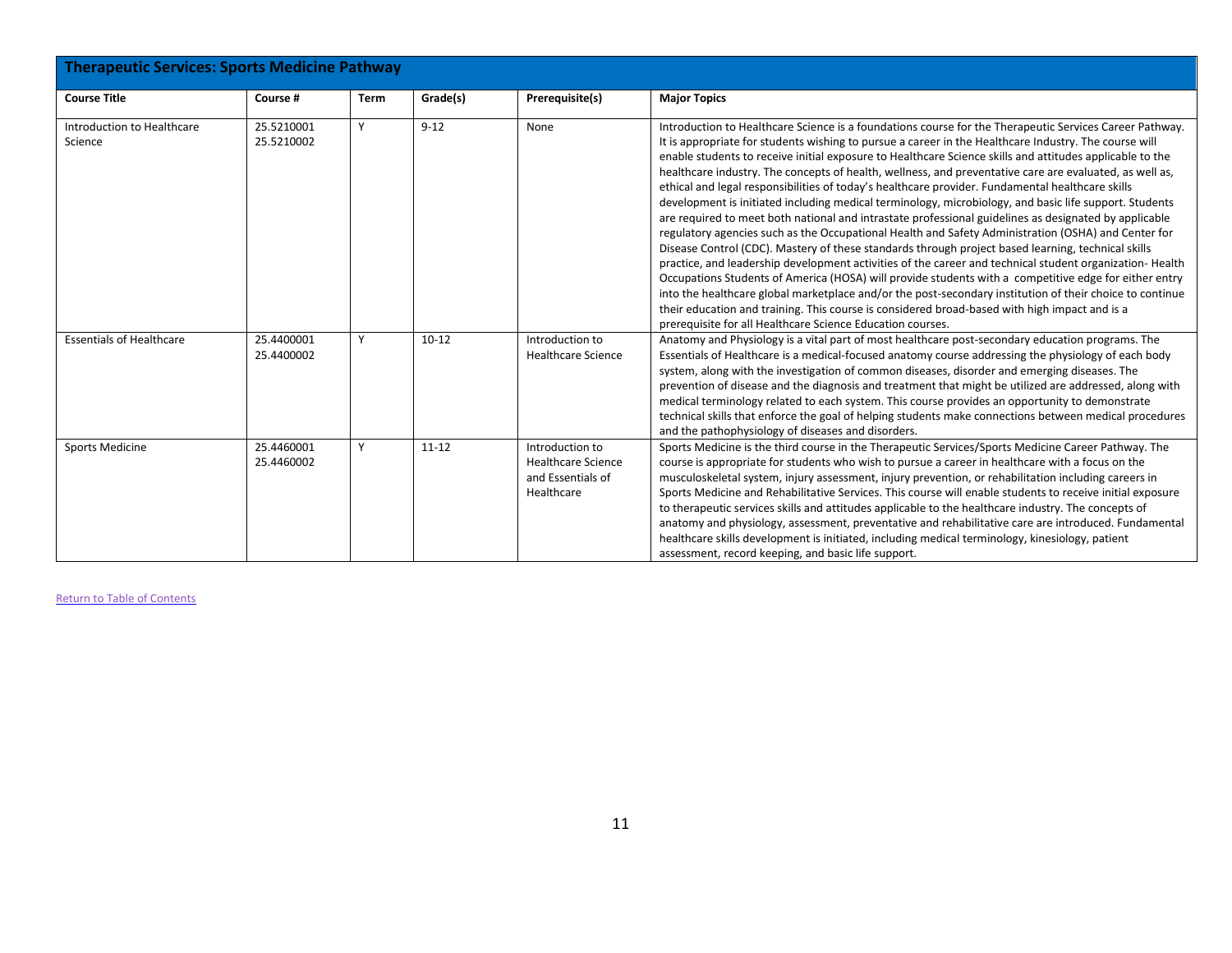| <b>Animation and Digital Media Pathway</b> |                          |             |           |                                                                            |                                                                                                                                                                                                                                                                                                                                                                                                                                                                                                                                                                                                                                                                                                                                                                                                                                                                                                                                                                                                                                                                                                                                                                                                  |
|--------------------------------------------|--------------------------|-------------|-----------|----------------------------------------------------------------------------|--------------------------------------------------------------------------------------------------------------------------------------------------------------------------------------------------------------------------------------------------------------------------------------------------------------------------------------------------------------------------------------------------------------------------------------------------------------------------------------------------------------------------------------------------------------------------------------------------------------------------------------------------------------------------------------------------------------------------------------------------------------------------------------------------------------------------------------------------------------------------------------------------------------------------------------------------------------------------------------------------------------------------------------------------------------------------------------------------------------------------------------------------------------------------------------------------|
| <b>Course Title</b>                        | Course #                 | <b>Term</b> | Grade(s)  | Prerequisite(s)                                                            | <b>Major Topics</b>                                                                                                                                                                                                                                                                                                                                                                                                                                                                                                                                                                                                                                                                                                                                                                                                                                                                                                                                                                                                                                                                                                                                                                              |
| Introduction to Digital Media              | 11.4280001<br>11.4280002 | Y           | $9 - 12$  | None                                                                       | This course serves as an introduction to the Animation pathway. Students will learn the basic<br>components of 2D and 3D animation development. Software includes Adobe Suite, Toon Boom and<br>Maya.                                                                                                                                                                                                                                                                                                                                                                                                                                                                                                                                                                                                                                                                                                                                                                                                                                                                                                                                                                                            |
| Principles and Concepts of<br>Animation    | 48.4220001<br>48.4220002 | Υ           | $10 - 12$ | Introduction to Digital<br>Media                                           | In Principles and Concepts of Animation, students will continue to develop and implement aesthetics of<br>color selection, storyboarding in 2D digital animation, and develop animatic creations from 2D to 3D.<br>Students in this course will learn interface tools, the use of drawing tools, animating the camera,<br>importing images from web sources and files, working with sound and lip syncing, understanding paths<br>and motion design, and frame by frame animation creation relative to sequence planning and pacing.<br>This course will allow students to explore more advanced aspects of character animation including<br>subtle character gesture and advanced action timing with emphasis on personal observation. The course<br>will allow students to develop an understanding of basic sound considerations such as lip syncing, voice-<br>overs, and the synchronization of sound and the visual product. This course will allow students to build<br>on previously learned storyboarding skills, develop scripts, determine character motivations, consider<br>setting and motion variables, and learn other unique traits of animation through integrated activities. |
| Advanced Animation, Game and<br>App Design | 48.4230001<br>48.4230002 | Y           | $11 - 12$ | Principles and<br><b>Concepts of Animation</b>                             | In this course students will continue working in 2D and 3D environments by importing 3D models while<br>working in 3D space morphing, and inverse kinematics. While learning the basics of Game and App<br>design, the students will acquire knowledge of human and animal animations, apply the aesthetic and<br>technical aspects of animation of characters, and analyze the physics and physicalizing of action, weight,<br>and timing. The course advances student's knowledge of sound integration into animated products by<br>focusing on skills that include lip-syncing, voice overs, and synchronization. Portfolio development will<br>include animation reels and other products.                                                                                                                                                                                                                                                                                                                                                                                                                                                                                                   |
| <b>Animation Practicum Capstone</b>        | 48.4240001<br>48.4240002 | Y           | $11 - 12$ | Animation & Digital<br>Media Pathway<br>completion and<br>teacher approval |                                                                                                                                                                                                                                                                                                                                                                                                                                                                                                                                                                                                                                                                                                                                                                                                                                                                                                                                                                                                                                                                                                                                                                                                  |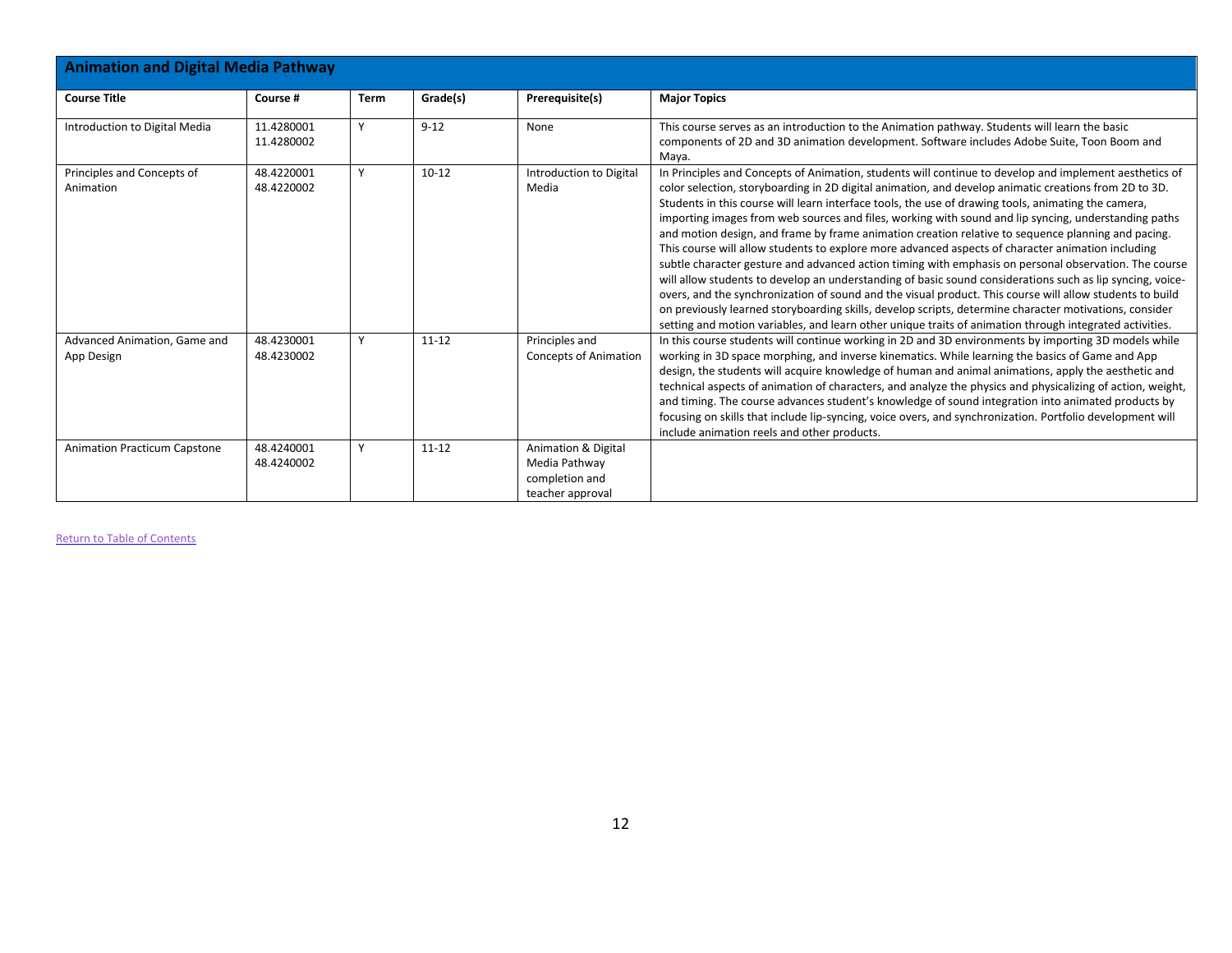| <b>English</b>                                                 |                          |      |           |                                                   |                                                                                                                                                                                                                                                                                                                                                                                                                                                                                                                                                                                                                                                                                                                                                                                                                                                                                                                                                                                                                                    |
|----------------------------------------------------------------|--------------------------|------|-----------|---------------------------------------------------|------------------------------------------------------------------------------------------------------------------------------------------------------------------------------------------------------------------------------------------------------------------------------------------------------------------------------------------------------------------------------------------------------------------------------------------------------------------------------------------------------------------------------------------------------------------------------------------------------------------------------------------------------------------------------------------------------------------------------------------------------------------------------------------------------------------------------------------------------------------------------------------------------------------------------------------------------------------------------------------------------------------------------------|
| <b>Course Title</b>                                            | Course #                 | Term | Grade(s)  | Prerequisite(s)                                   | <b>Major Topics</b>                                                                                                                                                                                                                                                                                                                                                                                                                                                                                                                                                                                                                                                                                                                                                                                                                                                                                                                                                                                                                |
| 9 <sup>th</sup> Literature and<br>Composition                  | 23.0610001<br>23.0610002 | Υ    | 9         | None                                              | Ninth Grade Literature and Composition is a study of literary genres. Students will continue to develop vocabulary and<br>apply effective reading strategies to a wide variety of literary and informational texts; to learn characteristics of basic<br>literary genres, including the novel, short story, poetry, drama, and nonfiction; to establish effective writing and research<br>habits; and to refine language skills as they apply to writing, listening, speaking, and viewing. This course prepares students<br>for college.                                                                                                                                                                                                                                                                                                                                                                                                                                                                                          |
| 9 <sup>th</sup> Literature and<br><b>Composition Honors</b>    | 23.0610041<br>23.0610042 | Y    | 9         | Meet Fulton County<br><b>Placement Guidelines</b> | This course requires a teacher recommendation which may be based on the following: approved writing, standardized test<br>scores, and academic achievement. The honors level course has higher expectations and more rigorous coursework than<br>the college preparatory level, including mandatory summer reading and written responses to literature. Ninth Grade<br>Literature and Composition-Honors is a study of literary genres. Students will continue to develop vocabulary and apply<br>effective reading strategies to a wide variety of literary and informational texts; to learn characteristics of basic literary<br>genres, including the novel, short story, poetry, drama, and nonfiction; to establish effective writing and research habits;<br>and to refine language skills as they apply to writing, listening, speaking, and viewing. This course prepares students for<br>college.                                                                                                                        |
| 10th Literature and<br>Composition                             | 23.0620001<br>23.0620002 | Y    | 10        | 9 <sup>th</sup> Literature                        | Tenth Grade Literature and Composition is organized thematically. Students will continue to develop vocabulary and apply<br>effective reading strategies to a wide variety of literary and informational texts. They will learn about universal themes and<br>symbols common to literary works, including the novel, short story, poetry, drama, and nonfiction. Students will continue<br>to build effective writing and research habits as they refine language arts skills which they will apply to writing, listening,<br>speaking, and viewing. This course prepares students for college.                                                                                                                                                                                                                                                                                                                                                                                                                                    |
| 10 <sup>th</sup> Literature and<br><b>Composition Honors</b>   | 23.0620041<br>23.0620042 | Y    | 10        | 9 <sup>th</sup> Literature                        | This course requires a teacher recommendation, which may be based on the following: approved writing, standardized test<br>scores, and academic achievement. The honors level course has higher expectations and more rigorous coursework than<br>the college preparatory level, including mandatory summer reading and written responses to literature. Tenth Grade<br>Literature and Composition-Honors is organized thematically. Students will continue to develop vocabulary and apply<br>effective reading strategies to a wide variety of literary and informational texts. They will learn about universal themes and<br>symbols common to literary works, including the novel, short story, poetry, drama, and nonfiction. Students will continue<br>to build on effective writing and research habits as they refine language arts skills which they will apply to writing, listening,<br>speaking, and viewing. This course prepares students for college.                                                              |
| 11 <sup>th</sup> American Literature<br>and Composition        | 23.0510001<br>23.0510002 | Y    | 11        | 10 <sup>th</sup> Literature                       | American Literature and Composition is a study of the major literary topics, themes, and movements in the history of the<br>United States from pre-colonial times to present day. Students will focus on major literary forms of the emerging nation,<br>analyze literary themes and trends, and both research and compose several papers, speeches, and presentations, using<br>representative forms of discourse. This course prepares students for college.                                                                                                                                                                                                                                                                                                                                                                                                                                                                                                                                                                     |
| 11 <sup>th</sup> American Literature<br>and Composition Honors | 23.0510041<br>23.0510042 | Y    | 11        | 10 <sup>th</sup> Literature                       | This course requires a teacher recommendation, which may be based on the following: approved writing, standardized test<br>scores, and academic achievement. The honors level course has higher expectations and more rigorous coursework than<br>the college preparatory level, including mandatory summer reading and written responses to literature. American<br>Literature and Composition-Honors is a study of the major literary topics, themes, and movements in the history of the<br>United States from pre-colonial times to present day. Students will focus on major literary forms of the emerging nation,<br>analyze literary themes and trends, and both research and compose several papers, speeches, and presentations, using<br>representative forms of discourse. This course prepares students for college.                                                                                                                                                                                                  |
| <b>AP Seminar ELA</b>                                          | 23.0380001<br>23.0380002 | Y    | $10 - 11$ | 9 <sup>th</sup> Grade Honors                      | AP Seminar is a foundational course that engages students in cross-curricular conversations that explore the complexities of<br>academic and real-world topics and issues by analyzing divergent perspectives. Using an inquiry framework, students<br>practice reading and analyzing articles, research studies, and foundational, literary, and philosophical texts; listening to and<br>viewing speeches, broadcasts, and personal accounts; and experiencing artistic works and performances. Students learn to<br>synthesize information from multiple sources, develop their own perspectives in written essays, and design and deliver oral<br>and visual presentations, both individually and as part of a team. Ultimately, the course aims to equip students with the<br>power to analyze and evaluate information with accuracy and precision in order to craft and communicate evidence-based<br>arguments. College Board AP Course Descriptions. This course can count as your 10 <sup>th</sup> grade English credit. |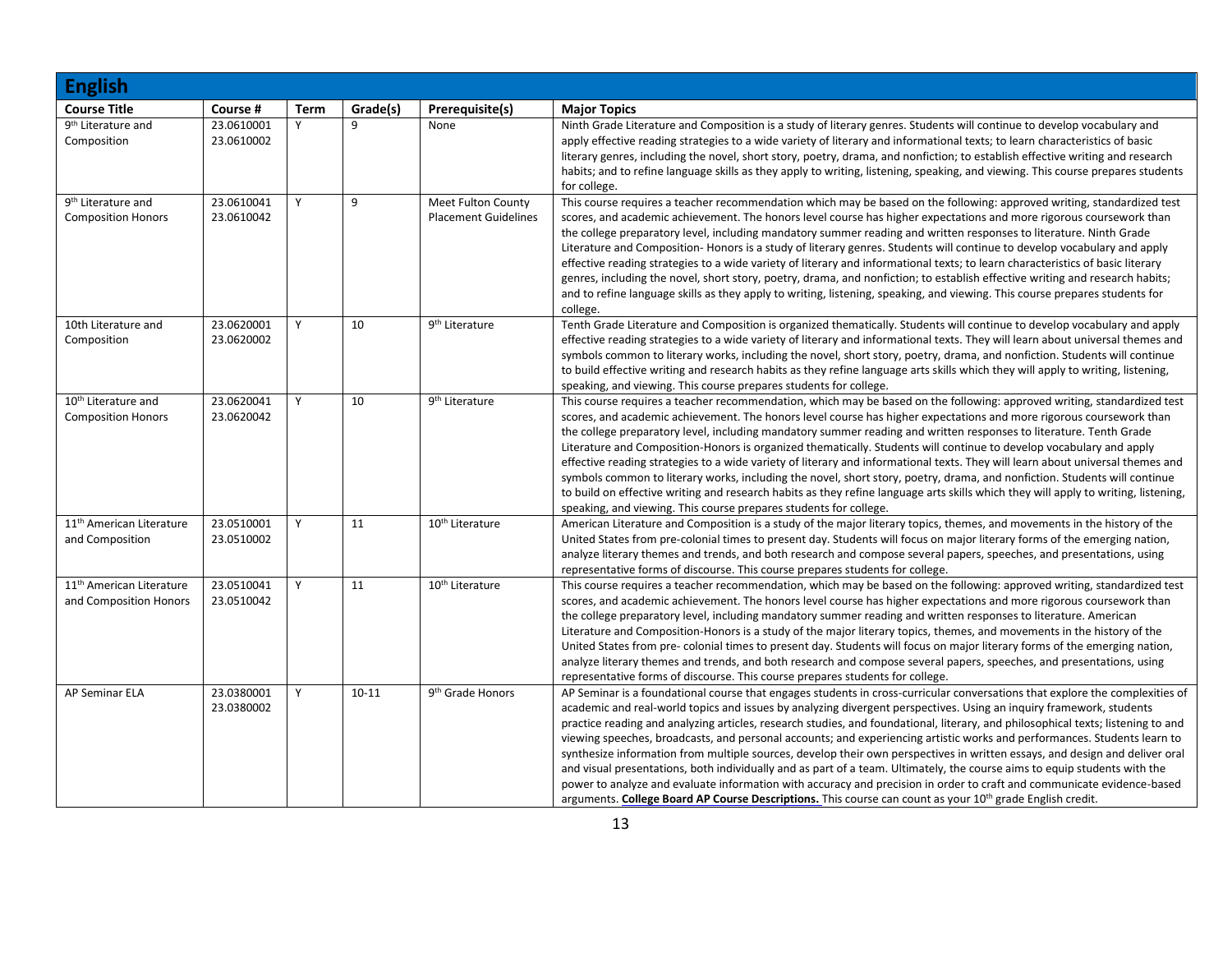| AP Language and           | 23.0530001                                                                       | Y  | 11        | Meet Fulton County                               | <b>College Board AP Course Descriptions</b>                                                                                                                                                                                                                                                                                                                                                                                                                                                                                                                                                                                                                                                                                                                                                                                                                   |
|---------------------------|----------------------------------------------------------------------------------|----|-----------|--------------------------------------------------|---------------------------------------------------------------------------------------------------------------------------------------------------------------------------------------------------------------------------------------------------------------------------------------------------------------------------------------------------------------------------------------------------------------------------------------------------------------------------------------------------------------------------------------------------------------------------------------------------------------------------------------------------------------------------------------------------------------------------------------------------------------------------------------------------------------------------------------------------------------|
| Composition               | 23.0530002                                                                       |    |           | <b>Placement Guidelines</b>                      | Advanced college level study of authors' styles and techniques, survey of American literature, review of writing skills,                                                                                                                                                                                                                                                                                                                                                                                                                                                                                                                                                                                                                                                                                                                                      |
|                           |                                                                                  |    |           |                                                  | preparation for AP exam.                                                                                                                                                                                                                                                                                                                                                                                                                                                                                                                                                                                                                                                                                                                                                                                                                                      |
| AP Literature &           | 23.0650001                                                                       | Y  | 12        | <b>Meet Fulton County</b>                        | <b>College Board AP Course Descriptions</b>                                                                                                                                                                                                                                                                                                                                                                                                                                                                                                                                                                                                                                                                                                                                                                                                                   |
| Composition               | 23.0650002                                                                       |    |           | <b>Placement Guidelines</b>                      | Advanced college level study of literature and critical approaches, review of writing skills, preparation for AP exam                                                                                                                                                                                                                                                                                                                                                                                                                                                                                                                                                                                                                                                                                                                                         |
| College English           | 23.0340400                                                                       | Y  | 12        | Successful application<br>to appropriate college | Freshman English curriculum at the collegiate level.                                                                                                                                                                                                                                                                                                                                                                                                                                                                                                                                                                                                                                                                                                                                                                                                          |
| Multi-Cultural Literature | 23.0670001<br>23.0670002                                                         | Y  | 12        | English 9,10,11                                  | To what extent is it possible to describe an "American" experience? How are different people included in or excluded from<br>the imagined community that is America? How does a person's race, class, gender, etc. affect his or her experience of<br>belonging to this country? These are just some of the questions we will consider as we familiarize ourselves with the great<br>diversity of experiences of people who have grow up in America. We will read and discuss selections written by men and<br>women, by urban, suburban, and rural Americans, by lower, working, middle, and upper-class Americans, and by Asian<br>Americans, African Americans, Native Americans, Latina/o, and European Americans. Throughout the course, we will<br>explore how these writers write the "self" in literature. This course prepares students for college. |
| <b>Dramatic Writing</b>   | 52.0920001<br>52.0920002<br>(Fine Arts)<br>23.0310601<br>23.0310602<br>(English) | Y  | 12        | English 9,10,11                                  | Applies skills to culminate in creating and developing dramatic writing for theatrical media with a special emphasis on film<br>and television. Includes development of "writerly stance" by reading, viewing, and analyzing tests and visual media from a<br>writer's point of view, with focus on understanding the construction process and including the application of conventions of<br>standard English grammar and usage. This course meets fourth English Language Arts core requirements for 12 <sup>th</sup> grade and<br>also earn a Fine Arts credit (2.0 total credit earned for the course).                                                                                                                                                                                                                                                   |
| Journalism I Newspaper    | 23.0320001<br>23.0320002                                                         | Y  | $9 - 12$  | Application                                      | Study of newspaper journalism, production of school newspaper.                                                                                                                                                                                                                                                                                                                                                                                                                                                                                                                                                                                                                                                                                                                                                                                                |
| Journalism II Newspaper   | 23.0330001<br>23.0330002                                                         | YY | $10-12$   | Newspaper I and<br>application                   | Advanced study of newspaper journalism, production of school newspaper.                                                                                                                                                                                                                                                                                                                                                                                                                                                                                                                                                                                                                                                                                                                                                                                       |
| Journalism III Newspaper  | 23.0350001<br>23.0350002                                                         | Y  | $11 - 12$ | Newspaper II and<br>application                  | Advanced study of newspaper journalism, production of school newspaper.                                                                                                                                                                                                                                                                                                                                                                                                                                                                                                                                                                                                                                                                                                                                                                                       |
| Journalism IV Newspaper   | 23.0360001<br>23.0360002                                                         | Y  | 12        | Newspaper III and<br>application                 | Advanced study of newspaper journalism, production of school newspaper.                                                                                                                                                                                                                                                                                                                                                                                                                                                                                                                                                                                                                                                                                                                                                                                       |
| Journalism I Annual       | 23.0320003<br>23.0320004                                                         | Y  | $9 - 12$  | Application                                      | Study of photo journalism, production of school annual.                                                                                                                                                                                                                                                                                                                                                                                                                                                                                                                                                                                                                                                                                                                                                                                                       |
| Journalism II Annual      | 23.0330003<br>23.0330004                                                         | Y  | $10 - 12$ | Annual I and<br>application                      | Advanced study of photo journalism, production of school annual.                                                                                                                                                                                                                                                                                                                                                                                                                                                                                                                                                                                                                                                                                                                                                                                              |
| Journalism III Annual     | 23.0350003<br>23.0350004                                                         |    |           | Annual II and<br>application                     | Advanced study of photo journalism, production of school annual.                                                                                                                                                                                                                                                                                                                                                                                                                                                                                                                                                                                                                                                                                                                                                                                              |
| Speech/Forensics I        | 23.0460001<br>23.0460002                                                         | Y  | $9 - 12$  | None                                             | Introduction to research skills, public speaking, and methods of debate including Lincoln-Douglas techniques of<br>argumentation.                                                                                                                                                                                                                                                                                                                                                                                                                                                                                                                                                                                                                                                                                                                             |
| Speech/Forensics II       | 23.0470001<br>23.0470002                                                         | Y  | $10 - 12$ | Speech/Forensics I                               | Advanced research skills, public speaking, and methods of debate including Lincoln-Douglas techniques of argumentation.                                                                                                                                                                                                                                                                                                                                                                                                                                                                                                                                                                                                                                                                                                                                       |
| Speech/Forensics III      | 23.0480001<br>23.0480002                                                         | Y  | $11 - 12$ | Speech/Forensics II                              | Advanced research skills, public speaking, and methods of debate including Lincoln-Douglas techniques of argumentation.                                                                                                                                                                                                                                                                                                                                                                                                                                                                                                                                                                                                                                                                                                                                       |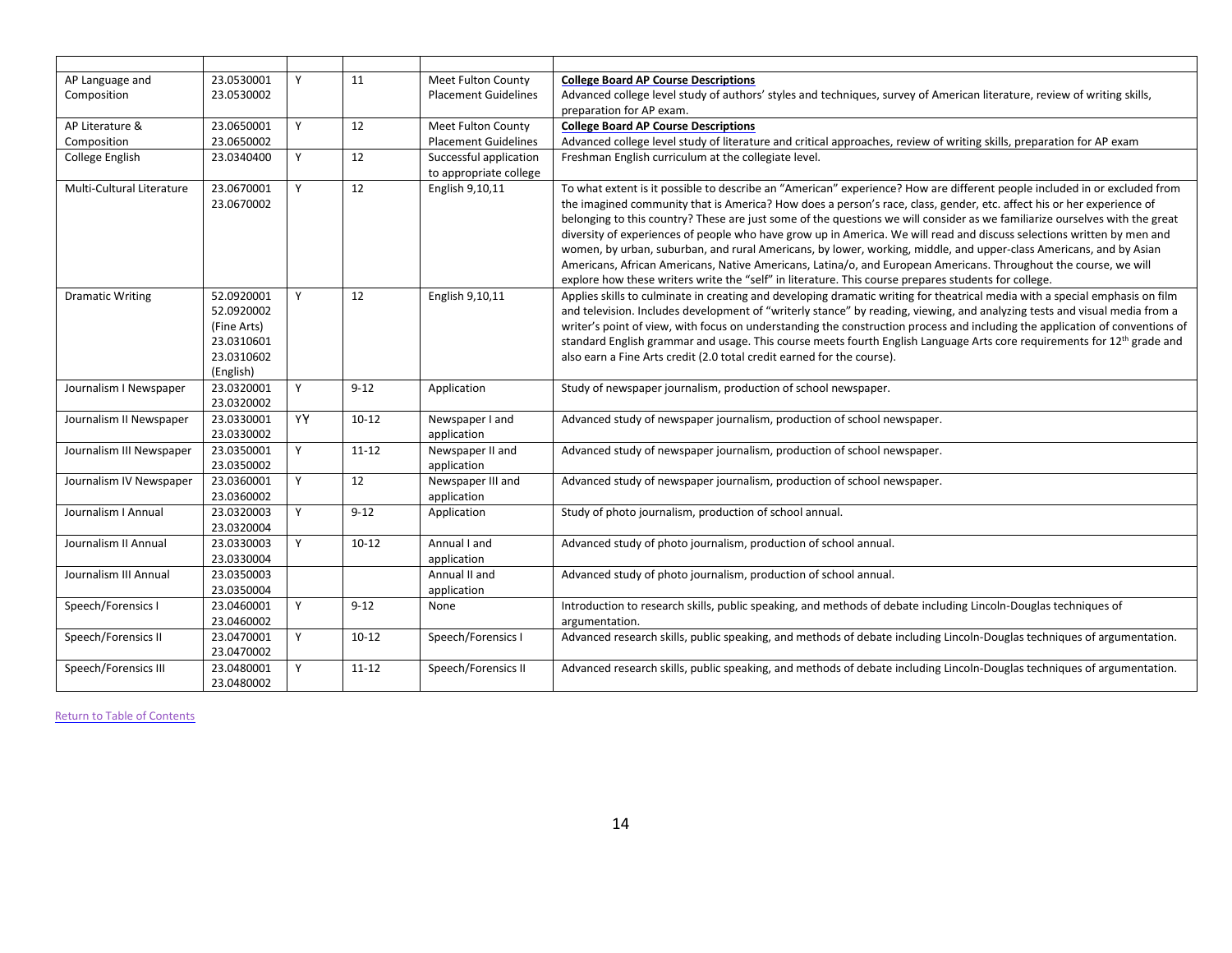| <b>Mathematics</b>                                        |                          |             |          |                                                          |                                                                                                                                                                                                                                                                                                                                   |  |  |  |  |
|-----------------------------------------------------------|--------------------------|-------------|----------|----------------------------------------------------------|-----------------------------------------------------------------------------------------------------------------------------------------------------------------------------------------------------------------------------------------------------------------------------------------------------------------------------------|--|--|--|--|
| Course Title                                              | Course #                 | <b>Term</b> | Grade(s) | Prerequisite(s)                                          | <b>Major Topics</b>                                                                                                                                                                                                                                                                                                               |  |  |  |  |
| <b>GSE Algebra I</b>                                      | 27.0990001<br>27.0990002 | Y           | 9        | Meet Fulton County<br><b>Placement Guidelines</b>        | Algebra I is the first course in a sequence of three required high school courses designed to ensure career and college<br>readiness. The course represents a discrete study of algebra with correlated statistics applications.                                                                                                  |  |  |  |  |
| <b>GSE Algebra I Support</b>                              | 27.0997001<br>27.0997002 | Y           | 9        | None                                                     | Elective that is a companion class to GSE Algebra I for students who need additional mathematics support                                                                                                                                                                                                                          |  |  |  |  |
| <b>GSE Accelerated</b><br>Algebra I/Geometry A<br>Honors  | 27.0994041<br>27.0994042 | Y           | 9        | Meet Fulton County<br><b>Placement Guidelines</b>        | Accelerated GSE Algebra I/Geometry A is the first in a sequence of mathematics courses designed to ensure that students<br>are prepared to take higher_level mathematics courses during their high school career, including Advanced Placement<br>Calculus AB, Advanced Placement Calculus BC, and Advanced Placement Statistics. |  |  |  |  |
| <b>GSE Geometry</b>                                       | 27.0991001<br>27.0991002 | Y           | 10       | <b>Meet Fulton County</b><br><b>Placement Guidelines</b> | Geometry is the second course in a sequence of three required high school courses designed to ensure career and college<br>readiness. The course represents a discrete study of geometry with correlated statistics applications.                                                                                                 |  |  |  |  |
| <b>GSE Geometry Support</b>                               | 27.0998001<br>27.0998002 | Y           | 10       | None                                                     | Elective that is a companion course to GSE Geometry for students who need additional support                                                                                                                                                                                                                                      |  |  |  |  |
| <b>GSE Geometry Honors</b>                                | 27.0991041<br>27.0991042 | Y           | 9        | Meet Fulton County<br><b>Placement Guidelines</b>        | Course description is same as GSE Geometry. The distinction is that the course is only offered to students who are a year<br>ahead in mathematics.                                                                                                                                                                                |  |  |  |  |
| <b>GSE Accelerated</b><br>Geometry B/Algebra II<br>Honors | 27.0995041<br>27.0995042 | Y           | $9 - 10$ | Meet Fulton County<br><b>Placement Guidelines</b>        | Accelerated Geometry B/Algebra II is the second in a sequence of mathematics courses designed to ensure that students<br>are prepared to take higher_level mathematics courses during their high school career, including Advanced Placement<br>Calculus AB, Advanced Placement Calculus BC, and Advanced Placement Statistics.   |  |  |  |  |
| <b>GSE Algebra II</b>                                     | 27.0992001<br>27.0992002 | Y           | 11       | Meet Fulton County<br><b>Placement Guidelines</b>        | Algebra II is the culminating course in a sequence of three high school courses designed to ensure career and college<br>readiness. It is designed to prepare students for fourth course options relevant to their career pursuits.                                                                                               |  |  |  |  |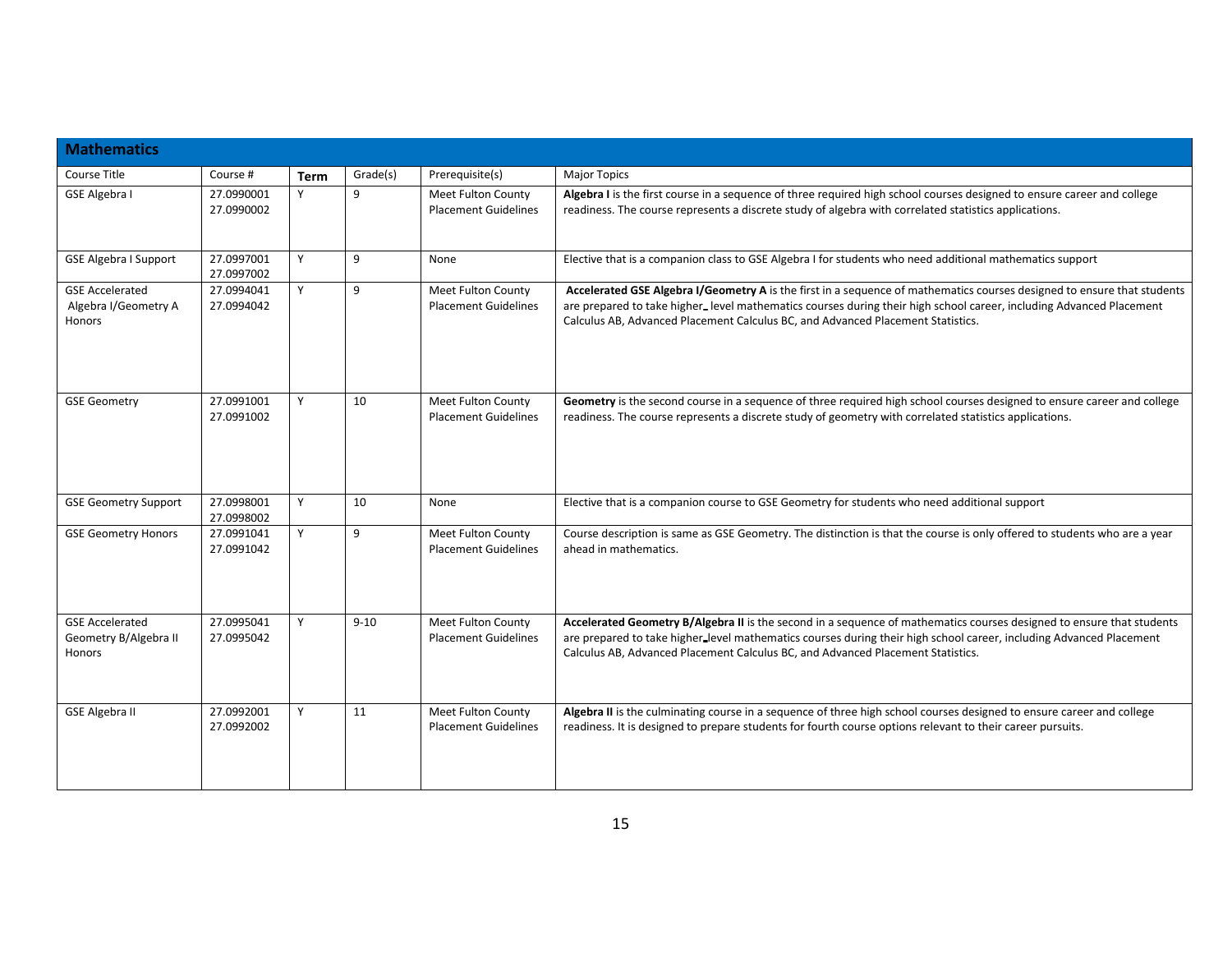| <b>GSE Algebra II Support</b>                  | 27.0999001<br>27.0999002 | Y | 11        | <b>Meet Fulton County</b><br><b>Placement Guidelines</b> | Elective that is a companion course to GSE Algebra II for students who need additional support.                                                                                                                                                                                                                                                                                                                                   |
|------------------------------------------------|--------------------------|---|-----------|----------------------------------------------------------|-----------------------------------------------------------------------------------------------------------------------------------------------------------------------------------------------------------------------------------------------------------------------------------------------------------------------------------------------------------------------------------------------------------------------------------|
| <b>GSE Algebra II Honors</b>                   | 27.0992041<br>27.0992042 | Y | 10        | Meet Fulton County<br><b>Placement Guidelines</b>        | Course description is the same as GSE Algebra II. The distinction is that the course is only offered to students who are a year<br>ahead in mathematics.                                                                                                                                                                                                                                                                          |
| <b>GSE Pre-Calculus</b>                        | 27.0974001<br>27.0974002 | Y | 12        | Meet Fulton County<br><b>Placement Guidelines</b>        | Pre-Calculus is a fourth mathematics course designed to prepare students for calculus and other college level mathematics<br>courses.                                                                                                                                                                                                                                                                                             |
| <b>GSE Pre-Calculus Honors</b>                 | 27.0974041<br>27.0974042 | Y | 11        | Meet Fulton County<br><b>Placement Guidelines</b>        | Course description is the same as GSE Pre-Calculus. The distinction is that the course is only offered to students who are a<br>year ahead in mathematics.                                                                                                                                                                                                                                                                        |
| <b>GSE Accelerated</b><br>Pre-Calculus Honors  | 27.0977041<br>27.0977042 | Y | $10 - 11$ | Meet Fulton County<br><b>Placement Guidelines</b>        | Accelerated Pre-Calculus is the third in a sequence of mathematics courses designed to ensure that students are prepared<br>to take higher level mathematics courses during their high school career, including Advanced Placement Calculus AB,<br>Advanced Placement Calculus BC, and Advanced Placement Statistics.                                                                                                             |
| <b>Advanced Math Decision</b><br>Making (AMDM) | 27.0850001<br>27.0850002 | Y | 12        | <b>Meet Fulton County</b><br><b>Placement Guidelines</b> | More in-depth study of statistical information, summaries, and methods of designing and conducting statistical studies;<br>voting precesses, modeling of data, and basic financial decisions; use of network models for making informed decisions.                                                                                                                                                                                |
| Calculus (Non-AP)                              | 27.0780001<br>27.0780002 | Y | 12        | Meet Fulton County<br><b>Placement Guidelines</b>        | Calculus is a fourth mathematics course option for students who have completed PreCalculus or Accelerated Pre-Calculus.<br>It includes problem solving, reasoning and estimation, functions, derivatives, application of the derivative, integrals, and<br>application of the integral.                                                                                                                                           |
| AP Calculus AB                                 | 27.0720001<br>27.0720002 | Y | $11 - 12$ | <b>Meet Fulton County</b><br><b>Placement Guidelines</b> | <b>College Board AP Course Descriptions</b><br>Real numbers and the Cartesian plane; review of functions, limits and their properties; derivatives, differentiation, and<br>application; anti-derivatives and indefinite integration; area and definite integrals; integration by substitution; the<br>Trapezoidal rule; logarithmic, exponential and other transcendental functions; and applications and methods of integration |
| AP Calculus BC                                 | 27.0730001<br>27.0730002 | Y | $11 - 12$ | <b>Meet Fulton County</b><br><b>Placement Guidelines</b> | <b>College Board AP Course Descriptions</b><br>Review of functions; limits, and their properties; differentiation and integration; applications of differentiation; logarithmic,<br>exponential, and other transcendental functions; applications of integration and integration techniques; improper integrals;<br>and L'Hopital's Rule                                                                                          |
| <b>AP Statistics</b>                           | 27.0740001<br>27.0740002 | Y | $11 - 12$ | <b>Meet Fulton County</b><br><b>Placement Guidelines</b> | <b>College Board AP Course Descriptions</b><br>Introduction to statistics, descriptive statistics, probability; probability distributions and normal probability distributions;<br>estimates and sample size; hypothesis testing; inferences from two samples; correlations and regression; multinomial<br>experiments; analysis of variance; statistical process control; nonparametric statistics; and design and sampling      |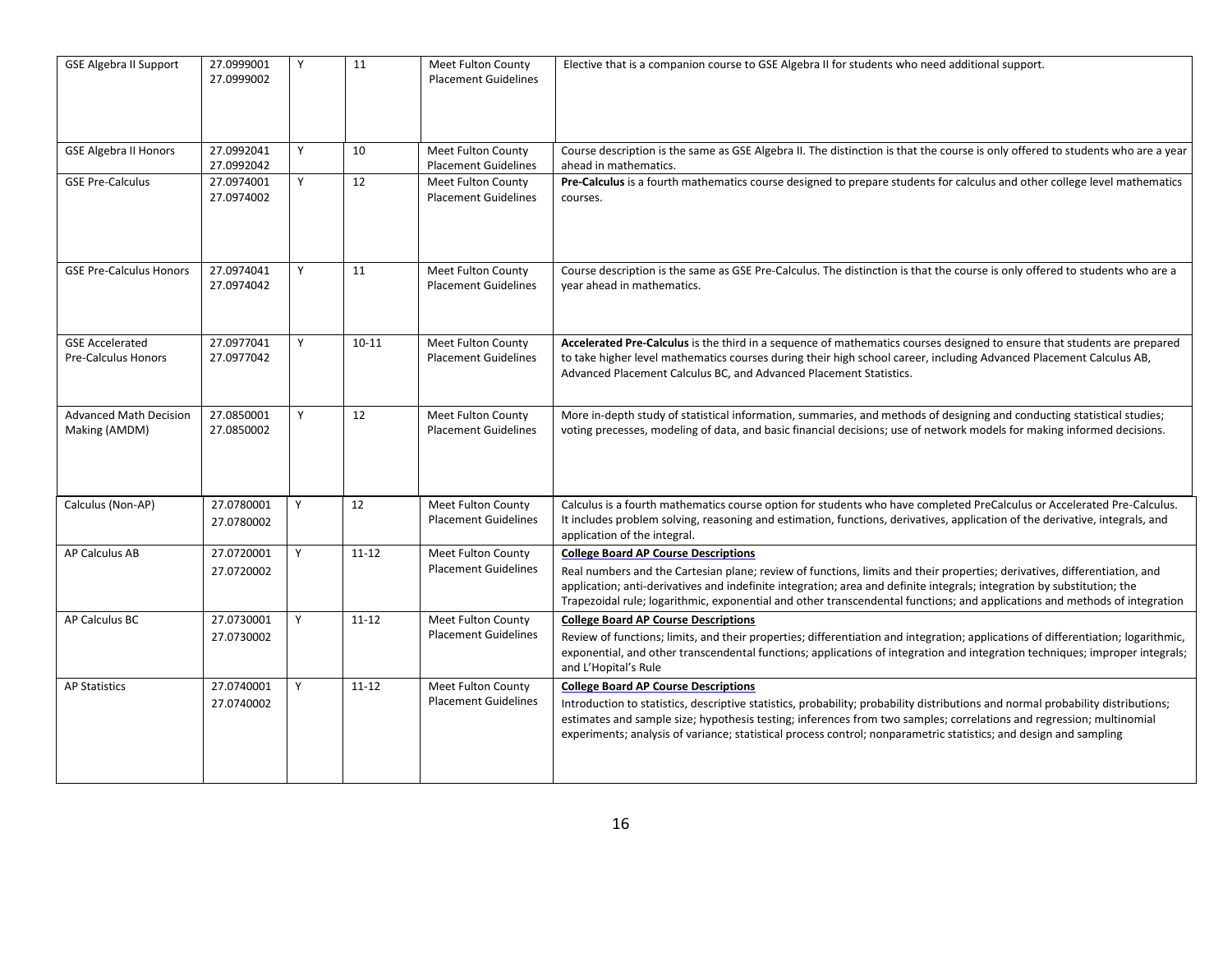| Non-Departmental    |                                                |      |          |                                                    |                                                                                                                                                                                                                                                                                                                                                                                 |  |  |  |  |
|---------------------|------------------------------------------------|------|----------|----------------------------------------------------|---------------------------------------------------------------------------------------------------------------------------------------------------------------------------------------------------------------------------------------------------------------------------------------------------------------------------------------------------------------------------------|--|--|--|--|
| <b>Course Title</b> | Course #                                       | Term | Grade(s) | Prerequisite(s)                                    | <b>Major Topics</b>                                                                                                                                                                                                                                                                                                                                                             |  |  |  |  |
| Peer Leadership     | 45.0590001<br>(Fall)<br>45.0590002<br>(Spring) |      | ᅭ        | Application and<br>Approval from<br>Administration | Office Aides (Peer Leaders) will have different experiences; Office Aides work in a variety of settings which may include the<br>counseling department, assistant principal's office, main office, attendance office, and media center. You will be expected<br>to co-lead new student orientation/groups, conduct school tours, and shadow/assist in your designated location. |  |  |  |  |

| <b>Performing Arts</b>                         |                                        |              |           |                                                                   |                                                                                                                                                                                                                                                                                                                                                                                                                                                                                                                                                                                                                                                                                                                                                                                                                                                                            |
|------------------------------------------------|----------------------------------------|--------------|-----------|-------------------------------------------------------------------|----------------------------------------------------------------------------------------------------------------------------------------------------------------------------------------------------------------------------------------------------------------------------------------------------------------------------------------------------------------------------------------------------------------------------------------------------------------------------------------------------------------------------------------------------------------------------------------------------------------------------------------------------------------------------------------------------------------------------------------------------------------------------------------------------------------------------------------------------------------------------|
| <b>Course Title</b>                            | Course #                               | <b>Term</b>  | Grade(s)  | Prerequisite(s)                                                   | <b>Major Topics</b>                                                                                                                                                                                                                                                                                                                                                                                                                                                                                                                                                                                                                                                                                                                                                                                                                                                        |
| Fundamentals of<br>Theatre 1                   | 52.0210001                             | <sub>S</sub> | $9 - 12$  | None                                                              | This semester introductory course is an exploration of theater as an artistic form that focuses on the appreciation and<br>value of theater in society. It is a perfect place for beginning students to start learning about theater and is a prerequisite<br>to several other theater courses.                                                                                                                                                                                                                                                                                                                                                                                                                                                                                                                                                                            |
| Fundamentals of<br>Theatre 2                   | 52.0220002                             | S            | $9 - 12$  | Fundamentals of<br>Theatre 1                                      | This semester long companion course to Fundamentals of Theatre 1 is an in-depth exploration of theater as an artistic form<br>that focuses on the appreciation and value of theater in society.                                                                                                                                                                                                                                                                                                                                                                                                                                                                                                                                                                                                                                                                            |
| Acting 1                                       | 52.0610001<br>52.0610002               | Y            | $10-12$   | Fundamentals of<br>Theatre 1                                      | This is a yearlong introduction to acting class. Beginning actors and actresses will be exposed to several different<br>performance styles and methods which will improve their performance skills. This course uses theater to encourage<br>cooperative learning, teamwork, organization, and leadership skills. Theater's forte is in the emotional arena, where<br>participants can not only express emotion in a safe environment, but more pertinently, able to learn how to calibrate their<br>emotional responses to various stimuli. This class allows all students the opportunity to perform on a regular basis.                                                                                                                                                                                                                                                 |
| Acting 2                                       | 52.0620001<br>52.0620002               | Y            | $10-12$   | Acting 1                                                          | This yearlong course delves further into the techniques of acting through the introduction of schools of thought associated<br>with the control of voice and movement for effective character development. Using these techniques, the student then<br>explores the style of realism and examines the artists associated with that movement and their methods of instruction.<br>Through this framework the students begin to master specific period styles through research and implementation of the<br>restrictions and demands found in specific style. The course culminates in a peer reviewed performance which offers the<br>opportunities to audition, build, and critique theatrical productions in the classroom setting. This course is designed for any<br>student wishing to hone their acting skills to broaden the range of possibilities for performance. |
| Acting 3                                       | 52.0630001<br>52.0630002               | Y            | $11 - 12$ | Acting 1 & 2                                                      | The focus of this year long course is to prepare students for a multitude of audition opportunities. This course is aimed at<br>students that wish to continue theatrical studies beyond high school. Students will learn about the business of acting,<br>personal marketing, and the importance of versatility in their audition repertoire. At the end of the course the student will<br>have knowledge of contemporary self-marketing and monologues to use in auditions for colleges, conservatories,<br>community, academic, or professional theatre. Students will be required to write critiques based on actual production seen<br>outside the class.                                                                                                                                                                                                             |
| Musical Theatre I<br><b>Musical Theatre II</b> | 52.0310001<br>52.0310002<br>52.0320001 | Y            | $9 - 12$  | Audition                                                          | Musical Theatre I-III is a yearlong class that establishes basic principles used in the process and production of modern<br>theatre. Students will be introduced to a wide variety of musical theatre elements including musicality, movement,<br>vocalization, artistry, acting, puppetry, and staging. The student discovers storyline and characters that exist in musicals,<br>plays, and original pieces of drama. The student develops an understanding of performance techniques required for                                                                                                                                                                                                                                                                                                                                                                       |
|                                                | 52.0320002                             |              |           |                                                                   | various roles and styles needed for specific performances and will gain experience in the creative process through active<br>individual and group involvement.                                                                                                                                                                                                                                                                                                                                                                                                                                                                                                                                                                                                                                                                                                             |
| <b>Musical Theatre III</b>                     | 52.0330001<br>52.0330002               |              |           |                                                                   |                                                                                                                                                                                                                                                                                                                                                                                                                                                                                                                                                                                                                                                                                                                                                                                                                                                                            |
| Intermediate Chorus I                          | 54.0221001<br>54.0221002               | Y            | 9         | Middle School Chorus<br>or interested 10th-12th<br>grade students | This course is offered for students at CHS with experience from middle school. Their middle school teacher must<br>recommend them for the ensemble, based on their singing and sight singing skills. They perform a wide variety of music<br>literature. No audition is required for this group, only a teacher recommendation from their previous choral director.                                                                                                                                                                                                                                                                                                                                                                                                                                                                                                        |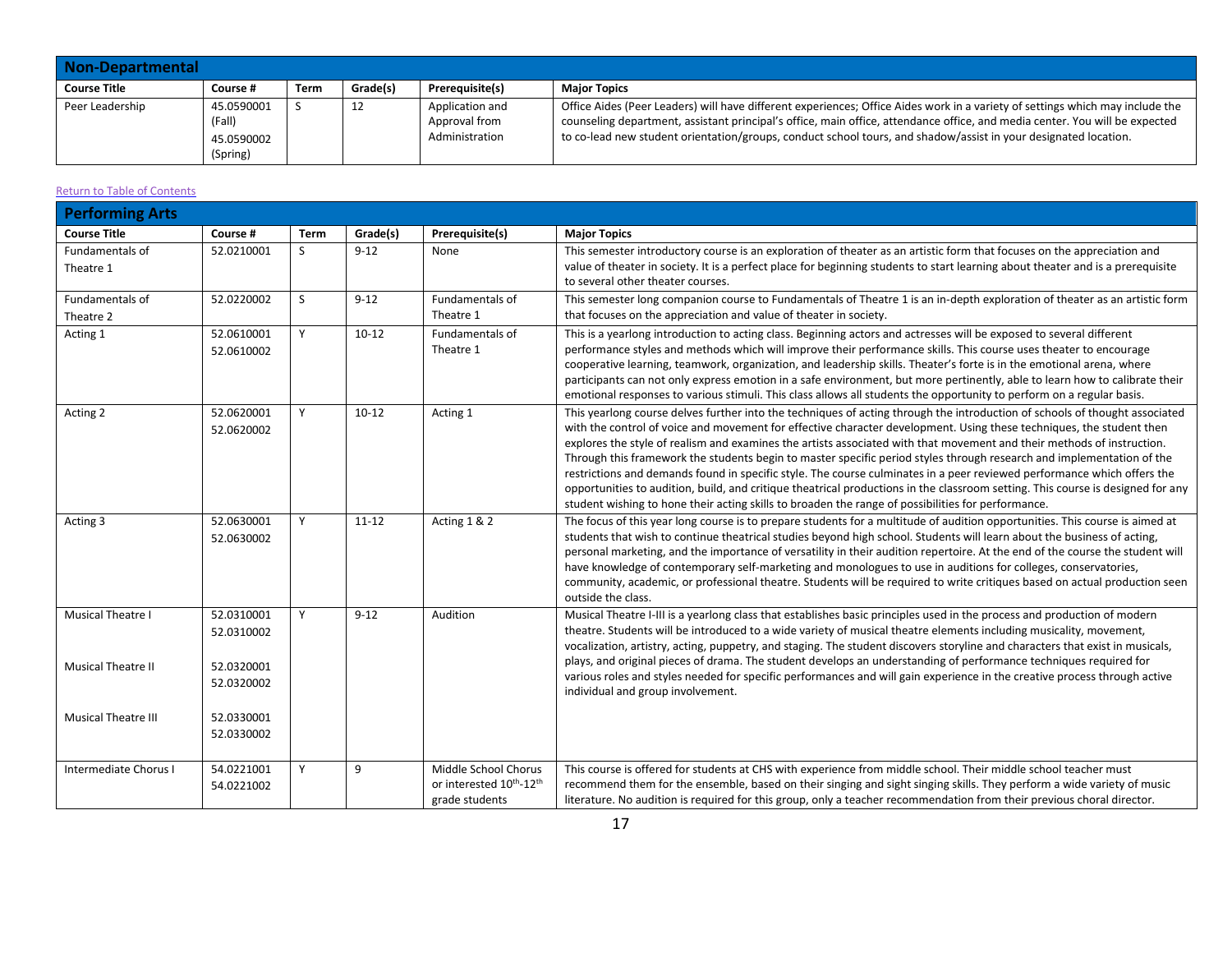| Adv. Mixed Chorus I       | 54.0231001 | Y | $10 - 12$ | Audition                | This ensemble of upper classmen represents the most select vocal musicians in the school. They audition each spring for   |
|---------------------------|------------|---|-----------|-------------------------|---------------------------------------------------------------------------------------------------------------------------|
|                           | 54.0231002 |   |           |                         | the following fall. Each member auditions for Georgia All-State Chorus in the fall of the year to measure their solo      |
|                           |            |   |           |                         | performance ability and skills in sight singing and tonal memory. The ensemble performs college level classical music and |
| Adv. Mixed Chorus II      | 54.0232001 |   |           |                         | travels to compete at festivals. Audition required.                                                                       |
|                           | 54.0232002 |   |           |                         |                                                                                                                           |
|                           |            |   |           |                         |                                                                                                                           |
|                           |            |   |           |                         |                                                                                                                           |
| Adv. Mixed Chorus III     | 54.0233001 |   |           |                         |                                                                                                                           |
|                           | 54.0233002 |   |           |                         |                                                                                                                           |
| Mastery Chorus I          | 54.0235001 | Y | $10 - 12$ | Audition                | This ensemble of upper classmen represents the top level of vocal musicians in the school. They audition each spring for  |
|                           | 54.0235002 |   |           |                         | the following fall. Each member auditions for Georgia All-State Chorus in the fall of the year to measure their solo      |
|                           |            |   |           |                         | performance ability and skills in sight singing and tonal memory. The ensemble performs college and professional level    |
|                           |            |   |           |                         | classical music and travels to compete at festivals. Audition required.                                                   |
| Mastery Chorus II         | 54.0236001 |   |           |                         |                                                                                                                           |
|                           | 54.0236002 |   |           |                         |                                                                                                                           |
|                           |            |   |           |                         |                                                                                                                           |
| <b>Mastery Chorus III</b> | 54.0237001 |   |           |                         |                                                                                                                           |
|                           |            |   |           |                         |                                                                                                                           |
|                           | 54.0237002 |   |           |                         |                                                                                                                           |
| Intermediate Band I       | 53.0371001 | Y | 9         | Current Enrollment in   | Non-auditioned band. Class will stress fundamentals of playing. Reading notation, tone production, rhythm, articulation,  |
|                           | 53.0371002 |   |           | <b>Band or Audition</b> | and intonation are some of the skills that will be strengthened. Weekly playing and written quizzes will be given.        |
|                           |            |   |           |                         | Instrument supplies and equipment are required. The band will perform two concerts a year.                                |
| Intermediate Band II      | 53.0372001 |   | 10        |                         |                                                                                                                           |
|                           | 53.0372002 |   |           |                         |                                                                                                                           |
|                           |            |   |           |                         |                                                                                                                           |
|                           |            |   |           |                         |                                                                                                                           |
| Intermediate Band III     | 53.0373001 |   | 11        |                         |                                                                                                                           |
|                           | 53.0373002 |   |           |                         |                                                                                                                           |
|                           |            |   |           |                         |                                                                                                                           |
| Intermediate Band IV      | 53.0374001 |   | 12        |                         |                                                                                                                           |
|                           | 53.0374002 |   |           |                         |                                                                                                                           |
| Advanced Band I           |            | Y | 9         | Current Enrollment in   |                                                                                                                           |
|                           | 53.0381001 |   |           |                         | Placement determined by audition only. This band is for more advanced instrumentalists. Basic skills will be reviewed and |
|                           | 53.0381002 |   |           | <b>Band or Audition</b> | reinforced. Weekly written quizzes will be given. Access to a recording device is required. Recorded musical excerpts are |
|                           |            |   |           |                         | required. Audition for all-district/all-state band is expected. Brass and Woodwind ensembles may be formed from this      |
| <b>Advanced Band II</b>   | 53.0382001 |   | 10        |                         | group. Instrument supplies and equipment are required. The band will perform four concerts per year.                      |
|                           | 53.0382002 |   |           |                         |                                                                                                                           |
|                           |            |   |           |                         |                                                                                                                           |
|                           |            |   | 11        |                         |                                                                                                                           |
| <b>Advanced Band III</b>  | 53.0383001 |   |           |                         |                                                                                                                           |
|                           | 53.0383002 |   |           |                         |                                                                                                                           |
|                           |            |   |           |                         |                                                                                                                           |
| <b>Advanced Band IV</b>   | 53.0384001 |   | 12        |                         |                                                                                                                           |
|                           | 53.0384002 |   |           |                         |                                                                                                                           |
|                           |            |   |           |                         |                                                                                                                           |
|                           |            |   |           |                         |                                                                                                                           |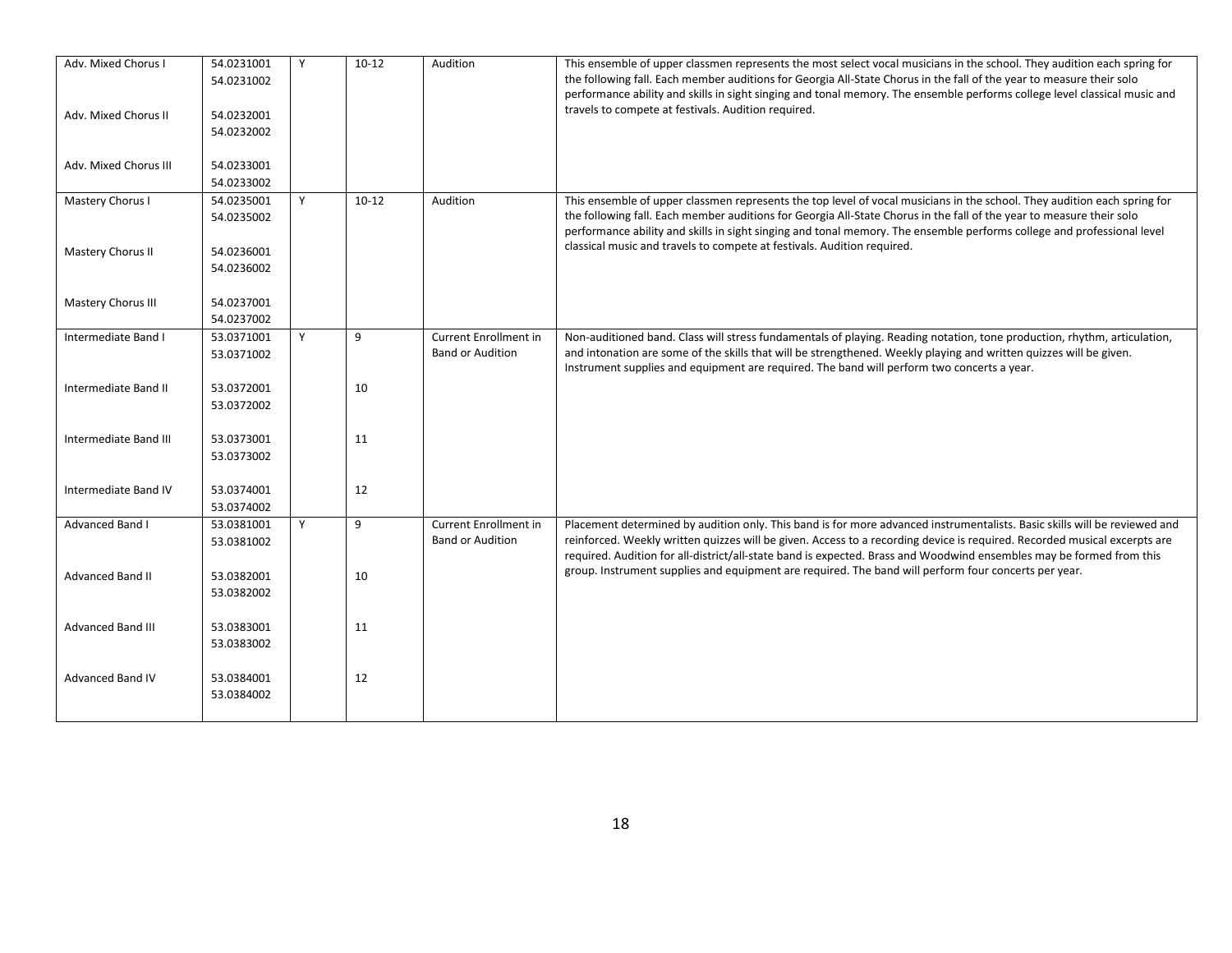| <b>Band or Audition</b><br>reinforced. Access to a recording device is required. Recorded musical excerpts are required. Audition for all-district/all-<br>53.0391002<br>state band is expected. Brass and Woodwind ensembles may be formed from this group. Instrument supplies and<br>equipment are required. The band will perform five concerts per year.<br>Mastery Band II<br>53.0392001<br>10<br>53.0392002<br>11<br>Mastery Band III<br>53.0393001<br>53.0393002<br>12<br>Mastery Band IV<br>53.0394001<br>53.0394002<br><b>Current Enrollment in</b><br><b>Ethnic Music Studies</b><br>53.0691001<br>S<br>$9 - 12$<br>Required for students participating in the marching band color guard. See Mr. Garofalo with questions.<br>(Color guard-Fall<br><b>Band or Audition</b><br>53.0691002<br>Semester/Winter Guard-<br>Spring)<br>Percussion I-IV<br>S.<br>9<br>53.0761001<br><b>Current Enrollment in</b><br>All marching band percussionists are required to enroll in this class. Every day there will be sectional and ensemble<br><b>Band or Audition</b><br>rehearsal.<br>10<br>(Fall Semester)<br>53.0762001<br>11<br>53.0763001<br>12<br>53.0764001<br>S<br>9<br>Current Enrollment in<br>Percussion I-IV<br>53.0761002<br>Required course for band percussionists, pending director approval<br><b>Band or Audition</b><br>53.0762002<br>10<br>(Spring Semester)<br>11<br>53.0763002<br>12<br>53.0764002<br>9<br>Y<br>This performing ensemble is designed for those students who have 2-3 years of string experience. The emphasis of<br>Intermediate Orchestra I<br>53.0571001<br>Current enrollment in<br>Orchestra<br>instruction will be to develop sound performance technique. This ensemble will consist of strings only and will play<br>53.0571002<br>repertoire of the various time periods in music history. During the preparation of this repertoire we will study performance<br>technique, ear training, theory, posture, performance demeanor, and historical content.<br>53.0572001<br>10<br>53.0572002<br>53.0573001<br>11<br>53.0573002<br>12<br>53.0574001<br>53.0574002<br>Advanced Orchestra I<br>53.0581001<br>Y<br>9<br>This performing ensemble is designed for those students who have 4 or more years of string experience. The emphasis of<br>Audition<br>instruction is on developing advanced technique at both the individual and group levels. To foster advanced learning, we<br>53.0581002<br>will continue our study of musical form, theory, ear training, ensemble repertoire, posture, positions, and full orchestra<br>repertoire.<br>Advanced Orchestra II<br>53.0582001<br>10<br>53.0582002<br>53.0583001<br>11<br>Advanced Orchestra III<br>53.0583002<br>Advanced Orchestra IV<br>12<br>53.0584001 | Mastery Band I | 53.0391001 | Y | 9 | <b>Current Enrollment in</b> | Placement determined by audition only. This band is for very advanced instrumentalists. Basic skills will be reviewed and |
|-------------------------------------------------------------------------------------------------------------------------------------------------------------------------------------------------------------------------------------------------------------------------------------------------------------------------------------------------------------------------------------------------------------------------------------------------------------------------------------------------------------------------------------------------------------------------------------------------------------------------------------------------------------------------------------------------------------------------------------------------------------------------------------------------------------------------------------------------------------------------------------------------------------------------------------------------------------------------------------------------------------------------------------------------------------------------------------------------------------------------------------------------------------------------------------------------------------------------------------------------------------------------------------------------------------------------------------------------------------------------------------------------------------------------------------------------------------------------------------------------------------------------------------------------------------------------------------------------------------------------------------------------------------------------------------------------------------------------------------------------------------------------------------------------------------------------------------------------------------------------------------------------------------------------------------------------------------------------------------------------------------------------------------------------------------------------------------------------------------------------------------------------------------------------------------------------------------------------------------------------------------------------------------------------------------------------------------------------------------------------------------------------------------------------------------------------------------------------------------------------------------------------------------------------------------------------------------------------------------------------------------------------------------------------------------------------------------------------------------------------------------------|----------------|------------|---|---|------------------------------|---------------------------------------------------------------------------------------------------------------------------|
|                                                                                                                                                                                                                                                                                                                                                                                                                                                                                                                                                                                                                                                                                                                                                                                                                                                                                                                                                                                                                                                                                                                                                                                                                                                                                                                                                                                                                                                                                                                                                                                                                                                                                                                                                                                                                                                                                                                                                                                                                                                                                                                                                                                                                                                                                                                                                                                                                                                                                                                                                                                                                                                                                                                                                                   |                |            |   |   |                              |                                                                                                                           |
|                                                                                                                                                                                                                                                                                                                                                                                                                                                                                                                                                                                                                                                                                                                                                                                                                                                                                                                                                                                                                                                                                                                                                                                                                                                                                                                                                                                                                                                                                                                                                                                                                                                                                                                                                                                                                                                                                                                                                                                                                                                                                                                                                                                                                                                                                                                                                                                                                                                                                                                                                                                                                                                                                                                                                                   |                |            |   |   |                              |                                                                                                                           |
|                                                                                                                                                                                                                                                                                                                                                                                                                                                                                                                                                                                                                                                                                                                                                                                                                                                                                                                                                                                                                                                                                                                                                                                                                                                                                                                                                                                                                                                                                                                                                                                                                                                                                                                                                                                                                                                                                                                                                                                                                                                                                                                                                                                                                                                                                                                                                                                                                                                                                                                                                                                                                                                                                                                                                                   |                |            |   |   |                              |                                                                                                                           |
|                                                                                                                                                                                                                                                                                                                                                                                                                                                                                                                                                                                                                                                                                                                                                                                                                                                                                                                                                                                                                                                                                                                                                                                                                                                                                                                                                                                                                                                                                                                                                                                                                                                                                                                                                                                                                                                                                                                                                                                                                                                                                                                                                                                                                                                                                                                                                                                                                                                                                                                                                                                                                                                                                                                                                                   |                |            |   |   |                              |                                                                                                                           |
|                                                                                                                                                                                                                                                                                                                                                                                                                                                                                                                                                                                                                                                                                                                                                                                                                                                                                                                                                                                                                                                                                                                                                                                                                                                                                                                                                                                                                                                                                                                                                                                                                                                                                                                                                                                                                                                                                                                                                                                                                                                                                                                                                                                                                                                                                                                                                                                                                                                                                                                                                                                                                                                                                                                                                                   |                |            |   |   |                              |                                                                                                                           |
|                                                                                                                                                                                                                                                                                                                                                                                                                                                                                                                                                                                                                                                                                                                                                                                                                                                                                                                                                                                                                                                                                                                                                                                                                                                                                                                                                                                                                                                                                                                                                                                                                                                                                                                                                                                                                                                                                                                                                                                                                                                                                                                                                                                                                                                                                                                                                                                                                                                                                                                                                                                                                                                                                                                                                                   |                |            |   |   |                              |                                                                                                                           |
|                                                                                                                                                                                                                                                                                                                                                                                                                                                                                                                                                                                                                                                                                                                                                                                                                                                                                                                                                                                                                                                                                                                                                                                                                                                                                                                                                                                                                                                                                                                                                                                                                                                                                                                                                                                                                                                                                                                                                                                                                                                                                                                                                                                                                                                                                                                                                                                                                                                                                                                                                                                                                                                                                                                                                                   |                |            |   |   |                              |                                                                                                                           |
|                                                                                                                                                                                                                                                                                                                                                                                                                                                                                                                                                                                                                                                                                                                                                                                                                                                                                                                                                                                                                                                                                                                                                                                                                                                                                                                                                                                                                                                                                                                                                                                                                                                                                                                                                                                                                                                                                                                                                                                                                                                                                                                                                                                                                                                                                                                                                                                                                                                                                                                                                                                                                                                                                                                                                                   |                |            |   |   |                              |                                                                                                                           |
|                                                                                                                                                                                                                                                                                                                                                                                                                                                                                                                                                                                                                                                                                                                                                                                                                                                                                                                                                                                                                                                                                                                                                                                                                                                                                                                                                                                                                                                                                                                                                                                                                                                                                                                                                                                                                                                                                                                                                                                                                                                                                                                                                                                                                                                                                                                                                                                                                                                                                                                                                                                                                                                                                                                                                                   |                |            |   |   |                              |                                                                                                                           |
|                                                                                                                                                                                                                                                                                                                                                                                                                                                                                                                                                                                                                                                                                                                                                                                                                                                                                                                                                                                                                                                                                                                                                                                                                                                                                                                                                                                                                                                                                                                                                                                                                                                                                                                                                                                                                                                                                                                                                                                                                                                                                                                                                                                                                                                                                                                                                                                                                                                                                                                                                                                                                                                                                                                                                                   |                |            |   |   |                              |                                                                                                                           |
|                                                                                                                                                                                                                                                                                                                                                                                                                                                                                                                                                                                                                                                                                                                                                                                                                                                                                                                                                                                                                                                                                                                                                                                                                                                                                                                                                                                                                                                                                                                                                                                                                                                                                                                                                                                                                                                                                                                                                                                                                                                                                                                                                                                                                                                                                                                                                                                                                                                                                                                                                                                                                                                                                                                                                                   |                |            |   |   |                              |                                                                                                                           |
|                                                                                                                                                                                                                                                                                                                                                                                                                                                                                                                                                                                                                                                                                                                                                                                                                                                                                                                                                                                                                                                                                                                                                                                                                                                                                                                                                                                                                                                                                                                                                                                                                                                                                                                                                                                                                                                                                                                                                                                                                                                                                                                                                                                                                                                                                                                                                                                                                                                                                                                                                                                                                                                                                                                                                                   |                |            |   |   |                              |                                                                                                                           |
|                                                                                                                                                                                                                                                                                                                                                                                                                                                                                                                                                                                                                                                                                                                                                                                                                                                                                                                                                                                                                                                                                                                                                                                                                                                                                                                                                                                                                                                                                                                                                                                                                                                                                                                                                                                                                                                                                                                                                                                                                                                                                                                                                                                                                                                                                                                                                                                                                                                                                                                                                                                                                                                                                                                                                                   |                |            |   |   |                              |                                                                                                                           |
|                                                                                                                                                                                                                                                                                                                                                                                                                                                                                                                                                                                                                                                                                                                                                                                                                                                                                                                                                                                                                                                                                                                                                                                                                                                                                                                                                                                                                                                                                                                                                                                                                                                                                                                                                                                                                                                                                                                                                                                                                                                                                                                                                                                                                                                                                                                                                                                                                                                                                                                                                                                                                                                                                                                                                                   |                |            |   |   |                              |                                                                                                                           |
|                                                                                                                                                                                                                                                                                                                                                                                                                                                                                                                                                                                                                                                                                                                                                                                                                                                                                                                                                                                                                                                                                                                                                                                                                                                                                                                                                                                                                                                                                                                                                                                                                                                                                                                                                                                                                                                                                                                                                                                                                                                                                                                                                                                                                                                                                                                                                                                                                                                                                                                                                                                                                                                                                                                                                                   |                |            |   |   |                              |                                                                                                                           |
|                                                                                                                                                                                                                                                                                                                                                                                                                                                                                                                                                                                                                                                                                                                                                                                                                                                                                                                                                                                                                                                                                                                                                                                                                                                                                                                                                                                                                                                                                                                                                                                                                                                                                                                                                                                                                                                                                                                                                                                                                                                                                                                                                                                                                                                                                                                                                                                                                                                                                                                                                                                                                                                                                                                                                                   |                |            |   |   |                              |                                                                                                                           |
|                                                                                                                                                                                                                                                                                                                                                                                                                                                                                                                                                                                                                                                                                                                                                                                                                                                                                                                                                                                                                                                                                                                                                                                                                                                                                                                                                                                                                                                                                                                                                                                                                                                                                                                                                                                                                                                                                                                                                                                                                                                                                                                                                                                                                                                                                                                                                                                                                                                                                                                                                                                                                                                                                                                                                                   |                |            |   |   |                              |                                                                                                                           |
|                                                                                                                                                                                                                                                                                                                                                                                                                                                                                                                                                                                                                                                                                                                                                                                                                                                                                                                                                                                                                                                                                                                                                                                                                                                                                                                                                                                                                                                                                                                                                                                                                                                                                                                                                                                                                                                                                                                                                                                                                                                                                                                                                                                                                                                                                                                                                                                                                                                                                                                                                                                                                                                                                                                                                                   |                |            |   |   |                              |                                                                                                                           |
|                                                                                                                                                                                                                                                                                                                                                                                                                                                                                                                                                                                                                                                                                                                                                                                                                                                                                                                                                                                                                                                                                                                                                                                                                                                                                                                                                                                                                                                                                                                                                                                                                                                                                                                                                                                                                                                                                                                                                                                                                                                                                                                                                                                                                                                                                                                                                                                                                                                                                                                                                                                                                                                                                                                                                                   |                |            |   |   |                              |                                                                                                                           |
|                                                                                                                                                                                                                                                                                                                                                                                                                                                                                                                                                                                                                                                                                                                                                                                                                                                                                                                                                                                                                                                                                                                                                                                                                                                                                                                                                                                                                                                                                                                                                                                                                                                                                                                                                                                                                                                                                                                                                                                                                                                                                                                                                                                                                                                                                                                                                                                                                                                                                                                                                                                                                                                                                                                                                                   |                |            |   |   |                              |                                                                                                                           |
|                                                                                                                                                                                                                                                                                                                                                                                                                                                                                                                                                                                                                                                                                                                                                                                                                                                                                                                                                                                                                                                                                                                                                                                                                                                                                                                                                                                                                                                                                                                                                                                                                                                                                                                                                                                                                                                                                                                                                                                                                                                                                                                                                                                                                                                                                                                                                                                                                                                                                                                                                                                                                                                                                                                                                                   |                |            |   |   |                              |                                                                                                                           |
|                                                                                                                                                                                                                                                                                                                                                                                                                                                                                                                                                                                                                                                                                                                                                                                                                                                                                                                                                                                                                                                                                                                                                                                                                                                                                                                                                                                                                                                                                                                                                                                                                                                                                                                                                                                                                                                                                                                                                                                                                                                                                                                                                                                                                                                                                                                                                                                                                                                                                                                                                                                                                                                                                                                                                                   |                |            |   |   |                              |                                                                                                                           |
|                                                                                                                                                                                                                                                                                                                                                                                                                                                                                                                                                                                                                                                                                                                                                                                                                                                                                                                                                                                                                                                                                                                                                                                                                                                                                                                                                                                                                                                                                                                                                                                                                                                                                                                                                                                                                                                                                                                                                                                                                                                                                                                                                                                                                                                                                                                                                                                                                                                                                                                                                                                                                                                                                                                                                                   |                |            |   |   |                              |                                                                                                                           |
|                                                                                                                                                                                                                                                                                                                                                                                                                                                                                                                                                                                                                                                                                                                                                                                                                                                                                                                                                                                                                                                                                                                                                                                                                                                                                                                                                                                                                                                                                                                                                                                                                                                                                                                                                                                                                                                                                                                                                                                                                                                                                                                                                                                                                                                                                                                                                                                                                                                                                                                                                                                                                                                                                                                                                                   |                |            |   |   |                              |                                                                                                                           |
|                                                                                                                                                                                                                                                                                                                                                                                                                                                                                                                                                                                                                                                                                                                                                                                                                                                                                                                                                                                                                                                                                                                                                                                                                                                                                                                                                                                                                                                                                                                                                                                                                                                                                                                                                                                                                                                                                                                                                                                                                                                                                                                                                                                                                                                                                                                                                                                                                                                                                                                                                                                                                                                                                                                                                                   |                |            |   |   |                              |                                                                                                                           |
|                                                                                                                                                                                                                                                                                                                                                                                                                                                                                                                                                                                                                                                                                                                                                                                                                                                                                                                                                                                                                                                                                                                                                                                                                                                                                                                                                                                                                                                                                                                                                                                                                                                                                                                                                                                                                                                                                                                                                                                                                                                                                                                                                                                                                                                                                                                                                                                                                                                                                                                                                                                                                                                                                                                                                                   |                |            |   |   |                              |                                                                                                                           |
|                                                                                                                                                                                                                                                                                                                                                                                                                                                                                                                                                                                                                                                                                                                                                                                                                                                                                                                                                                                                                                                                                                                                                                                                                                                                                                                                                                                                                                                                                                                                                                                                                                                                                                                                                                                                                                                                                                                                                                                                                                                                                                                                                                                                                                                                                                                                                                                                                                                                                                                                                                                                                                                                                                                                                                   |                |            |   |   |                              |                                                                                                                           |
|                                                                                                                                                                                                                                                                                                                                                                                                                                                                                                                                                                                                                                                                                                                                                                                                                                                                                                                                                                                                                                                                                                                                                                                                                                                                                                                                                                                                                                                                                                                                                                                                                                                                                                                                                                                                                                                                                                                                                                                                                                                                                                                                                                                                                                                                                                                                                                                                                                                                                                                                                                                                                                                                                                                                                                   |                |            |   |   |                              |                                                                                                                           |
|                                                                                                                                                                                                                                                                                                                                                                                                                                                                                                                                                                                                                                                                                                                                                                                                                                                                                                                                                                                                                                                                                                                                                                                                                                                                                                                                                                                                                                                                                                                                                                                                                                                                                                                                                                                                                                                                                                                                                                                                                                                                                                                                                                                                                                                                                                                                                                                                                                                                                                                                                                                                                                                                                                                                                                   |                |            |   |   |                              |                                                                                                                           |
|                                                                                                                                                                                                                                                                                                                                                                                                                                                                                                                                                                                                                                                                                                                                                                                                                                                                                                                                                                                                                                                                                                                                                                                                                                                                                                                                                                                                                                                                                                                                                                                                                                                                                                                                                                                                                                                                                                                                                                                                                                                                                                                                                                                                                                                                                                                                                                                                                                                                                                                                                                                                                                                                                                                                                                   |                |            |   |   |                              |                                                                                                                           |
|                                                                                                                                                                                                                                                                                                                                                                                                                                                                                                                                                                                                                                                                                                                                                                                                                                                                                                                                                                                                                                                                                                                                                                                                                                                                                                                                                                                                                                                                                                                                                                                                                                                                                                                                                                                                                                                                                                                                                                                                                                                                                                                                                                                                                                                                                                                                                                                                                                                                                                                                                                                                                                                                                                                                                                   |                |            |   |   |                              |                                                                                                                           |
|                                                                                                                                                                                                                                                                                                                                                                                                                                                                                                                                                                                                                                                                                                                                                                                                                                                                                                                                                                                                                                                                                                                                                                                                                                                                                                                                                                                                                                                                                                                                                                                                                                                                                                                                                                                                                                                                                                                                                                                                                                                                                                                                                                                                                                                                                                                                                                                                                                                                                                                                                                                                                                                                                                                                                                   |                |            |   |   |                              |                                                                                                                           |
|                                                                                                                                                                                                                                                                                                                                                                                                                                                                                                                                                                                                                                                                                                                                                                                                                                                                                                                                                                                                                                                                                                                                                                                                                                                                                                                                                                                                                                                                                                                                                                                                                                                                                                                                                                                                                                                                                                                                                                                                                                                                                                                                                                                                                                                                                                                                                                                                                                                                                                                                                                                                                                                                                                                                                                   |                |            |   |   |                              |                                                                                                                           |
|                                                                                                                                                                                                                                                                                                                                                                                                                                                                                                                                                                                                                                                                                                                                                                                                                                                                                                                                                                                                                                                                                                                                                                                                                                                                                                                                                                                                                                                                                                                                                                                                                                                                                                                                                                                                                                                                                                                                                                                                                                                                                                                                                                                                                                                                                                                                                                                                                                                                                                                                                                                                                                                                                                                                                                   |                |            |   |   |                              |                                                                                                                           |
|                                                                                                                                                                                                                                                                                                                                                                                                                                                                                                                                                                                                                                                                                                                                                                                                                                                                                                                                                                                                                                                                                                                                                                                                                                                                                                                                                                                                                                                                                                                                                                                                                                                                                                                                                                                                                                                                                                                                                                                                                                                                                                                                                                                                                                                                                                                                                                                                                                                                                                                                                                                                                                                                                                                                                                   |                |            |   |   |                              |                                                                                                                           |
|                                                                                                                                                                                                                                                                                                                                                                                                                                                                                                                                                                                                                                                                                                                                                                                                                                                                                                                                                                                                                                                                                                                                                                                                                                                                                                                                                                                                                                                                                                                                                                                                                                                                                                                                                                                                                                                                                                                                                                                                                                                                                                                                                                                                                                                                                                                                                                                                                                                                                                                                                                                                                                                                                                                                                                   |                |            |   |   |                              |                                                                                                                           |
|                                                                                                                                                                                                                                                                                                                                                                                                                                                                                                                                                                                                                                                                                                                                                                                                                                                                                                                                                                                                                                                                                                                                                                                                                                                                                                                                                                                                                                                                                                                                                                                                                                                                                                                                                                                                                                                                                                                                                                                                                                                                                                                                                                                                                                                                                                                                                                                                                                                                                                                                                                                                                                                                                                                                                                   |                |            |   |   |                              |                                                                                                                           |
|                                                                                                                                                                                                                                                                                                                                                                                                                                                                                                                                                                                                                                                                                                                                                                                                                                                                                                                                                                                                                                                                                                                                                                                                                                                                                                                                                                                                                                                                                                                                                                                                                                                                                                                                                                                                                                                                                                                                                                                                                                                                                                                                                                                                                                                                                                                                                                                                                                                                                                                                                                                                                                                                                                                                                                   |                |            |   |   |                              |                                                                                                                           |
|                                                                                                                                                                                                                                                                                                                                                                                                                                                                                                                                                                                                                                                                                                                                                                                                                                                                                                                                                                                                                                                                                                                                                                                                                                                                                                                                                                                                                                                                                                                                                                                                                                                                                                                                                                                                                                                                                                                                                                                                                                                                                                                                                                                                                                                                                                                                                                                                                                                                                                                                                                                                                                                                                                                                                                   |                |            |   |   |                              |                                                                                                                           |
|                                                                                                                                                                                                                                                                                                                                                                                                                                                                                                                                                                                                                                                                                                                                                                                                                                                                                                                                                                                                                                                                                                                                                                                                                                                                                                                                                                                                                                                                                                                                                                                                                                                                                                                                                                                                                                                                                                                                                                                                                                                                                                                                                                                                                                                                                                                                                                                                                                                                                                                                                                                                                                                                                                                                                                   |                |            |   |   |                              |                                                                                                                           |
|                                                                                                                                                                                                                                                                                                                                                                                                                                                                                                                                                                                                                                                                                                                                                                                                                                                                                                                                                                                                                                                                                                                                                                                                                                                                                                                                                                                                                                                                                                                                                                                                                                                                                                                                                                                                                                                                                                                                                                                                                                                                                                                                                                                                                                                                                                                                                                                                                                                                                                                                                                                                                                                                                                                                                                   |                |            |   |   |                              |                                                                                                                           |
|                                                                                                                                                                                                                                                                                                                                                                                                                                                                                                                                                                                                                                                                                                                                                                                                                                                                                                                                                                                                                                                                                                                                                                                                                                                                                                                                                                                                                                                                                                                                                                                                                                                                                                                                                                                                                                                                                                                                                                                                                                                                                                                                                                                                                                                                                                                                                                                                                                                                                                                                                                                                                                                                                                                                                                   |                |            |   |   |                              |                                                                                                                           |
|                                                                                                                                                                                                                                                                                                                                                                                                                                                                                                                                                                                                                                                                                                                                                                                                                                                                                                                                                                                                                                                                                                                                                                                                                                                                                                                                                                                                                                                                                                                                                                                                                                                                                                                                                                                                                                                                                                                                                                                                                                                                                                                                                                                                                                                                                                                                                                                                                                                                                                                                                                                                                                                                                                                                                                   |                |            |   |   |                              |                                                                                                                           |
|                                                                                                                                                                                                                                                                                                                                                                                                                                                                                                                                                                                                                                                                                                                                                                                                                                                                                                                                                                                                                                                                                                                                                                                                                                                                                                                                                                                                                                                                                                                                                                                                                                                                                                                                                                                                                                                                                                                                                                                                                                                                                                                                                                                                                                                                                                                                                                                                                                                                                                                                                                                                                                                                                                                                                                   |                |            |   |   |                              |                                                                                                                           |
|                                                                                                                                                                                                                                                                                                                                                                                                                                                                                                                                                                                                                                                                                                                                                                                                                                                                                                                                                                                                                                                                                                                                                                                                                                                                                                                                                                                                                                                                                                                                                                                                                                                                                                                                                                                                                                                                                                                                                                                                                                                                                                                                                                                                                                                                                                                                                                                                                                                                                                                                                                                                                                                                                                                                                                   |                |            |   |   |                              |                                                                                                                           |
| 53.0584002                                                                                                                                                                                                                                                                                                                                                                                                                                                                                                                                                                                                                                                                                                                                                                                                                                                                                                                                                                                                                                                                                                                                                                                                                                                                                                                                                                                                                                                                                                                                                                                                                                                                                                                                                                                                                                                                                                                                                                                                                                                                                                                                                                                                                                                                                                                                                                                                                                                                                                                                                                                                                                                                                                                                                        |                |            |   |   |                              |                                                                                                                           |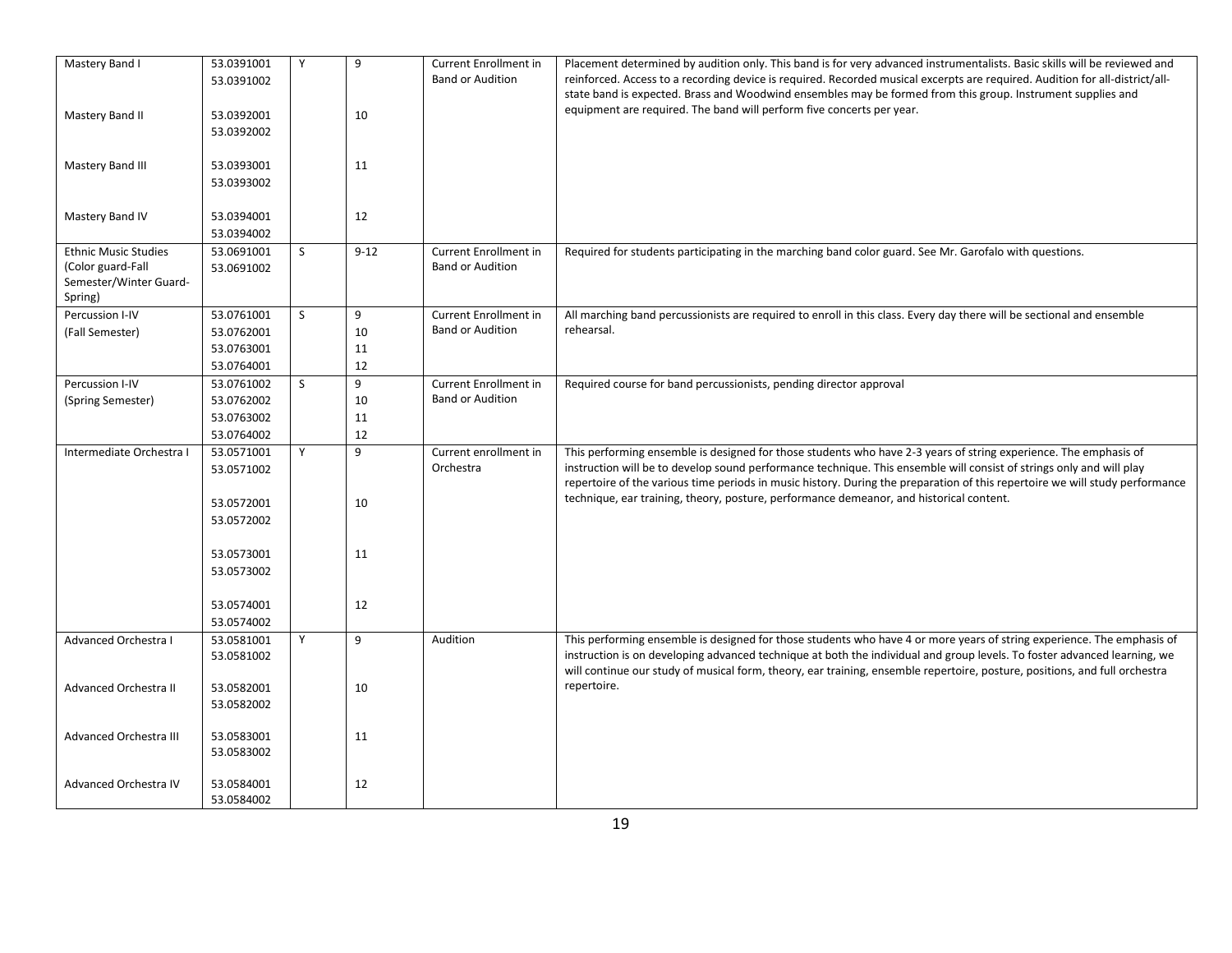| Mastery Orchestra I        | 53.0591001 |                | 9         | Audition                    | This performing ensemble is designed for those students with at least 5 years of string instruction. This ensemble may                                                                                                                          |
|----------------------------|------------|----------------|-----------|-----------------------------|-------------------------------------------------------------------------------------------------------------------------------------------------------------------------------------------------------------------------------------------------|
|                            | 53.0591002 |                |           |                             | consist of strings, winds, and/or others as required by the orchestral repertoire. The emphasis of instruction will be to                                                                                                                       |
| Mastery Orchestra II       | 53.0592001 |                | 10        |                             | refine both personal and ensemble technique to better explore the richness of the orchestral tradition. Advanced study of<br>musical technique, theory, form, posture, positions, history, and performance practice will be essential elements. |
|                            | 53.0592002 |                |           |                             |                                                                                                                                                                                                                                                 |
|                            |            |                |           |                             |                                                                                                                                                                                                                                                 |
| Mastery Orchestra III      | 53.0593001 |                | 11        |                             |                                                                                                                                                                                                                                                 |
|                            | 53.0593002 |                |           |                             |                                                                                                                                                                                                                                                 |
|                            |            |                |           |                             |                                                                                                                                                                                                                                                 |
| Mastery Orchestra IV       | 53.0594001 |                | 12        |                             |                                                                                                                                                                                                                                                 |
|                            | 53.0594002 |                |           |                             |                                                                                                                                                                                                                                                 |
| <b>Beginning Guitar</b>    | 53.0841001 |                | $9 - 12$  | None                        | This class for beginners focuses on the basic guitar techniques-acoustic (Offered in the Fall and Spring)                                                                                                                                       |
|                            | 53.0841002 |                |           |                             |                                                                                                                                                                                                                                                 |
| <b>Beginning Piano</b>     | 53.0941001 |                | $9 - 12$  | None                        | This class for beginners focuses on the basics of piano performance (Offered in the Fall and Spring)                                                                                                                                            |
|                            | 53.0941002 |                |           |                             |                                                                                                                                                                                                                                                 |
| <b>Beginner Percussion</b> | 53.0741001 | S1             | $9 - 12$  | None                        | This class for beginners focuses on the basics of Percussion performance (Offered Fall Semester only)                                                                                                                                           |
| Intro to Music History     | 53.0140001 | S <sub>2</sub> | $9 - 12$  | None                        | This class is a survey of music history from the modern era to the classical era (Offered Spring Semester Only)                                                                                                                                 |
| AP Music Theory            | 53.0230001 | $\checkmark$   | $11 - 12$ | Meet Fulton County          | <b>College Board AP Course Descriptions</b>                                                                                                                                                                                                     |
|                            | 53.0230002 |                |           | <b>Placement Guidelines</b> | Prerequisites: Successful completion of biology and chemistry. Teacher recommendation required.                                                                                                                                                 |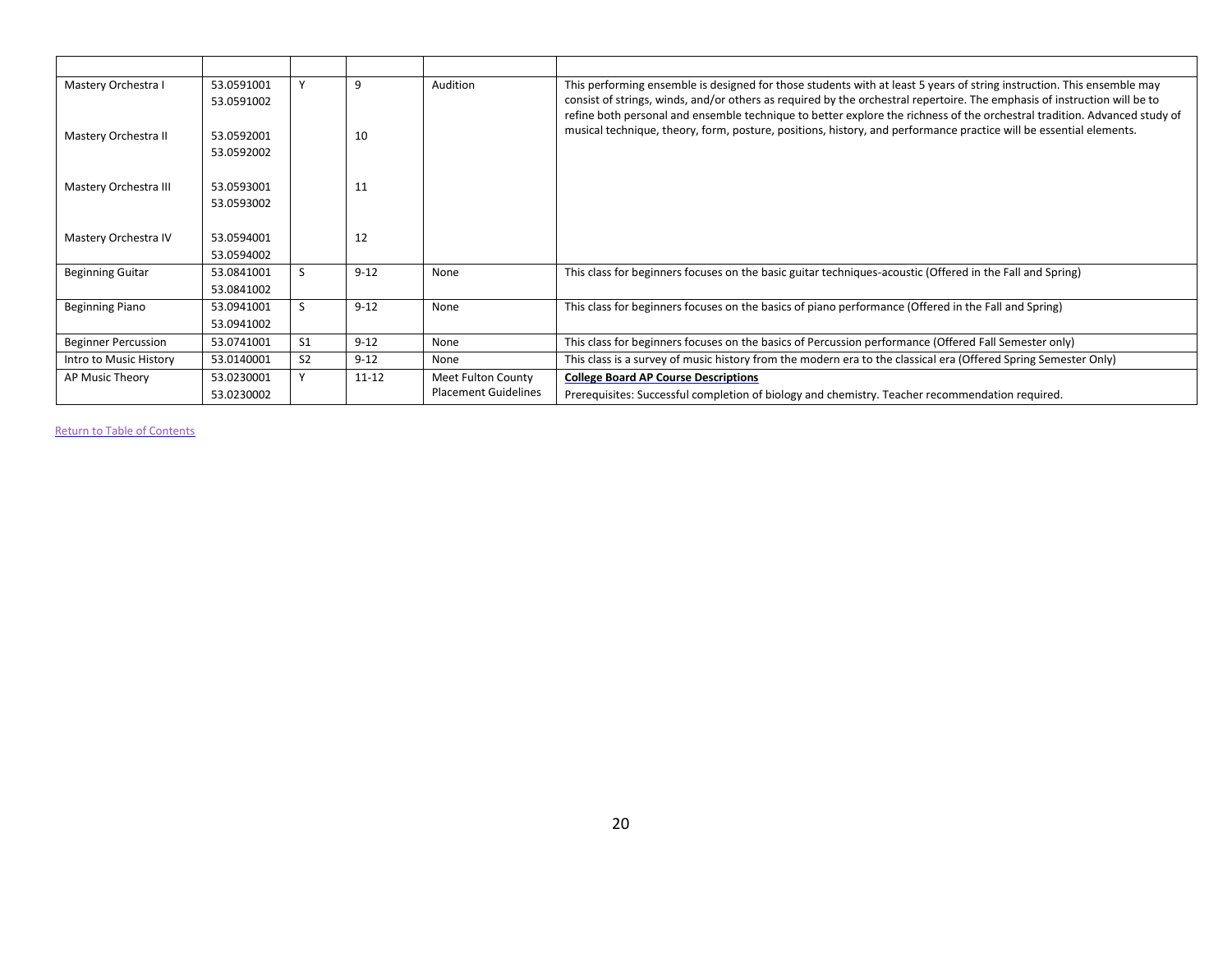| <b>Physical Education</b>                                                                            |                                                      |              |           |                                                             |                                                                                                                                                                                                                                                                                                                                                                                                                                                                                                                                                                                                                                                                                     |  |  |  |  |  |
|------------------------------------------------------------------------------------------------------|------------------------------------------------------|--------------|-----------|-------------------------------------------------------------|-------------------------------------------------------------------------------------------------------------------------------------------------------------------------------------------------------------------------------------------------------------------------------------------------------------------------------------------------------------------------------------------------------------------------------------------------------------------------------------------------------------------------------------------------------------------------------------------------------------------------------------------------------------------------------------|--|--|--|--|--|
| <b>Course Title</b>                                                                                  | Course #                                             | <b>Term</b>  | Grade(s)  | Prerequisite(s)                                             | <b>Major Topics</b>                                                                                                                                                                                                                                                                                                                                                                                                                                                                                                                                                                                                                                                                 |  |  |  |  |  |
| General Health<br>(Required course for<br>graduation; typically<br>taken 9 <sup>th</sup> grade year) | 17.0110001                                           | S.           | 9         | None                                                        | Wellness concepts, human sexuality, State ADAP requirements, CPR training, first aid procedures, safety practices, and<br>responsibility for health decisions.                                                                                                                                                                                                                                                                                                                                                                                                                                                                                                                      |  |  |  |  |  |
| <b>Personal Fitness</b><br>(required course for<br>graduation)                                       | 36.0510001                                           | <sub>S</sub> | $10 - 12$ | None                                                        | Personal fitness program, stress management, fitness games, nutrition, and weight training.                                                                                                                                                                                                                                                                                                                                                                                                                                                                                                                                                                                         |  |  |  |  |  |
| Beginning Weight<br>Training                                                                         | 36.0540001<br>(Fall)<br>36.0540002<br>(Spring)       | S<br>S       | $9 - 12$  | None                                                        | Introduction to weight training and conditioning introduces correct lifting form; individual weight training programs are<br>designed according to individual abilities                                                                                                                                                                                                                                                                                                                                                                                                                                                                                                             |  |  |  |  |  |
| Advanced Weight<br><b>Training</b>                                                                   | 36.0640001<br>(Fall)<br>36.0640001<br>(Spring)       | S<br>S       | $10 - 12$ | <b>Beginning Weight</b><br>Training                         | Advanced weight training is designed to teach highly motivated students advanced techniques in developing muscular<br>strength and endurance, as well as aerobic conditioning. Students will strength train and condition their bodies by learning<br>and performing various techniques including power lifting, Olympic lifting, CrossFit training, speed/agility training,<br>resistance band training, and cardiovascular endurance/interval training through periodization and overload principles.<br>Students will increase their flexibility by learning and performing a variety of static and dynamic stretches. Fitness testing<br>will be conducted twice each semester. |  |  |  |  |  |
| <b>Physical Conditioning</b><br>(Weight Training 3)                                                  | 36.0520001<br>(Fall)<br>36.0520002<br>(Spring)       | S<br>S       | $11 - 12$ | <b>Advanced Weight</b><br>Training                          | Physical Conditioning is designed to teach highly motivated students advanced techniques in developing muscular strength<br>and endurance, as well as aerobic conditioning. Students will strength train and condition their bodies by learning and<br>performing various techniques including power lifting, Olympic lifting, CrossFit training, speed/agility training, resistance<br>band training, and cardiovascular endurance/interval training through periodization and overload principles. Students will<br>increase their flexibility by learning and performing a variety of static and dynamic stretches. Fitness testing will be<br>conducted twice each semester.    |  |  |  |  |  |
| Adv. Physical<br>Conditioning                                                                        | 36.0620001<br>(Fall)<br>36.0620002<br>(Spring)       | S.<br>S      | $9 - 12$  | Recommendation<br>from Chattahoochee<br>JV or Varsity Coach | This course is designed to develop Chattahoochee JV and Varsity athletes. Coaches will make the recommendation for<br>participation in this class to align with their in season rosters and team goals.                                                                                                                                                                                                                                                                                                                                                                                                                                                                             |  |  |  |  |  |
| <b>Recreational Games</b>                                                                            | 36.0270001<br>(Fall)<br>36.0270002<br>(Spring)       | S            | $9 - 12$  | None                                                        | Badminton, table tennis, bowling, pickle ball, bocce ball and tennis. Final exam may be scheduled at a local bowling range                                                                                                                                                                                                                                                                                                                                                                                                                                                                                                                                                          |  |  |  |  |  |
| General P.E. 1 (Fall)<br>General P.E. 2 (Fall)<br>General P.E. 1 (Spring)<br>General P.E. 2 (Spring) | 36.0110001<br>36.0120001<br>36.0110002<br>36.0120002 | <sub>S</sub> | $9 - 12$  | None                                                        | Flag football, basketball, soccer, team handball, volleyball, badminton, and softball                                                                                                                                                                                                                                                                                                                                                                                                                                                                                                                                                                                               |  |  |  |  |  |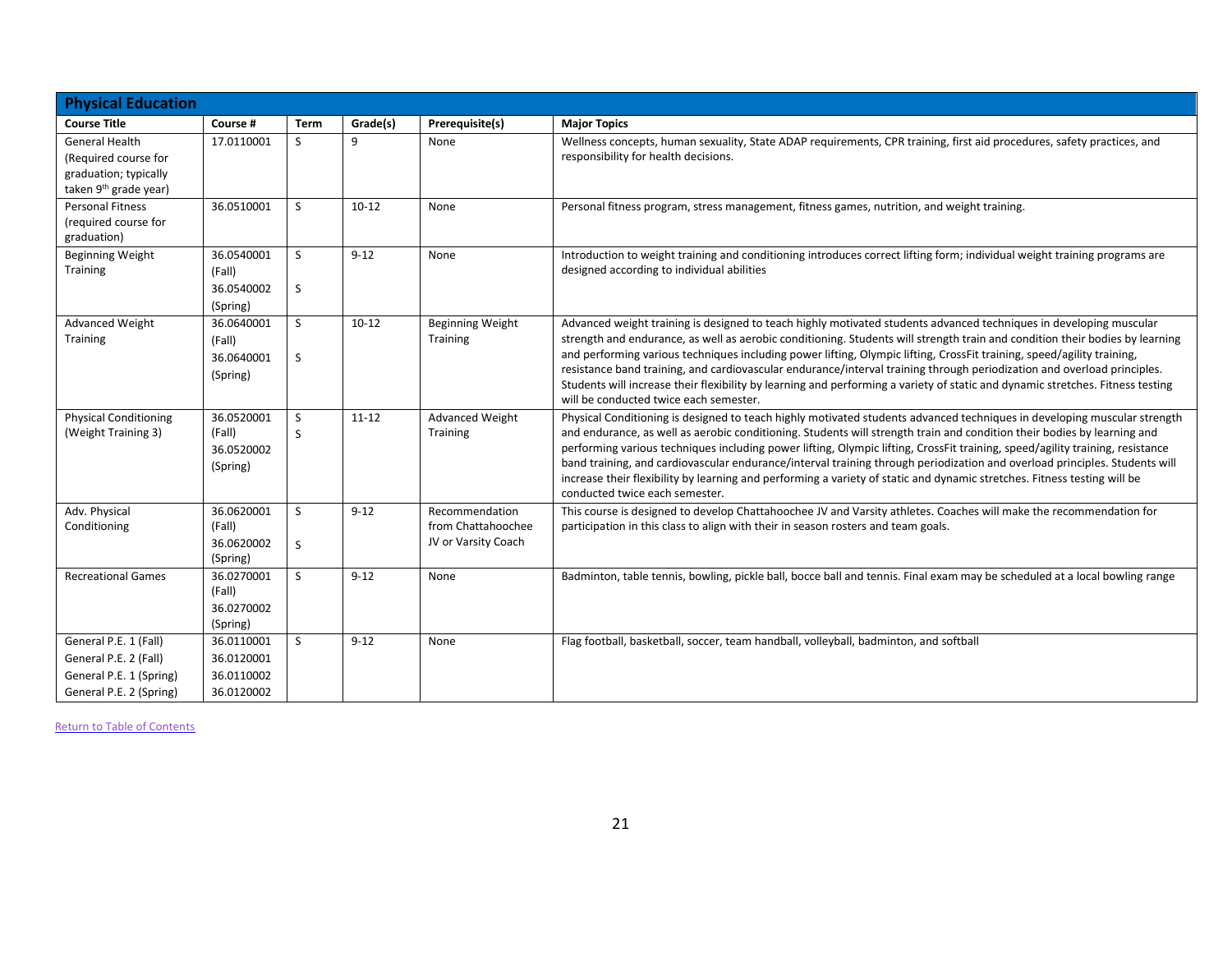| <b>Science</b>          |                          |             |           |                                                          |                                                                                                                                                                                                                                                                                                                                                                                                                                                                                                                                                                                                                                                                                                                                                                                                           |
|-------------------------|--------------------------|-------------|-----------|----------------------------------------------------------|-----------------------------------------------------------------------------------------------------------------------------------------------------------------------------------------------------------------------------------------------------------------------------------------------------------------------------------------------------------------------------------------------------------------------------------------------------------------------------------------------------------------------------------------------------------------------------------------------------------------------------------------------------------------------------------------------------------------------------------------------------------------------------------------------------------|
| <b>Course Title</b>     | Course #                 | <b>Term</b> | Grade(s)  | Prerequisite(s)                                          | <b>Major Topics</b>                                                                                                                                                                                                                                                                                                                                                                                                                                                                                                                                                                                                                                                                                                                                                                                       |
| Biology                 | 26.0120001<br>26.0120002 | Y           | 9         | <b>Meet Fulton County</b><br><b>Placement Guidelines</b> | Biology is a two semester lab science course in which the student will develop scientific process skills and laboratory<br>techniques, research skills, develop an understanding of the nature of biology, cellular biology matter and energy<br>relationships, and biochemistry, genetics, the theory of evolution, the diversity of life (classification system), the human<br>body and ecology. This is a lab inclusive course with 25% of the time expected to be spent in the lab. An end of course test<br>(EOC) in biology is administered second semester to assess the progress of the students in the course. This test counts as<br>the final exam for second semester and is 20% of the final grade. This course is required for graduation.                                                  |
| <b>Biology Honors</b>   | 26.0120041<br>26.0120042 | Y           | 9         | <b>Meet Fulton County</b><br><b>Placement Guidelines</b> | Honors Biology is a lab science course designed for the advanced academic student who can critically analyze and apply<br>biological concepts, the ability to gain information on the scientific processes through critical reading, and one who<br>possesses strong organizational skills. This challenging course focuses on cytology, ecology, genetics, evolution, taxonomy,<br>microbiology, botany, and zoology. Honors Biology students are required to complete an in-depth, individual literature<br>review and research paper during the first semester. This is a lab inclusive course with 25% of the time expected to be<br>spend in the lab.                                                                                                                                                |
| <b>AP Biology</b>       | 26.0140001<br>26.0140002 | Υ           | $11 - 12$ | <b>Meet Fulton County</b><br><b>Placement Guidelines</b> | <b>College Board AP Course Descriptions</b><br>Prerequisites; Successful completion of biology and chemistry. Teacher recommendation required                                                                                                                                                                                                                                                                                                                                                                                                                                                                                                                                                                                                                                                             |
| Physics                 | 40.0810001<br>40.0810002 | Y           | $11 - 12$ | <b>Meet Fulton County</b><br><b>Placement Guidelines</b> | This lab science course provides students with the necessary knowledge and skills in Physics. Physics extends the physical<br>sciences to more abstract concepts including interactions of matter and energy, velocity, acceleration, forces, energy,<br>momentum, thermodynamics, charge, electricity, magnetism, waves, light, optics, and subatomic physics. The subject is<br>treated both conceptually and mathematically. Concepts are investigated through laboratory experiences and fieldwork<br>designed for students to develop appropriate knowledge and skills in science as inquiry. This is a lab inclusive course with<br>25% of the time expected to be spent in the lab.                                                                                                                |
| <b>AP Physics I</b>     | 40.0831001               | Y           | $11 - 12$ | <b>Meet Fulton County</b>                                | <b>College Board AP Course Descriptions</b>                                                                                                                                                                                                                                                                                                                                                                                                                                                                                                                                                                                                                                                                                                                                                               |
|                         | 40.0831002               |             |           | <b>Placement Guidelines</b>                              | Prerequisites: Successful completion of biology and chemistry. Teacher recommendation required. It is recommended that<br>Pre-Calculus Honors or a higher-level math course be taken concurrently.                                                                                                                                                                                                                                                                                                                                                                                                                                                                                                                                                                                                        |
| AP Physics C Mech       | 40.0841001               | Y           | $11 - 12$ | Meet Fulton County                                       | <b>College Board AP Course Descriptions</b>                                                                                                                                                                                                                                                                                                                                                                                                                                                                                                                                                                                                                                                                                                                                                               |
| AP Physics C Elec       | 40.0842002               |             |           | <b>Placement Guidelines</b>                              | Prerequisites: Successful completion of biology and chemistry. Teacher recommendation required. It is recommended that<br>the student take AP Physics B as their first-year physics course and AP Calculus BC                                                                                                                                                                                                                                                                                                                                                                                                                                                                                                                                                                                             |
| Chemistry               | 40.0510001<br>40.0510002 | Y           | $10 - 12$ | <b>Meet Fulton County</b><br><b>Placement Guidelines</b> | This lab science course covers topics including the nature of matter and its classifications; atomic theory and the<br>characteristics of atoms; the effects the motion of atoms and molecules have in chemical and physical processes; the<br>organization of the periodic table and how to use it to predict properties of elements; how atoms combine to make<br>chemicals and then recombine in chemical reactions; factors that can affect chemical reactions; characteristics of acids,<br>bases, solutions; other topics as time allows. Chemistry students should have strong algebra and problem-solving skills and<br>a firm grasp of the scientific method and its application. This is a lab inclusive course with 25% of the time expected to be<br>spend in the lab.                        |
| <b>Honors Chemistry</b> | 40.0510041<br>40.0510042 | Y           | $10 - 12$ | Meet Fulton County<br><b>Placement Guidelines</b>        | This course is a lab science course. Skills needed for this course are the ability to apply past learning to new concepts; the<br>demonstration of abstract and higher-level thinking; the ability to perform algebraic manipulations easily; the ability to<br>read critically; self-motivation; and experience in writing formal lab reports. Topics covered in this yearlong course are<br>characteristics of science, the nature and classification of matter, stoichiometry, and conservation of matter, the atom, the<br>atomic theory, the periodic table, and reaction rates. Honors Chemistry students are required to complete and in-depth,<br>individual literature review during the first semester. This is a lab inclusive course with 25% of the time expected to be<br>spent in the lab. |
| <b>AP Chemistry</b>     | 40.0530001<br>40.0530002 | Y           | $11 - 12$ | Meet Fulton County<br><b>Placement Guidelines</b>        | <b>College Board AP Course Descriptions</b><br>Prerequisites: Successful completion of biology and chemistry. Teacher recommendation required.                                                                                                                                                                                                                                                                                                                                                                                                                                                                                                                                                                                                                                                            |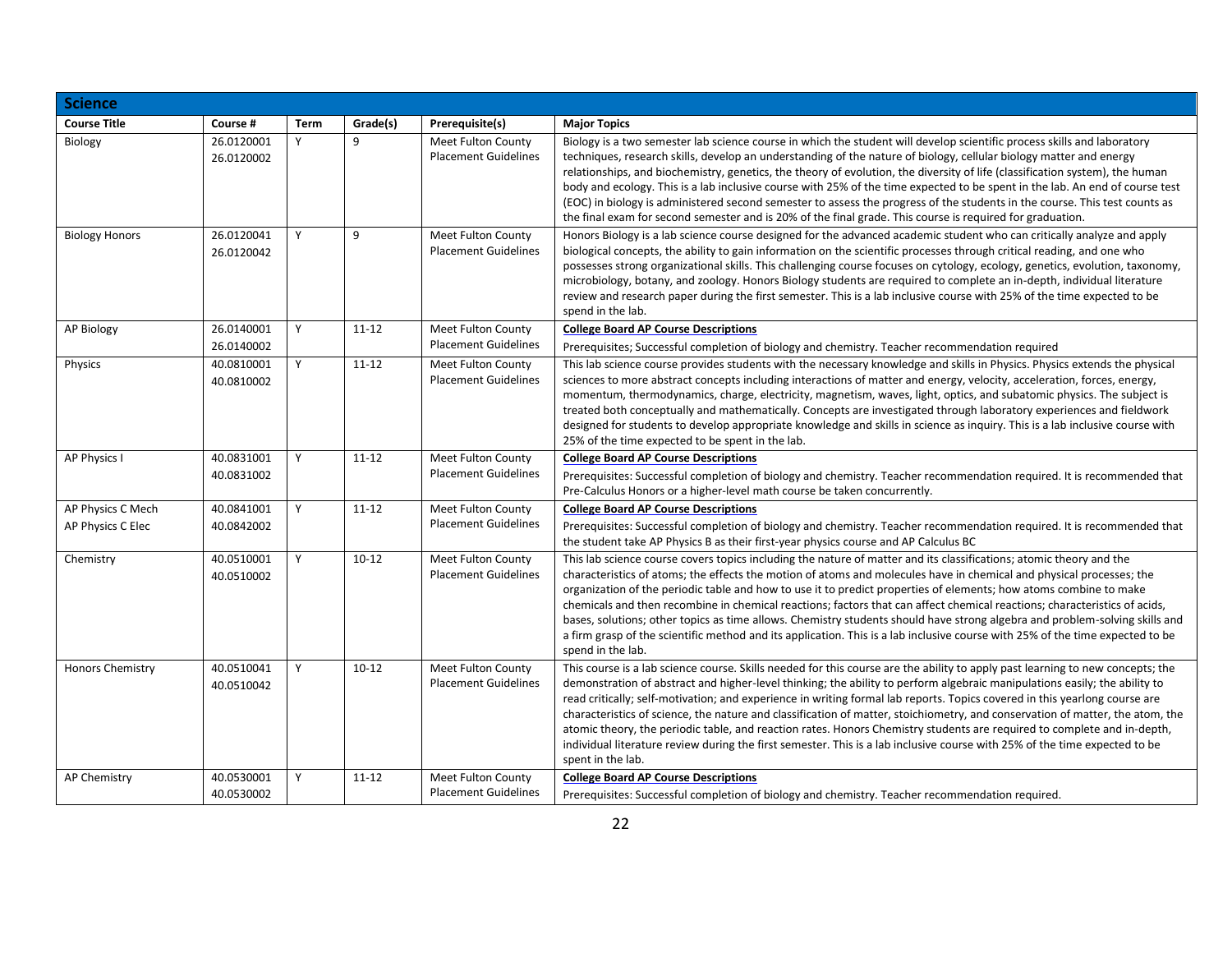| <b>Environmental Science</b> | 26.0611001<br>26.0611002 | $11 - 12$ | Meet Fulton County<br><b>Placement Guidelines</b> | Environmental Science is a lab science course that integrates the study of many components of our environment, including<br>the flow of energy and the cycling of matter, the interconnection of all life, the stability and change in ecosystems,<br>conservation and resource allocation, and evaluation of human activity and technology. Instruction focuses on student data<br>collection and analysis and interpretation of data gathered on global concepts. This is a lab inclusive course with 25% of the<br>time expected to be spent in the lab.                                                                                                               |
|------------------------------|--------------------------|-----------|---------------------------------------------------|---------------------------------------------------------------------------------------------------------------------------------------------------------------------------------------------------------------------------------------------------------------------------------------------------------------------------------------------------------------------------------------------------------------------------------------------------------------------------------------------------------------------------------------------------------------------------------------------------------------------------------------------------------------------------|
| AP Environmental             | 26.0620001               | $11 - 12$ | Meet Fulton County                                | <b>College Board AP Course Descriptions</b>                                                                                                                                                                                                                                                                                                                                                                                                                                                                                                                                                                                                                               |
| Science                      | 26.0620002               |           | <b>Placement Guidelines</b>                       | Prerequisites: Three years of science including biology, chemistry, and physics or physical science honors. Teacher<br>recommendation required.                                                                                                                                                                                                                                                                                                                                                                                                                                                                                                                           |
| Earth Systems                | 40.0640001<br>40.0640002 | $11 - 12$ | Meet Fulton County<br><b>Placement Guidelines</b> | Earth Systems is a lab science course designed to investigate the connections among Earth's systems through Earth's<br>history. These systems-the atmosphere, hydrosphere, geosphere, and biosphere-interact through time to produce the<br>Earth's landscapes, ecology and resources. This course develops the explanations of phenomena fundamental to the<br>sciences of geology and physical geography, including the early history of the Earth, plate tectonics, landform evolution,<br>the Earth's geologic record, weather and climate, and the history of life on Earth. This is a lab inclusive course with 25% of<br>the time expected to be spend in the lab. |
| <b>Forensic Science</b>      | 40.0930001<br>40.0930002 | $11 - 12$ | Meet Fulton County<br><b>Placement Guidelines</b> | The Forensic Science curriculum is designed to build upon science concepts and to apply science to the investigation of<br>crime scenes. It serves as a fourth year of science for graduation and may serve in selected Career Technology programs.<br>Students will learn the scientific protocols for analyzing a crime scene, how to use chemical and physical separation<br>methods to isolate and identify materials, how to analyze biological evidence and the criminal use of tools, including<br>impressions from firearms, tool marks, arson, and explosive evidence. Prerequisite: Chemistry                                                                   |

| <b>Social Studies</b>                  |                          |      |          |                                                   |                                                                                                                                                                                                                                                                                                                                                                                                                                                                                                                                                                                                                                                                                    |
|----------------------------------------|--------------------------|------|----------|---------------------------------------------------|------------------------------------------------------------------------------------------------------------------------------------------------------------------------------------------------------------------------------------------------------------------------------------------------------------------------------------------------------------------------------------------------------------------------------------------------------------------------------------------------------------------------------------------------------------------------------------------------------------------------------------------------------------------------------------|
| <b>Course Title</b>                    | Course #                 | Term | Grade(s) | Prerequisite(s)                                   | <b>Major Topics</b>                                                                                                                                                                                                                                                                                                                                                                                                                                                                                                                                                                                                                                                                |
| American Government &<br><b>Civics</b> | 45.0570001               |      | q        | Meet Fulton County<br><b>Placement Guidelines</b> | This course focuses on the political structure and decision-making process in the United States at the national level. It will<br>also address citizenship and help develop the students' problem-solving skills. The course will include specific facts, basic<br>concepts, analytical questions and generalizations associated with the U.S. Constitution, federal government, democracy,<br>politics, laws, international affairs, and rights and responsibilities of citizens. Students will be required to gain a working<br>knowledge of the political system in the United States and to understand their role as active participants in the formation<br>of public policy. |
| AP U.S. Government and                 | 45.0520001               |      | 9        | Meet Fulton County                                | <b>College Board AP Course Descriptions</b>                                                                                                                                                                                                                                                                                                                                                                                                                                                                                                                                                                                                                                        |
| Politics                               | 45.0520002               |      |          | <b>Placement Guidelines</b>                       | <b>Teacher Recommendation</b>                                                                                                                                                                                                                                                                                                                                                                                                                                                                                                                                                                                                                                                      |
| AP Human Geography                     | 45.0770001               |      | $9 - 12$ | Meet Fulton County                                | <b>College Board AP Course Descriptions</b>                                                                                                                                                                                                                                                                                                                                                                                                                                                                                                                                                                                                                                        |
|                                        | 45.0770002               |      |          | <b>Placement Guidelines</b>                       | <b>Teacher Recommendation</b>                                                                                                                                                                                                                                                                                                                                                                                                                                                                                                                                                                                                                                                      |
| World History                          | 45.0830001<br>45.0830002 |      | 10       | Meet Fulton County<br><b>Placement Guidelines</b> | World History is a yearlong course that attempts to trace the development of civilization from the earliest to the modern<br>day. Students will identify the basic elements of all civilizations and trace the transition from the ancient to the advanced.<br>Students will gain knowledge of important geography skills, recognizing patterns and connections, and will practice critical<br>thinking skills. A strong emphasis is placed on relating historical events to current conditions of the world. Throughout the<br>school year students will gain a global perspective of the events that helped create the society they live in today.                               |
| AP World History                       | 45.0811001               |      | 10       | Meet Fulton County                                | <b>College Board AP Course Descriptions</b>                                                                                                                                                                                                                                                                                                                                                                                                                                                                                                                                                                                                                                        |
|                                        | 45.0811002               |      |          | <b>Placement Guidelines</b>                       | <b>Teacher Recommendation</b>                                                                                                                                                                                                                                                                                                                                                                                                                                                                                                                                                                                                                                                      |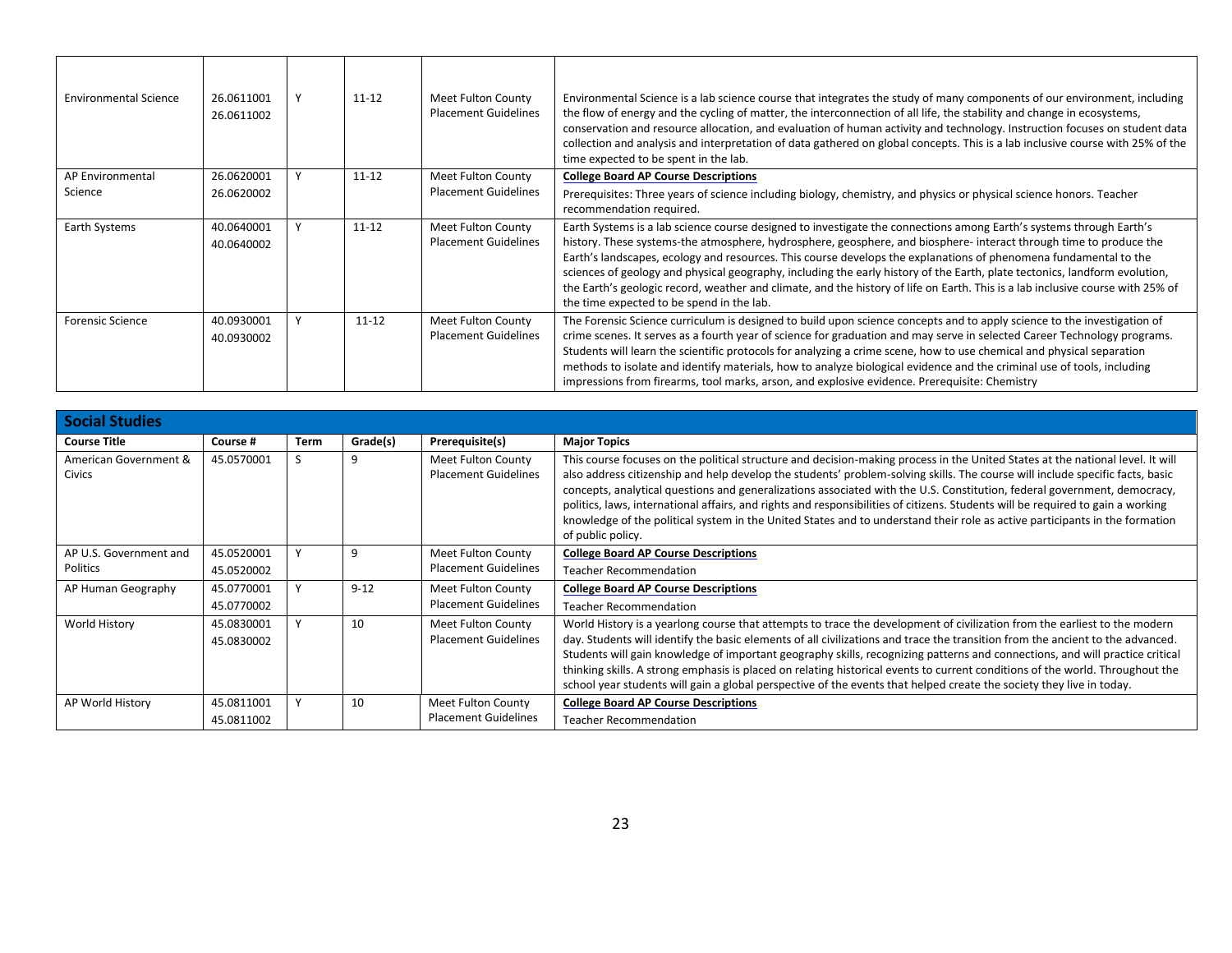| U.S. History                      | 45.0810001<br>45.0810002 | Y  | 11        | <b>Meet Fulton County</b><br><b>Placement Guidelines</b> | This is a yearlong class organized chronologically but which also focuses on the themes of American democratic heritage,<br>reform movements, and global interdependence. In the first semester, connections are made with enduring social,<br>economic, and political issues in the context of the time period covering the settlement of North America through the early<br>twentieth century. The semester includes an exploration of the development of and challenges to democracy as well as an<br>analysis of national growth and reform. Second semester focuses on the emergence of the United States as a world power,<br>involvement of the United States in the World Wars, the cold war, social change, and the role of the United States in the<br>modern world. |
|-----------------------------------|--------------------------|----|-----------|----------------------------------------------------------|--------------------------------------------------------------------------------------------------------------------------------------------------------------------------------------------------------------------------------------------------------------------------------------------------------------------------------------------------------------------------------------------------------------------------------------------------------------------------------------------------------------------------------------------------------------------------------------------------------------------------------------------------------------------------------------------------------------------------------------------------------------------------------|
| AP U.S. History                   | 45.0820001<br>45.0820002 | Y  | 11        | Meet Fulton County<br><b>Placement Guidelines</b>        | <b>College Board AP Course Descriptions</b><br><b>Teacher Recommendation</b>                                                                                                                                                                                                                                                                                                                                                                                                                                                                                                                                                                                                                                                                                                   |
| Personal Finance and<br>Economics | 45.0610001               | S. | 12        | <b>Meet Fulton County</b><br><b>Placement Guidelines</b> | In addition to the fundamentals of economic decision-making, microeconomics, macroeconomics, and international<br>economics, students will learn personal finance skills they can apply to their own futures - including managing and balancing<br>budgets; understanding and building credit; protecting against identity theft and consumer protections; and understanding<br>tax forms, student loan applications, and pay stubs. Economics is the study of how individuals, businesses, and governments<br>make decisions about the allocation of scarce resources. This course provides students with a foundation in the field of<br>economics, with a specific focus on how students can apply that knowledge to their own personal finances.                           |
| AP Microeconomics                 | 45.0630001               | S. | 12        | Meet Fulton County<br><b>Placement Guidelines</b>        | <b>College Board AP Course Descriptions</b><br>Teacher Recommendation; Students take AP Microeconomics in the fall and AP Macroeconomics in the spring.                                                                                                                                                                                                                                                                                                                                                                                                                                                                                                                                                                                                                        |
| AP Macroeconomics                 | 45.0620001               | S. | 12        | <b>Meet Fulton County</b><br><b>Placement Guidelines</b> | <b>College Board AP Course Descriptions</b><br>Teacher Recommendation; Students take AP Microeconomics in the fall and AP Macroeconomics in the spring.                                                                                                                                                                                                                                                                                                                                                                                                                                                                                                                                                                                                                        |
| Sociology                         | 45.0310001               | S. | $11 - 12$ | Meet Fulton County<br><b>Placement Guidelines</b>        | Sociology is the scientific study of human social interaction. Students will use current readings and class discussions to<br>explore such topics as social groups; social institutions-family, education, religion, economy and government; social<br>stratification and inequality; deviance; collective behavior and social change.                                                                                                                                                                                                                                                                                                                                                                                                                                         |
| Sports in American<br>Society     | 45.0190001<br>45.0190002 | S. | $9 - 12$  | None                                                     | This elective course examines the vital sociological role of sport in the making of United States society and culture, and vice-<br>versa. The course analyzes the reasons for and popularity of youth, high school, collegiate, and professional sports and the<br>interrelationship between sports and other social institutions, such as the economy, education, media, and politics.<br>Inequalities and deviance in society that are reflected in sports are discussed, along with social progress championed<br>through sports. Current issues and controversies in sports that are a microcosm of society are also presented.                                                                                                                                           |
| AP European History               | 45.0840001<br>45.0840002 | Y  | $10 - 12$ | <b>Meet Fulton County</b><br><b>Placement Guidelines</b> | <b>College Board AP Course Descriptions</b><br><b>Teacher Recommendation</b>                                                                                                                                                                                                                                                                                                                                                                                                                                                                                                                                                                                                                                                                                                   |
| AP Psychology                     | 45.0160010               | Y  | $11 - 12$ | Meet Fulton County<br><b>Placement Guidelines</b>        | <b>College Board AP Course Descriptions</b><br><b>Teacher Recommendation</b>                                                                                                                                                                                                                                                                                                                                                                                                                                                                                                                                                                                                                                                                                                   |
| AP Research                       | 45.0182000               | Y  | $11 - 12$ | AP Seminar                                               | <b>College Board AP Course Descriptions</b><br><b>Teacher Recommendation</b>                                                                                                                                                                                                                                                                                                                                                                                                                                                                                                                                                                                                                                                                                                   |
|                                   |                          |    |           |                                                          |                                                                                                                                                                                                                                                                                                                                                                                                                                                                                                                                                                                                                                                                                                                                                                                |

### **Talented and Gifted (TAG)**

| <b>Course Title</b>        | Course #   | Term | Grade(s)  | Prerequisite(s)        | <b>Major Topics</b>                                                                                                     |
|----------------------------|------------|------|-----------|------------------------|-------------------------------------------------------------------------------------------------------------------------|
| Directed Study             | 70.2320001 |      | $11 - 12$ | Approval of TAG        | This course allows TAG students to develop their own course of study. Students plan the content of the course, projects |
| (1 <sup>st</sup> Semester) |            |      |           | teacher. Students must | to be produced, and the methods of evaluation to be used. Each course of study must include a minimum of twelve         |
| Directed Study             | 70.2320002 |      |           | have a signed Directed | gradable experiences. Students work with a TAG teacher who directs their study. Prerequisites: Students must complete   |
| (2 <sup>nd</sup> Semester) |            |      |           | Study sheet. Please    | an application, and have it approved by the department prior to the quarter in which the Directed Study is being        |
|                            |            |      |           |                        | requested. The deadline for approval is midterm of the previous semester.                                               |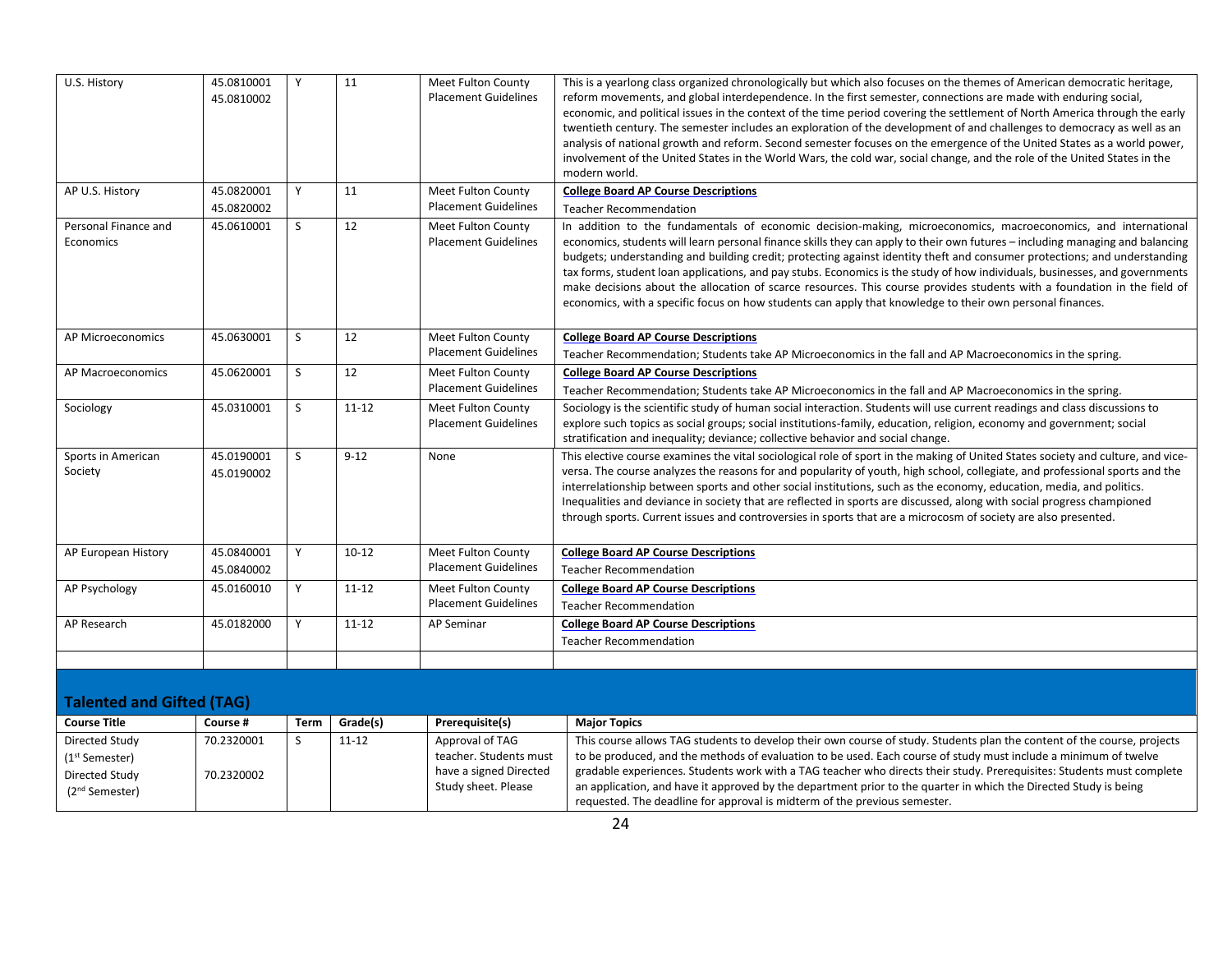|                                                                                                                         |                          |       | obtain the form from<br>the TAG office               |                                                                                                                                                                                                                                                                                                                                                                                                                                                                                                                             |
|-------------------------------------------------------------------------------------------------------------------------|--------------------------|-------|------------------------------------------------------|-----------------------------------------------------------------------------------------------------------------------------------------------------------------------------------------------------------------------------------------------------------------------------------------------------------------------------------------------------------------------------------------------------------------------------------------------------------------------------------------------------------------------------|
| Gifted Career Internship<br>(1 <sup>st</sup> Semester)<br><b>Gifted Career Internship</b><br>(2 <sup>nd</sup> Semester) | 70.2210001<br>70.2210002 | 11-12 | Approval of TAG<br>teacher;<br>TAG seminar "Hire Me" | This course provides an on-site, mentor study opportunity for students with a career interest in fields such as accounting,<br>advertising, architecture, banking, engineering, journalism, law, medicine, Veterinary medicine, etc. Students are placed<br>with a professional in their field of choice, at a job site, to earn course credit. Students are enrolled in an Internship class,<br>typically 7 <sup>th</sup> period. Students must have their own transportation to job sites. Gifted internships are unpaid. |

| <b>World Languages</b>            |                          |             |           |                                                                                    |                                                                                                                                                                                                                                                                                                                                                                                                                                                        |  |
|-----------------------------------|--------------------------|-------------|-----------|------------------------------------------------------------------------------------|--------------------------------------------------------------------------------------------------------------------------------------------------------------------------------------------------------------------------------------------------------------------------------------------------------------------------------------------------------------------------------------------------------------------------------------------------------|--|
| <b>Course Title</b>               | Course #                 | <b>Term</b> | Grade(s)  | Prerequisite(s)                                                                    | <b>Major Topics</b>                                                                                                                                                                                                                                                                                                                                                                                                                                    |  |
| French 1                          | 60.0110001<br>60.0110002 | Y           | $9 - 12$  | Meet Fulton County<br><b>Placement Guidelines</b>                                  | Sound systems, French alphabet, familiar words and phrases, greetings, family and friends, numbers and time, dates,<br>weather/seasons, food/meals, city life, shopping, leisure, and culture.                                                                                                                                                                                                                                                         |  |
| French 2                          | 60.0120001<br>60.0120002 | Y           | $9 - 12$  | Meet Fulton County<br><b>Placement Guidelines</b>                                  | School and class routines, family and relations, self and daily routines, clothing, body parts, shopping, money, banking,<br>directions, community sites, food, meals, transportation, holidays, vacations.                                                                                                                                                                                                                                            |  |
| French 2 Honors                   | 60.0120041<br>60.0120042 | Y           | $9 - 12$  | <b>Meet Fulton County</b><br><b>Placement Guidelines</b>                           | In-depth study of all topics in French 2 with heavy emphasis on listening and speaking proficiency with additional<br>authentic francophone sources; beginning preparation for AP French                                                                                                                                                                                                                                                               |  |
| French 3                          | 60.0130001<br>60.0130002 | Y           | $10 - 12$ | Meet Fulton County<br><b>Placement Guidelines</b>                                  | Daily routines, family relations, history, geography, travel, accommodations, festivals, leisure time, food, current<br>events, careers, aspects of art and literature                                                                                                                                                                                                                                                                                 |  |
| French 3 Honors                   | 60.0130041<br>60.0130042 | Y           | $10 - 12$ | Meet Fulton County<br><b>Placement Guidelines</b>                                  | In-depth study of all topics in French 3 with heavy emphasis on listening and speaking proficiency with additional<br>authentic francophone sources; continuing preparation for AP French                                                                                                                                                                                                                                                              |  |
| French 4 Honors                   | 60.0140041<br>60.0140042 | Y           | $11 - 12$ | Meet Fulton County<br><b>Placement Guidelines</b>                                  | Intense development of communicative, cultural, and advanced grammatical competence; final preparation for AP<br>French; near-exclusive use of French in class                                                                                                                                                                                                                                                                                         |  |
| AP French Language<br>and Culture | 60.0170001<br>60.0170002 | Y           | $11 - 12$ | Meet Fulton County<br><b>Placement Guidelines</b>                                  | <b>College Board AP Course Descriptions</b><br><b>Teacher Recommendation</b>                                                                                                                                                                                                                                                                                                                                                                           |  |
| Spanish for Native<br>Speakers 1  | 60.0790001<br>60.0790002 | Y           | $9 - 10$  | <b>Meet Fulton County</b><br><b>Placement Guidelines</b>                           | This sequenced course focuses on the development of intermediate communicative competence in reading, writing,<br>speaking and listening and viewing, as well as on understanding Hispanic cultures and issues of identity for heritage<br>speakers of Spanish in the United States. Students will also develop an awareness and understanding of Hispanic<br>cultures, including language variation, customs, geography, history, and current events. |  |
| Spanish for Native<br>Speakers 2  | 60.0791001<br>60.0791002 | Y           | $10 - 11$ | <b>Meet Fulton County</b><br><b>Placement Guidelines;</b><br><b>Placement Test</b> | Students will exchange a variety of oral and written information and ideas in Spanish on topics related to contemporary<br>events and issues, utilizing cultural references where appropriate. They will initiate, sustain, and close oral and written<br>exchanges in Spanish, applying familiar vocabulary and structures to new situations.                                                                                                         |  |
| Spanish 1                         | 60.0710001<br>60.0720002 | Y           | $9 - 12$  | Meet Fulton County<br><b>Placement Guidelines</b>                                  | Numbers, weather, colors, celebrations, family, routines, self, school, clothing, shopping, food, transportation, body<br>parts, health/emotions, animals, leisure time, sports, geography                                                                                                                                                                                                                                                             |  |
| Spanish 2                         | 60.0720001<br>60.0720002 | Y           | $9 - 12$  | <b>Meet Fulton County</b><br><b>Placement Guidelines</b>                           | Leisure time, travel, food/restaurants, fine arts, news, childhood experiences, family, celebration, daily routines, beach,<br>chores, and health; Spanish-speaking countries and Latino culture in the U.S.                                                                                                                                                                                                                                           |  |
| Spanish 2 Honors                  | 60.0720041<br>60.0720042 | Y           | $9 - 12$  | Meet Fulton County<br><b>Placement Guidelines</b>                                  | In-depth study of all topics in Spanish 2 with heavy emphasis on listening and speaking proficiency with additional<br>authentic Spanish-language sources; beginning preparation for AP Spanish                                                                                                                                                                                                                                                        |  |
| Spanish 3                         | 60.0730001<br>60.0730002 | Y           | $10 - 12$ | <b>Meet Fulton County</b><br><b>Placement Guidelines</b>                           | Vacations and hobbies, health and diet, urban life and culture, music, geography and politics, clothing, celebrations,<br>household, environment, occupations, and fashion; Spanish-speaking countries and Latino culture in the U.S.                                                                                                                                                                                                                  |  |